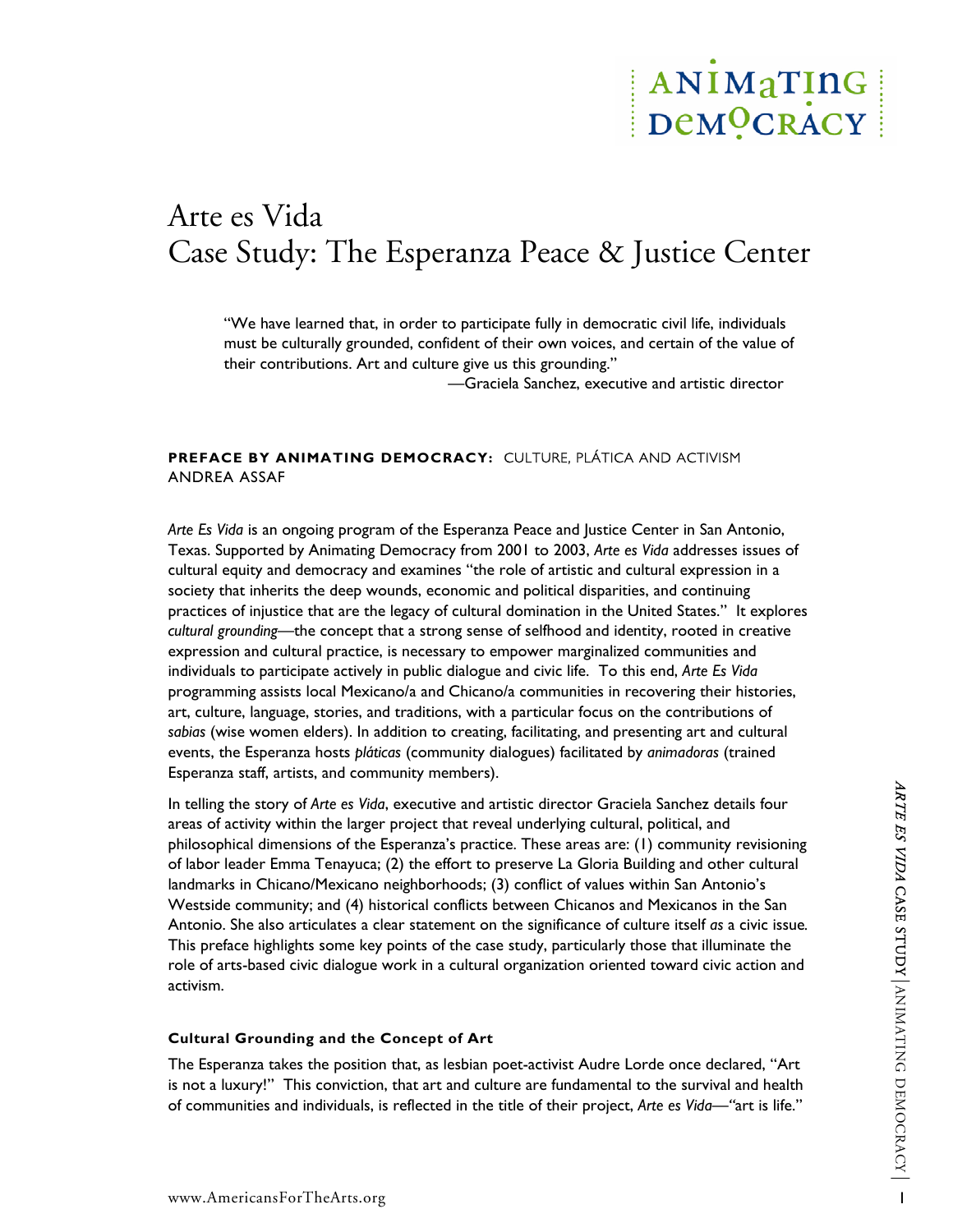Esperanza understands art as personally and culturally expressive activities, from cooking traditional foods, to enacting community rituals, to creating poems, performances, ceramics, or videos. They emphasize the importance of sharing and transmitting the stories and cultural practices of elders with the broader community, particularly the stories of women, whom they consider to be primary bearers of tradition and cultural memory. The Esperanza activities seek to increase leadership capacity within communities by recognizing otherwise marginalized individuals for their knowledge and contributions, and by encouraging community members to lead workshops, dialogues, organizing efforts, and projects.

The Esperanza supports the view that every person is a creative being capable of artistic expression. They emphasize the importance of community-defined cultural practice, and seek wide community involvement in all art making, performances, and events. In the following case study, Graciela Sanchez offers a critique of the artist residency model and asserts the importance of long-term, mission driven work. "Artists that work with *Arte es Vida*," youth facilitator and artist Vicki Grise explained, "must be community based and must understand that they are not here to document our stories, but to empower a community to tell their own stories and document their own histories."

The Esperanza challenges assumptions about who defines art and culture, and how. They assert that these definitions are deeply political and relate to power, ownership, and the control of local resources. They reject the images of Mexicano/a or Chicano/a cultures projected by the tourist industry in San Antonio—made for easy consumption, depoliticized, and taken out of historical context (or revised to re-enforce a history of patriotic Texas identity). One example from the case study is the Esperanza's struggle to save La Gloria, a historic building that had once been an important social center for Mexicano/a and Chicano/a communities in San Antonio. Esperanza saw La Gloria as an "elder" with stories to tell—a physical remnant of a thriving cultural past, a standing witness to the loss of local history.

The Esperanza asserts the importance of transference of cultural traditions and aesthetics from one generation to the next. Their emphasis on the cultural memory of elders, however, raises questions (or perhaps challenges) of cultural hybridity, which increasing numbers of youth, and adults, face. Some consider hybridity not only a result of cultural loss but a complex experience and view of the world that, when lived with consciousness, creates its own cultural identity with progressive potential. In addition to recovering histories and cultural traditions, Esperanza uses art to help communities envision alternatives and futures. Although the *Arte es Vida* project emphasizes the contributions of elders as a source of cultural grounding for the larger community, the work of the Esperanza as a whole includes the development of youth leadership and new aesthetics, such as spoken word, video, and performance art, rooted in appreciation and knowledge of traditional Mexican cultural forms.

#### **Activism and Mission-driven Work**

and the prominumities environmentatives and turbures. Anthough the Arter is viol properties and turburistics, such as spoken word, video, and performance art, rooted in appreciation and the wasterletics, such as spoken wor The Esperanza employs a philosophy of community cultural development that is grass roots, bottom-up, empowerment and action focused. Characteristic of their work is the use of art and cultural practice toward social justice. The Esperanza Center takes multiple approaches to activism, including: cultural grounding as a means of empowerment; cultural practice as a mode of community building; advocacy for the arts and culture as a civic issue (of representation, acknowledgement, equity, etc.); use of art in demonstrations and performances of resistance. One particularly interesting aspect of the Esperanza's activism is the use of art and cultural practices to interface with public policy, in public spaces, and during governmental processes, such as hearings.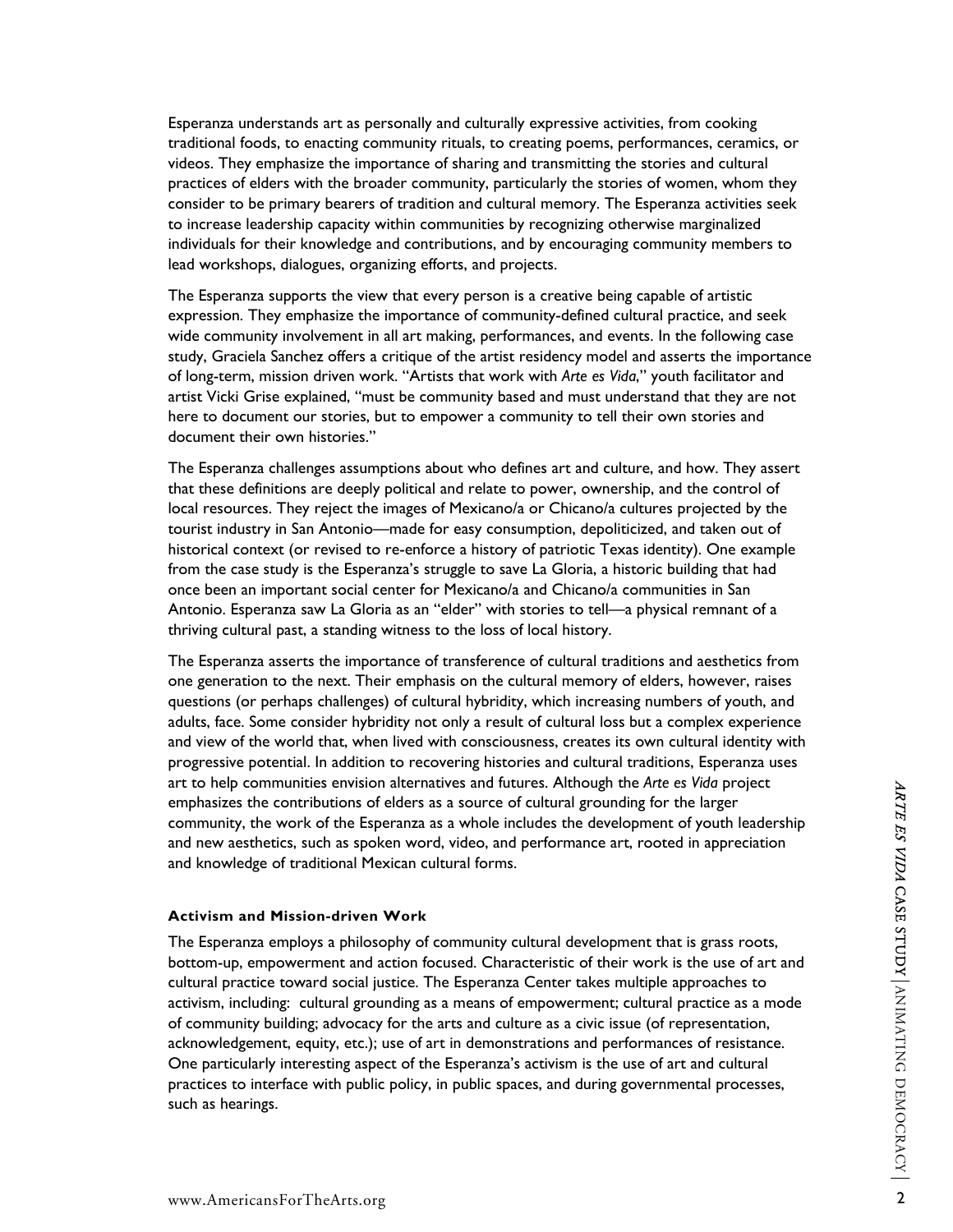In addition, the Esperanza seeks to engage policymakers in community cultural activities, as well as advocacy projects. In some cases, the Esperanza has succeeded in building alliances and partnerships with civic leaders. A challenge the Esperanza has encountered, however, is the difficulty of engaging those with power in activities that critique established power structures. They began the *Arte es Vida* project with the goal of facilitating intergroup dialogue, including participants from opposing sides of political and economic conflicts, such as corporate leaders and environmental advocates. Instead, they discovered the long-term need for intragroup dialogue within Chicano/a and Mexicano/a communities, and rediscovered that who comes to the table still depends on (the perception of) who does the inviting.

Fundamental concepts and practices inherent in their process and approach to programming include: multi-issue organizing, drawing connections among multiple forms of oppression; responsive programming that engages communities in pressing, current issues; youth development and mentoring; and long-term work toward sustainability and systemic change. In addition to developing long-term partnerships and coalition building, Graciela Sanchez asserts in this report the importance of working with community organizers as integral to arts-based civic dialogue work.

#### **Dialogue Practice and Culture**

The Esperanza sees dialogue as a means of raising consciousness, sharing knowledge, recovering history, raising appreciation for the life experiences of others, reviving cultural practices, building community, informing people of current issues, and mobilizing community members toward action. Formats used by the Esperanza Center range from large-scale public dialogues, to interpersonal dialogue on civic issues in public space, to ongoing small group community dialogues, to consensus building among coalition partners, to widespread community engagement in civic discourse. Many of these formats are art-based or incorporate various art and cultural activities to empower community voice or stimulate discussion.

Graciela Sanchez articulates cultural, theoretical, and practical elements unique to the Esperanza's dialogue practice. Instead of "dialogue," the Esperanza uses the Spanish word "plática." Plática translates most directly as "chat" or informal conversation, and connotes a comfortable and familiar tone, though the Esperanza employs intentional facilitation and dialogue techniques during these events. Sanchez emphasizes cultural values that contribute to successful dialogue, such as respect, the acceptance of emotional expression in public space, and a cultural willingness to spend long periods of time in conversation. She also offers reflections on the role of ritual, spirituality, and moral values in arts-based civic dialogue.

dialogue, such as respect, the acceptance of emotional expression in public space, and a cultural<br>willingness to spend long periods of time in conversation. She also offers reflections on the role<br>of ritual, spirituality, The Chicano/a and Mexicano/a community encounters other challenges, however, that the Esperanza addresses consciously in facilitation, such as overcoming barriers of who feels safe in public space and empowering participants to feel they have something valuable to contribute, whether or not they have formal education, are poor or working class, or are accustomed to being silenced (especially women). The issue of language is key in this context. Inadequate public education, the assumption that public speaking is for experts, language limitations (in English, Spanish, or both), and embarrassment or prejudice about the way people speak can create obstacles to participation and divisions within the Chicano/a and Mexicano/a community. Bilingualism both adds dimension and accessibility to dialogue, for some, and creates tensions or inaccessibility for others.

The report looks especially at intragroup dialogue within the context of Chicano/a and Mexicano/a communities in San Antonio. One learning from the *Arte es Vida* project is that there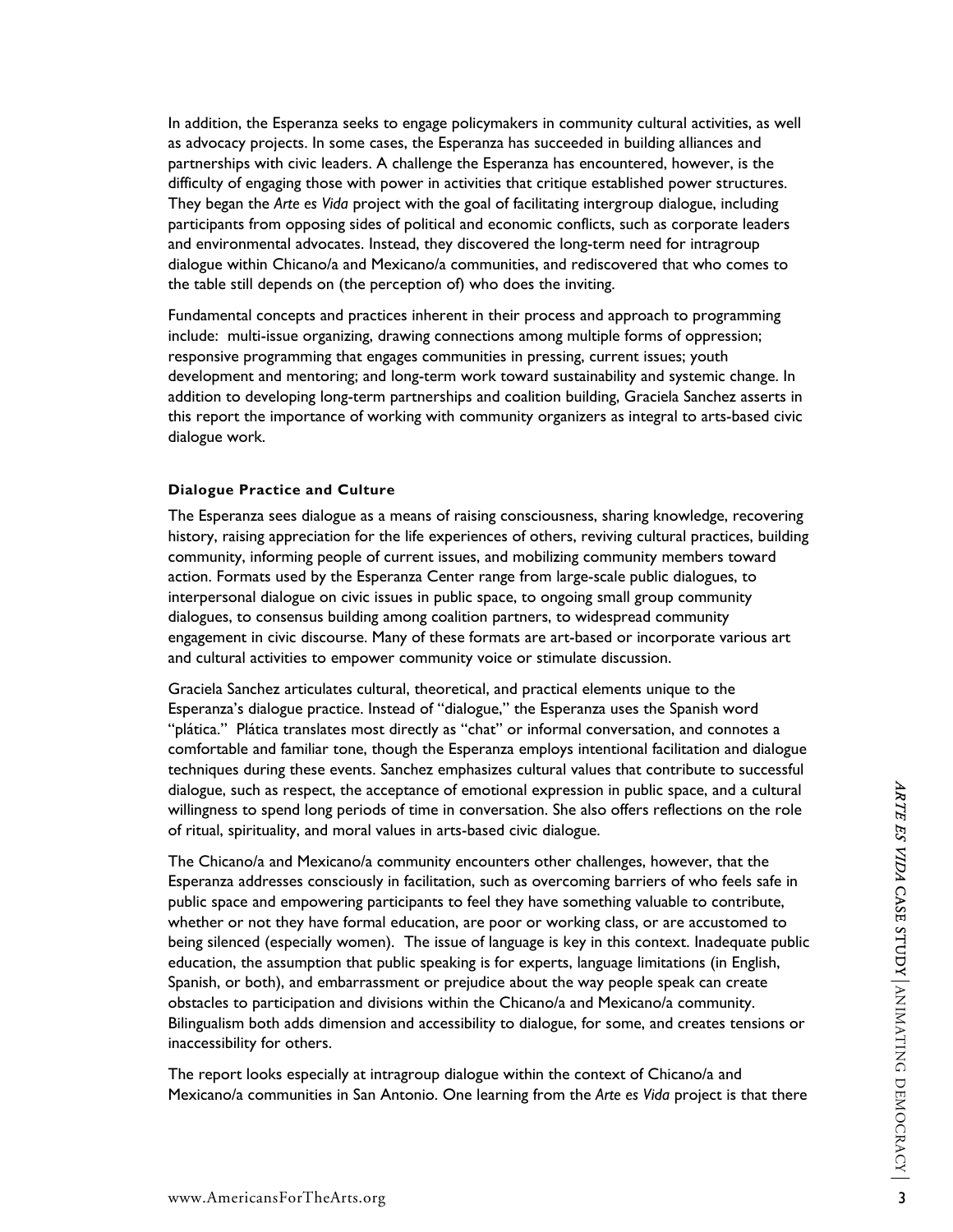are always complex layers of dialogue that occur *within* any group. Community members have multiple, overlapping identities and internal conflicts that divide them, such as internalized racism, homophobia, misogyny within the community, conflicts between recent immigrants and Chicanos/as who have been in Texas for generations. Esperanza has come to consider work of intragroup dialogue—work *within* the community— a prerequisite for effective intergroup dialogue with other communities. As Graciela Sanchez states in her report, communities need to "develop their creative skills, and to recover skills of storytelling and conversation, that are essential to mutual understanding and alliance building."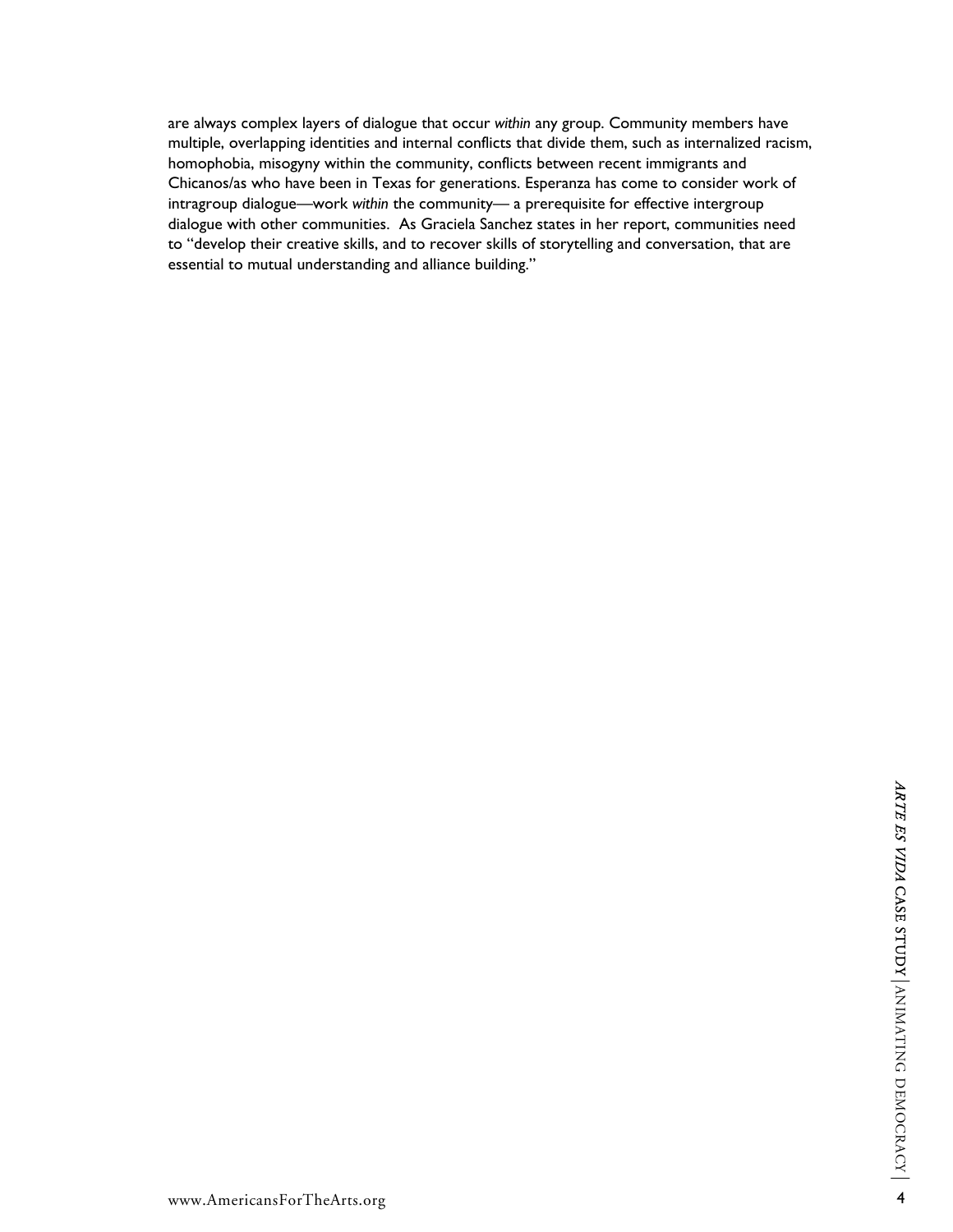# ARTE ES VIDA GRACIELA SANCHEZ<sup>1</sup>

The people of the Esperanza dream of a world where everyone has civil rights and economic justice, where the environment is cared for, where cultures are honored and communities are safe. The Esperanza advocates for those wounded by domination and inequality—women, people of color, lesbians and gay men, the working class and poor. We believe in creating bridges between people by exchanging ideas and educating and empowering each other.

We have learned that in order to participate fully in democratic civil life, individuals must be culturally grounded, confident of their own voices, and certain of the value of their contributions. Art and culture give us this grounding. From our parents, grandparents, sisters, and brothers throughout the world, from our teachers and children, we have learned that social and political divisions cannot be bridged without accurate and respectful cultural understanding.

We believe it is vital to share our visions of hope . . . we are esperanza.

#### **OUR OVERALL WORK**

Toward a more holistic movement for social change, the Esperanza hosts pláticas (community discussions), workshops, and conferences; facilitates activist networks, coalition work, leadership training, and technical assistance; produces and presents justice-oriented art exhibits, concerts, plays, and performances; creates opportunities for personal development, community-building, and mutual understanding among groups; and much more. $^2\,$  In all of our work, we seek to erase borders, build bridges, and create alliances between people, while providing a space for disenfranchised groups and individuals to express themselves fully and creatively, and to develop skills as members and creators of a just, progressive, and diverse community.

Our work is rooted in three insights, derived from our daily experiences and lifelong theorizing. The first is that long-term progressive work must address multiple forms of systemic oppression, including race, class, gender, sexuality, language, and ethnicity and

must advocate for those wounded by domination and inequality women, people of color, lesbians and gay men, the working class and poor. The second formative insight is that empowerment requires

**…Empowerment requires cultural grounding…** 

including race, class, gender, sexuality, language, and ethnicity and<br>must advocate for those wounded by domination and inequality—<br>women, people of color, lesbians and gay men, the working class and cultural grounding...<br> cultural grounding—in order to engage in productive social justice work, we must come to know and value ourselves, to challenge and celebrate our cultural histories and practices. The third basic insight of the Esperanza is that there can be no separation of goals and process—we must do our work with a habit of self-examination and a commitment to justice, and our process must include the development of lasting alliances among a community of shared values—a *comunidad de alma* (community of soul/heart). We have found that cultural organizing enables the formation of such a community—bound together by values of human dignity and shared learning.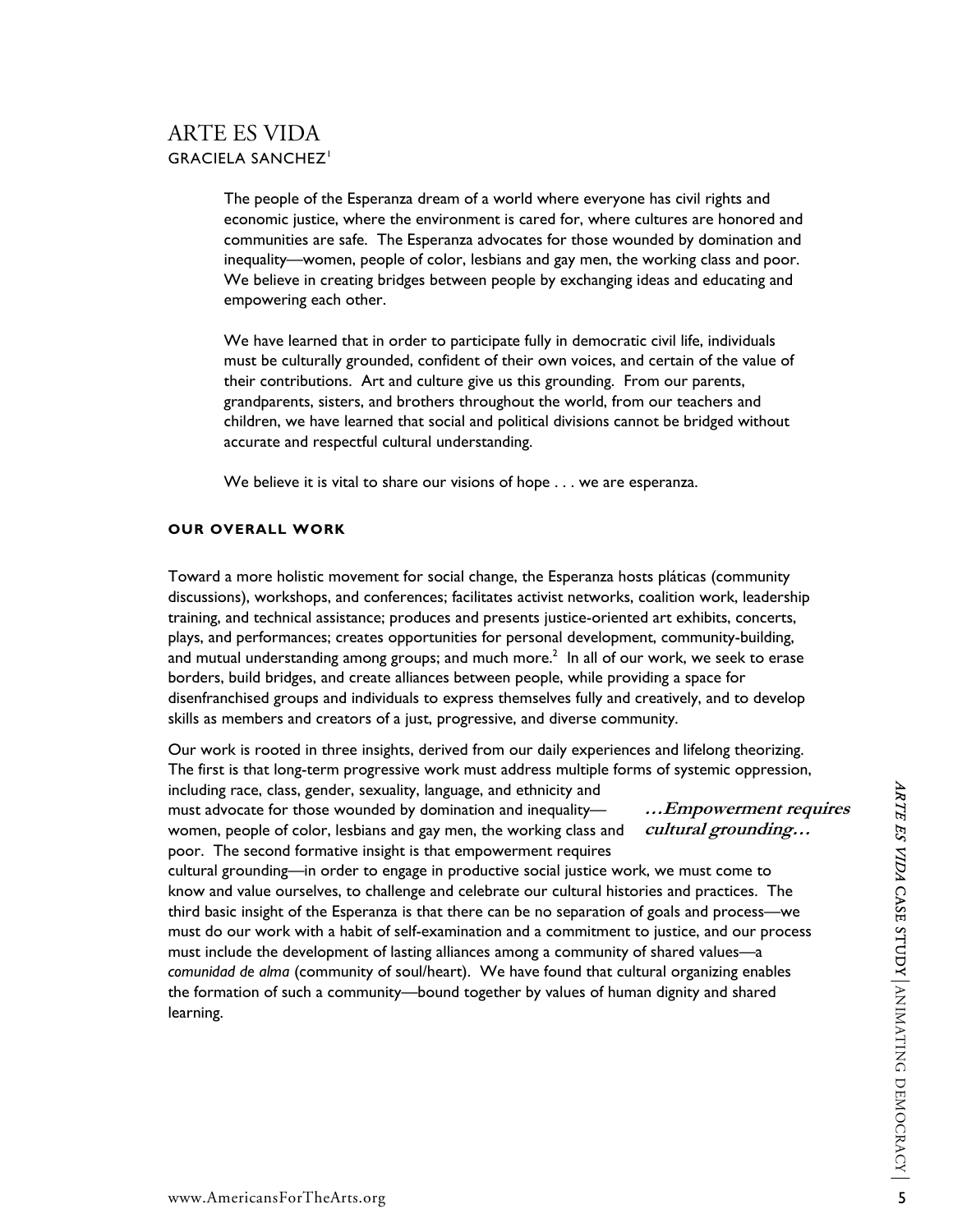#### **Multi-Issue Organizing**

Since its inception, the Esperanza has organized local social, economic, and environmental justice activisms through education, technical assistance, direct actions, media advocacy, marches and rallies, and political education campaigns. In order to challenge the many abuses of institutionalized power, especially power based on subordination by race, class, gender, and sexuality, our communities must learn to understand not only their own issues but also the relationship between all forms of oppression. We work to promote an integrated understanding that examines the dominant culture of violence and sees the interconnections of gender, race, and class oppression within that culture.

Overall, the Esperanza's goal is to transform the conditions of conflict among different communities in San Antonio. Our shared history is one of violence and disrespect, in which communities of color have been subjected to economic exploitation and cultural domination.

 It is also a history in which women and girls, lesbians, and gay men have been subjected to extreme and routine violence.

Throughout our work, and the work of our mothers and fathers, we have come to understand the devastation that our communities have suffered through this history of violence. In particular, we have come to see the continuing harm that individuals and communities suffer through loss and devaluation of our cultural histories, traditions, and practices. We have come to see how the devaluation of our diverse cultures happens through the routine, even unconscious, practices of governmental, educational, social, and religious institutions. And we have come to understand that it is through maintenance of our cultural traditions, through careful passing on of our language and practices that our communities, our grandmothers and grandfathers, our mothers and fathers—have been able to survive.

Our general strategy, then, is twofold. First, we assist community members in recovering their histories and cultural traditions and in understanding the practices of domination that continue to injure individuals and undermine our communities. Second, we work to empower

**A critical element in culturally grounding our communities centers on acknowledging our women elders, Nuestras Sabias…** 

communities and community members to envision alternative choices for themselves and their communities, and to develop cultural practices that can resist and replace the cultures of violence and consumption that we inherit.

A critical element in culturally grounding our communities centers on acknowledging our women elders, Nuestras Sabias, recognizing that: 1) mainstream culture has never honored or valued their work and, consequently, most people of color do not know or remember these great

Errs, *Nuestras* acknowledging our women elders, Nuestras Sabias, recognizing that: 1)<br>
mainstream culture has never honored or valued their work and,<br>
consequently, most people of color do not know or remember these great mujeres; 2) these sabias were/are amazing pioneers and heroines in San Antonio political and cultural life; 3) these women's lives and history illuminate the racist and sexist history of our world; and 4) their strength, intelligence, and ultimate survival are valuable insights for everyone. During the Animating Democracy project of Arte es Vida, we worked with many sabias, including Emma Nelly Garcia, Lydia Mendoza, and Rita Vidaurri. We also highlighted the life of Emma Tenayuca, after her death, in An Altar for Emma, and the cultural memory of an historic building, La Gloria. Many other women elders have also participated in telling their stories or guiding discussions or workshops.3

We came to Animating Democracy with this orientation. As we have worked with Animating Democracy, we have become more conscious of and reflective about the methodologies of artsbased civic dialogue. In this report, we review some of the insights, approaches, questions, and tentative plans we have developed.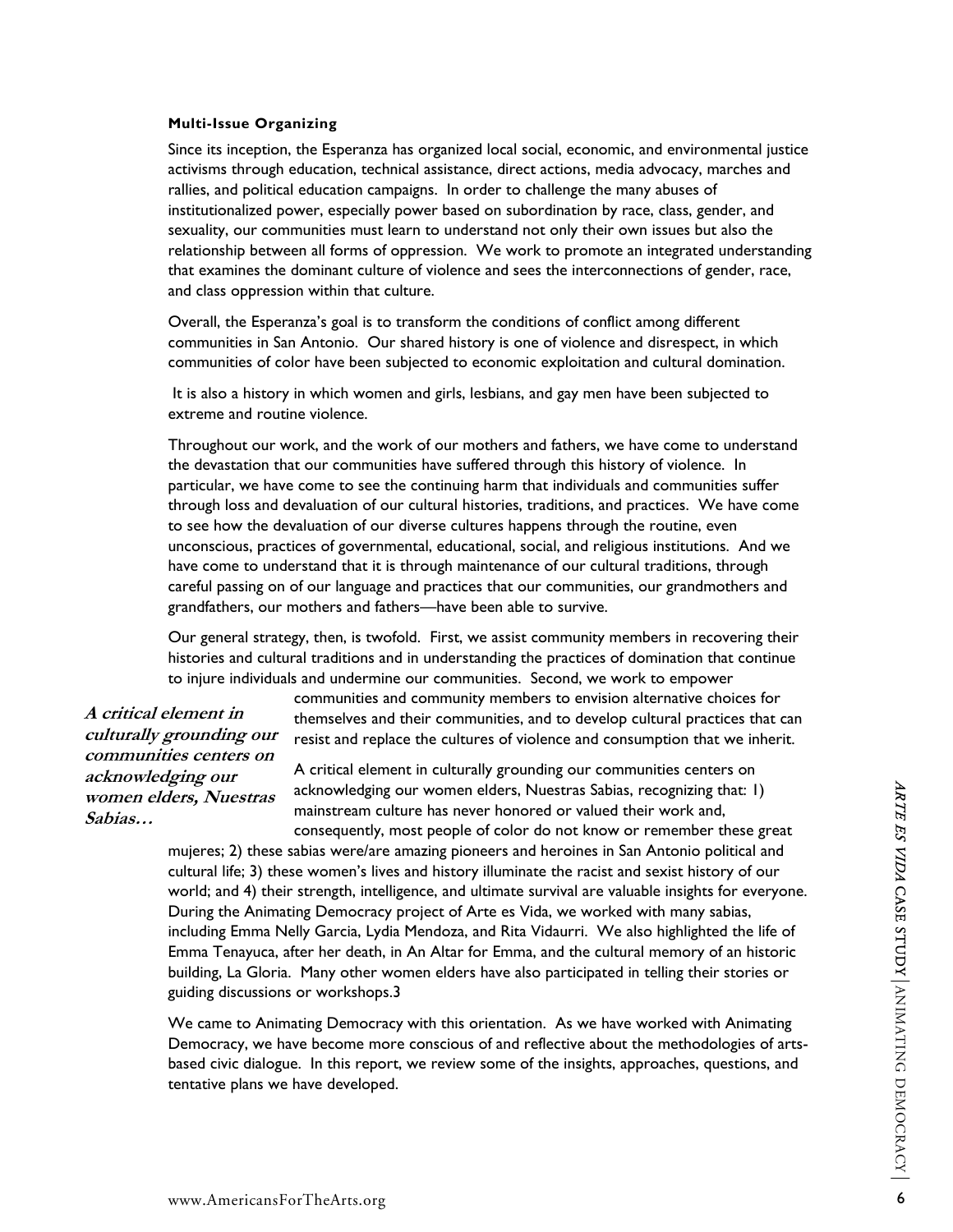#### *ARTE ES VIDA***:**

#### **GOALS, CIVIC ISSUES, ARTS/HUMANITIES, AND DIALOGIC COMPONENTS**

Our proposed civic goal was "to examine the role of artistic and cultural expression in a society that inherits the deep wounds, economic and political disparities, and continuing practices of injustice that are the legacy of cultural domination in the United States." Although this remains our overall concern, through working with the arts-based civic dialogue frame, we have come to examine more closely the particular points of conflict in which we have worked, seeking to illuminate the cultural aspects and conflicts underlying

particular disputes.

Among the particular conflicts we have worked on are four that we will describe in detail in this report. These are: (1) conflicts in our community's view and understanding of labor leader Emma Tenayuca; (2) controversy over the demolition of cultural landmarks in Chicano/Mexicano neighborhoods; (3) a conflict of values within San Antonio's Westside Chicano community; and

**Our proposed civic goal was "to examine the role of artistic and cultural expression in a society that inherits the deep wounds, economic and political disparities, and continuing practices of injustice that are the legacy of cultural domination in the United States."**

(4) historical conflicts between Chicanos and Mexicanos in San Antonio: MujerArtes' project of sympathy and support for families of the victims of Juárez murders. Consistent throughout our work on these conflicts has been our focus on the importance of cultural grounding and on the need for participants to develop their creative skills, and to recover skills of storytelling and conversation that are essential to mutual understanding and alliance building.

#### **Conflicts in Our Community's View and Understanding of Labor Leader Emma Tenayuca**

During the 1930s–1940s, labor activist Emma Tenayuca played a major leadership role in organizing low-paid Chicano/Mexicano workers in San Antonio and South Texas. Affectionately known as "La Pasionaria de Texas," she was a brave and passionate leader of Mexican workers in Depression-era Texas. Beginning at the age of 17, she helped to organize local chapters of the Ladies' Garment Workers Union and led a strike by Mexican women workers at the Finck Cigar factory. She led protests against the beatings of immigrants by the Border Patrol and fought for equal rights for all citizen and noncitizen workers, for a minimum wage, and for the right to strike.

factory. She led protests against the beatings of immigrants by the Border Patrol and fought for<br>equal rights for all citizen and noncitizen workers, for a minimum wage, and for the right to<br>strike.<br>In 1938, Emma Tenayuca In 1938, Emma Tenayuca led the largest strike of workers in the history of San Antonio. Pecan workers in San Antonio, most of whom were Chicana/Mexicana women, earned five cents a day, working in overpacked work spaces, with dangerous shelling tools and toxic dust. In late 1937, the pecan companies lowered the daily wage to 3 cents a day. Emma Tenayuca led 12,000 of the Mexican women pecan shellers out on strike on January 31, 1938. The strike lasted for several months, despite violent attacks by San Antonio Police and private guards. Over a thousand striking workers were arrested and jailed, including Emma Tenayuca. Union meeting places were ransacked and many strikers were beaten.

In 1939, Emma Tenayuca was scheduled to speak at a Communist Party meeting at the Municipal Auditorium in San Antonio. As she began speaking, approximately 5,000 white men stormed into the auditorium, throwing rocks and bricks. Many attendants were injured. Although Emma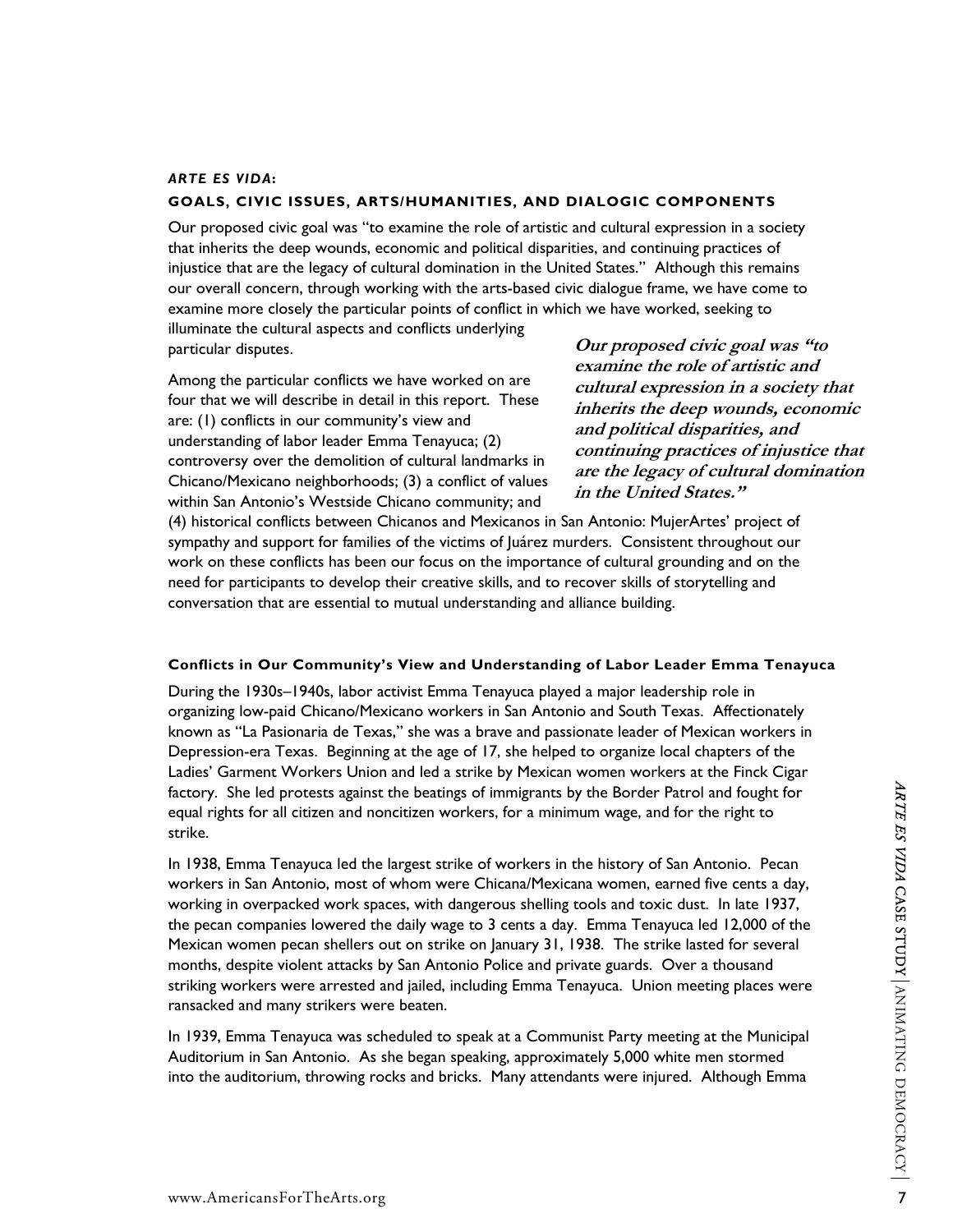Tenayuca escaped safely, she was targeted by numerous acts of violence and was unable to find work in San Antonio. Emma Tenayuca died in San Antonio on July 23, 1999.

Sadly, even as Emma Tenayuca came to be recognized nationally as a Chicana leader, the Chicana/o/Mexicana/o community in San Antonio has been hesitant to embrace her, for various reasons. White leaders in San Antonio have been outspoken in denouncing Emma Tenayuca and clear in their disapproval of any show of support for her in the Latino community. Like the history of Chicano/Mexicano resistance in general, the history of labor organizing, including Emma Tenayuca and the strike by 12,000 pecan shellers, has been erased from public memory. Schools do not teach the history, and Emma Tenayuca has been treated as a source of shame or scandal, as a shadowy Communist who is somehow un-American, even within the Chicano/Mexicano community. This erasure has been particularly hurtful for women because Chicana leaders have been demonized repeatedly in San Antonio.

The Esperanza sought to encourage discussion of these conflicting ideas about Emma Tenayuca and the history of Chicano/Mexicano labor organizing by focusing an issue of our news journal, *La Voz de Esperanza,* on Emma Tenayuca and the pecan strike and by producing the play *An Altar for Emma,* by Beva Sánchez Padilla, in November 2000. *An Altar for Emma* explores the erasure of Emma Tenayuca and illuminates her vision and work for social justice. Multi-generational cast members were drawn from the community, and the role of Emma Tenayuca was played by Chicana activists (Maria Berriozabal, Norma Cantu, Josie Mendez Negrete, and Graciela Sanchez) with a different woman in the role each night of the performance run. Musician Juan Tejeda composed an original *corrido* on Emma Tenayuca for the play (corridos form part of an oral tradition in Mexican culture of documenting histories, especially of heroes, famous people, and important events). Cristal Riojas directed an original movement piece to the corrido. The play included audience participation, including a segment in which audience members join a picket line as active participants. The production also involved recovery of photographs of the strike and Municipal Auditorium assault, tapes of interviews with Emma Tenayuca, and video of the Emma Tenayuca funeral.

As part of the outreach accompanying production of the play, we invited Tenayuca family members, community activists who had known and participated with Tenayuca in labor organizing, public school teachers and administrators, and other community leaders. Each showing played to a standing-room-only crowd. And as word spread about the production, we set up an overflow room with simultaneous video screening. Over 1,500 people saw the production, and thousands more read about it in La Voz and the San Antonio Express-News.

Set up an overlow room with simultaneous Video screening. Over 1,500 people saw the<br>eproduction, and thousands more read about it in La Voz and the San Antonio Express-News.<br>After each showing, there was a platica with cas After each showing, there was a plática with cast and audience members. Since these performances occurred prior to the facilitation training of staff, these discussions followed the Esperanza model where a performer or staff person invites the community to stay and participate in a community conversation regarding the performance and the issues raised by it. Beva Sánchez Padilla, the author/director, and the three-member cast facilitated the pláticas by sitting informally on the stage or walking among the audience. Some members of the audience asked questions of Beva or the cast members, but most reflected on what they knew or had experienced about the time and events represented in the play. **Some of the Altar for Emma pláticas went on for hours.**

Some of the *Altar for Emma* pláticas went on for hours. The facilitators encouraged an informal, kitchen table atmosphere. They expressed genuine, heartfelt interest in learning from audience members, and this encouraged people to speak. There was a feeling that we were all very lucky to be in this space, hearing the stories of those who could remember those times. The older people responded eagerly, sharing memories both happy and sad. Because each person's story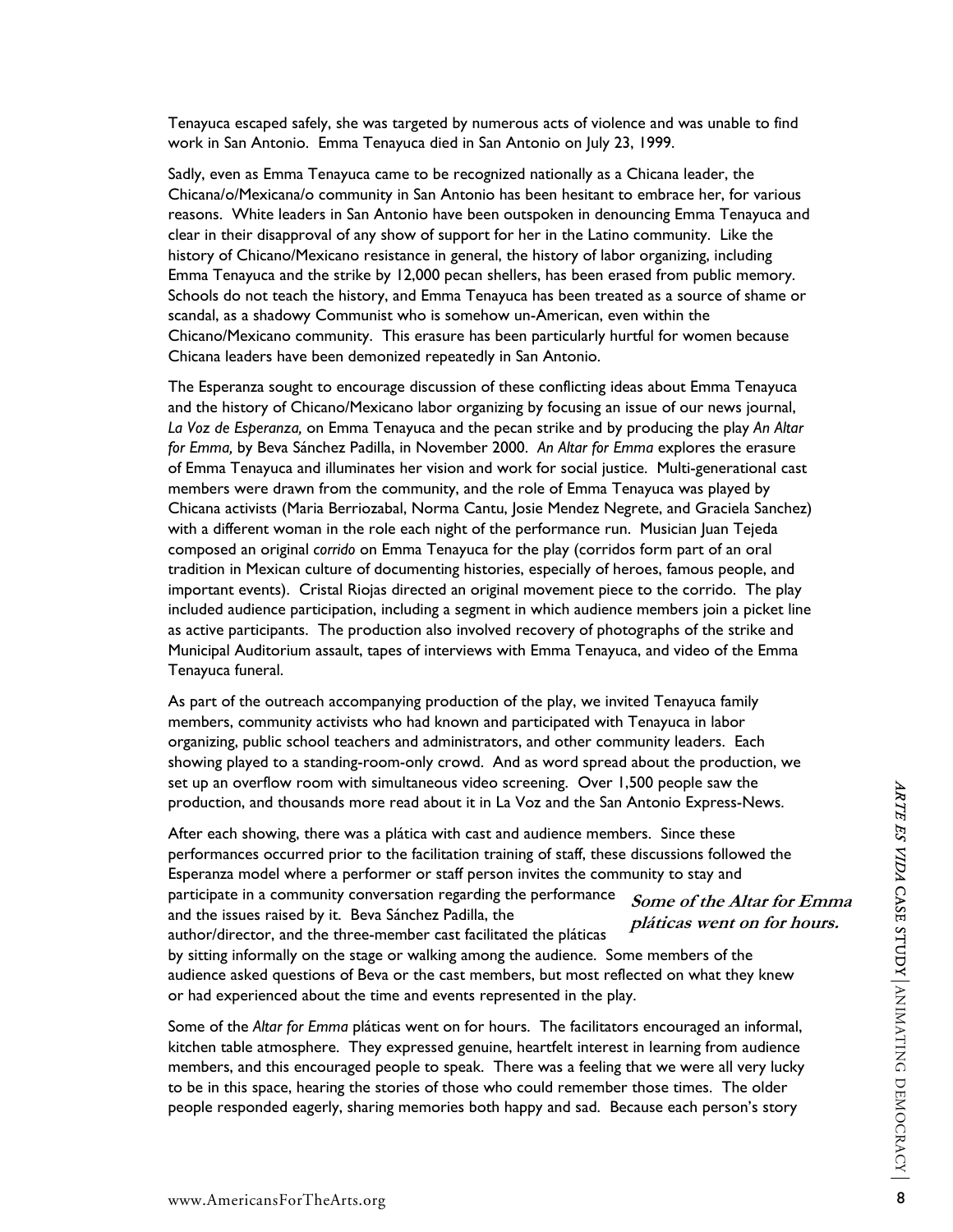**Community members shared their memories of the labor struggles and the effect those efforts have had on their families and communities.** 

was recognized and valued, people felt appreciated. Each evening was different, yet every audience included some people whom we knew had interesting stories to tell, so each evening the facilitators addressed the audience with the desire to hear their stories.

Community members shared their memories of the labor struggles and the effect those efforts have had on their families and communities. A

former pecan sheller brought the tools used to shell pecans and demonstrated the process of breaking and removing the pecan from the shell. She talked about cuts to her hands and arms and the exhaustion that came from breathing pecan dust. Another pecan sheller strike participant recalled how the strikers began every morning by singing traditional Mexican songs. Neighbors of Emma Tenayuca came to share memories and the fear that seized the community after the Municipal Auditorium assaults.

Perhaps the most influential contribution to resolving the issues that had led to the erasure of this history within our own communities came from members of the Tenayuca family. The family had been torn apart. (Because Emma was a member of the Communist Party in San Antonio, she was denounced and demonized by the media, local businessmen, and politicians, and shadowed by the FBI. Add to this the fact that she was also young, and a woman of Mexican descent, and the hatred for this organizer in the 1930s was overwhelming.) Many family members saw each other at the Esperanza performance for the first time since the Municipal Auditorium assault over sixty years ago. Younger family members met for the first time. A cousin of Emma Tenayuca told about how Emma would sneak in by the dark of night to see her mother and to share whatever food she had. Family members told of the shame that they had experienced knowing that they were related to Emma Tenayuca, who was denounced by teachers, priests, and city leaders. People cried to recall their pain and to hear that of others.

As part of the theater production, we hung an exhibit of 6  $(3 \times 4 \text{ ft.})$  photographs of the pecan shellers' strike and an altar installation at the Esperanza. On May Day 2001, as part of the International Workers' Day Celebration, we created a mobile exhibit at the Plaza de las Islas in

downtown San Antonio. Among our goals in the May Day event was to encourage active exchange in the city's public spaces. In the traditional way, one of our sabias, Emma Nellie, and several performance artists

**Among our goals in the May Day event was to encourage active exchange in the city's public spaces.** 

moved around in this small community park, which is one of the oldest parks in the city. We provided aguas frescas (flavored water) so that community members could drink and enjoy themselves in the park while listening to songs and engaging in the performances and conversation.

moved around in this small community part, which is one of the order parts parts in the city. We<br>provided aguas frescas (flavored water) so that community members could drink and enjoy<br>themselves in the park while listenin The enthusiasm Emma Nellie had for this work was infectious. Emma Nellie was a trovadora (a community singer) in the 1950s and 60s. She now lives in public housing for the elderly, near the Esperanza, and came to us one day when she saw our sign, saying she needed hope. We asked her to sing and to teach some of the songs she knows to young people, and she responded with incredible energy and joy. Although people in the public plaza on May Day were at first hesitant (as it is usually expected that people pay a fee for a song), some soon began to sing along with her and to share songs of their own.

In addition, community members performed teatro around issues of workers' rights. Performance artist María Elena Gaitán and other *animadoras/os*

**Community members performed teatro around issues of workers' rights.**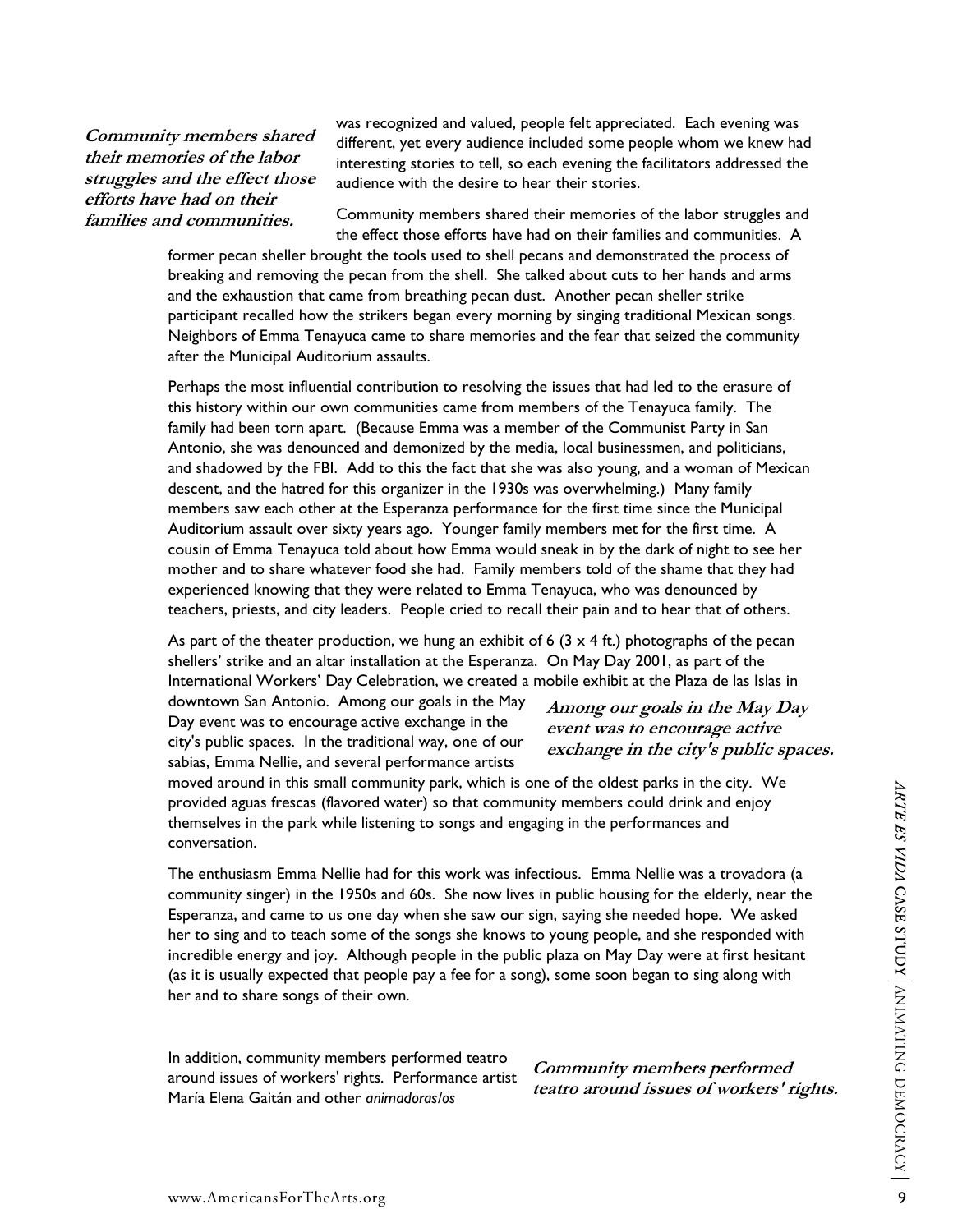("animators" or facilitators)<sup>4</sup> engaged individuals and small groups of people in conversation about their own experiences as immigrants and workers. The performers created actos about the hotel/tourist industry and sweatshop/maquila labor.

One of the community actors laid a piece of white linoleum on the floor and handed markers to gente passing by. The actor was mute, voiceless. She gestured to others to write a message on the linoleum. One young woman, a hotel worker, was in the plaza with her daughter on her day off. She wrote, "Living wage for me and my children." She and her daughter stayed in the plaza for over an hour talking to animadoras about the hierarchy in the chain of workers, about the lack of benefits and health care, and about hiring practices. Another man showed us and others the needles of cactus embedded in his hands, narrating the story of how he crossed the border only days earlier. Others spoke directly about the unions in the 1930s and the pecan shellers' strike.

Though there were facilitators on hand, the most exciting part of May Day in the park was the conversation that happened amongst community members as they viewed the images and performances, shared memories, made connections, and claimed their own creativity. The plaza

#### **THE CHILI QUEENS OF SAN ANTONIO**

A National Public Radio show, *Kitchen Sisters,* came to the Esperanza in January 2004 to interview Isabel and Graciela Sanchez for a segment dealing with Chili Queens of San Antonio. The Chili Queens were a group of Mexican women of San Antonio who had *puestos* or *fondas* (kitchen stalls with tables and chairs) in downtown San Antonio during the late 19th and early 20th centuries. They were so popular that white restaurant owners organized to shut down the Chili Queens in the 1920s, claiming that these women were spreading disease by selling their food. The Chili Queens were made nationally famous when San Antonio sent a group of them to the Worlds Fair of 1890.

in its traditional design is meant to be a meeting place for people, a place to take families, to meet lovers, to join friends, and even though many gather in the plaza during lunchtime, something has changed the traditional intention of the plaza structure. Many of these changes have occurred over time as business people have worked with city officials to limit the use of parks, especially if these activities were perceived as impeding their businesses. In time, street vendors, such as the Chili Queens, musicians, and artists were kicked out of all parks and streets in the downtown area.

People continue to claim their space within the plaza. The elders on one corner feed the pigeons. The workers on another side eat their lunch. The mothers sit by the raspa stand. But when we brought the elements of music, performance, free aguas frescas, and pláctica, people began talking to each other. These elements that were once a part of the plaza scene were brought back, and this allowed people to exchange words, songs, and memories in much

In a specific the plaza scene were brought back, and this allowed<br>
He same way they were accustomed to doing in the past<sup>2</sup>. Because the Esperanza paid to rent<br>
the same way they were accustomed to doing in the past<sup>2</sup>. B the same way they were accustomed to doing in the past.<sup>5</sup> Because the Esperanza paid to rent the plaza for a few hours, the park police did not interfere with these exchanges. Consequently, the Mexican immigrant shared his story of illegal border crossing with the hotel worker, who learned about unions and union organizing from the elders. People resting in a corner sang with

one another. Total strangers exchanged many stories of the pecan shellers, not just women who they had heard or read about, but their family members, moms, grandmothers, aunts, and sisters who were sent to jail, called communist, lost their jobs, and/or marched in the largest marches ever

**These elements that were once a part of the plaza scene were brought back, and this allowed people to exchange words, songs, and memories in much the same way they were accustomed to doing in the past.** 

held in San Antonio. Over 150 people viewed the exhibit that day and many more joined other activities while in the plaza.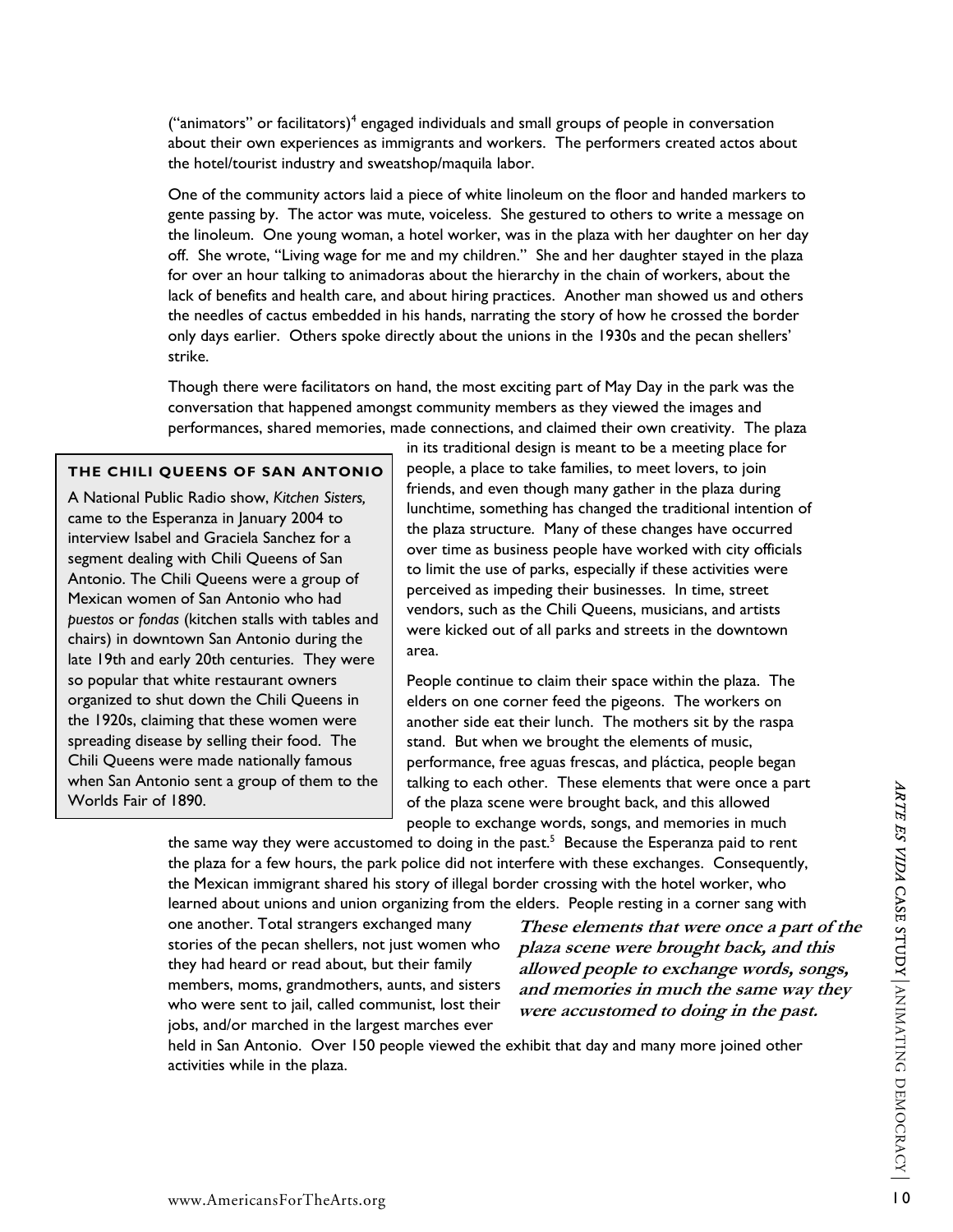The recovery projects begun by *An Altar for Emma* have continued. Various community members have worked to recover and retell the history of the labor struggles of the Chicano/Mexicano community and of the leadership of Emma Tenayuca, Manuela Solis Sager, and others through film, video, murals, and photo archives.

#### **Controversy over the Demolition of Cultural Landmarks in Chicano/Mexicano Neighborhoods**

**The Esperanza had to rethink itself and consider how to include community in its introduction. We wanted to make sure young and old would speak.** 

La Gloria was a building in the near Westside<sup>6</sup> of San Antonio. Built on April 4, 1928, it served as a gas

station, grocery store, and important gathering center for Chicanos/Mexicanos. During the depression, owner Matilde Elizondo converted the rooftop to a dance-floor and La Gloria became the focus for generations of young Westsiders.

In late 2001, the city announced its decision not to protect La Gloria as a historical landmark and to issue a permit for its destruction. The current owner planned to replace La Gloria with an auto parts store. The controversy spurred by this announcement touched thousands of people. The Chicano community itself was divided as the City Council Representative supported the demolition in the name of economic development, and other community leaders denounced the city's callous disregard for the cultural heritage of the Chicano community.

The Esperanza helped to organize community members in support of the historic preservation of La Gloria and other culturally significant landmarks in the near Westside. Volunteer lawyers from the Esperanza and other community groups filed a court action that resulted in an injunction against the planned demolition. This gave the community almost a month in which to try to reverse the city's decision. The Esperanza worked quickly to engage community members in public discussion of the history and cultural significance of La Gloria. We recovered video of original footage of the building and rooftop dance floor from the 1930s. We organized public discussions focused on La Gloria, the original footage, and the memories shared by elders. We invited community members to envision possible uses for the building that would allow its preservation.

actum era wegon to the sumplered that and democration and the sumplered of the building.<br>When we marched through the streets demonstrating against the demolition, we made sure to screen the video at the end of the marched In the original footage, community members were able to see La Gloria in its heyday. By seeing Mexicanas/os dancing the Charleston, dressed in clothing of that era, younger generations acquired a vigorous image of their grandparents and great-grandparents. We showed the video wherever we could so that people would remember or learn of the significance of the building. When we marched through the streets demonstrating against the demolition, we made sure to screen the video at the end of the march in a much traveled intersection so that anyone driving or walking past would be able to see the images of this building and its connection to the Westside community. We also screened the video outside City Hall (after being denied access to City Hall Chambers during the Citizens to Be Heard section) and during a hearing in front of a state judge who heard the case to save La Gloria (March 2002).

Throughout, we encouraged the community to recover the deeper significance associated with La Gloria and to express these deeper thoughts through images, music, and poetry. Community members went door to door speaking to their neighbors, hearing their memories of La Gloria and the depression days. Another group created a short video with poetry and visual narration about the tearing down of La Gloria. Still others used the video as a backdrop for a performance piece that was performed at a Youth Action conference opening (April 5, 2002).

This performance, presented by a cast that included three generations of community members, was a creative and collective expression of memory and loss. To create the piece, we invited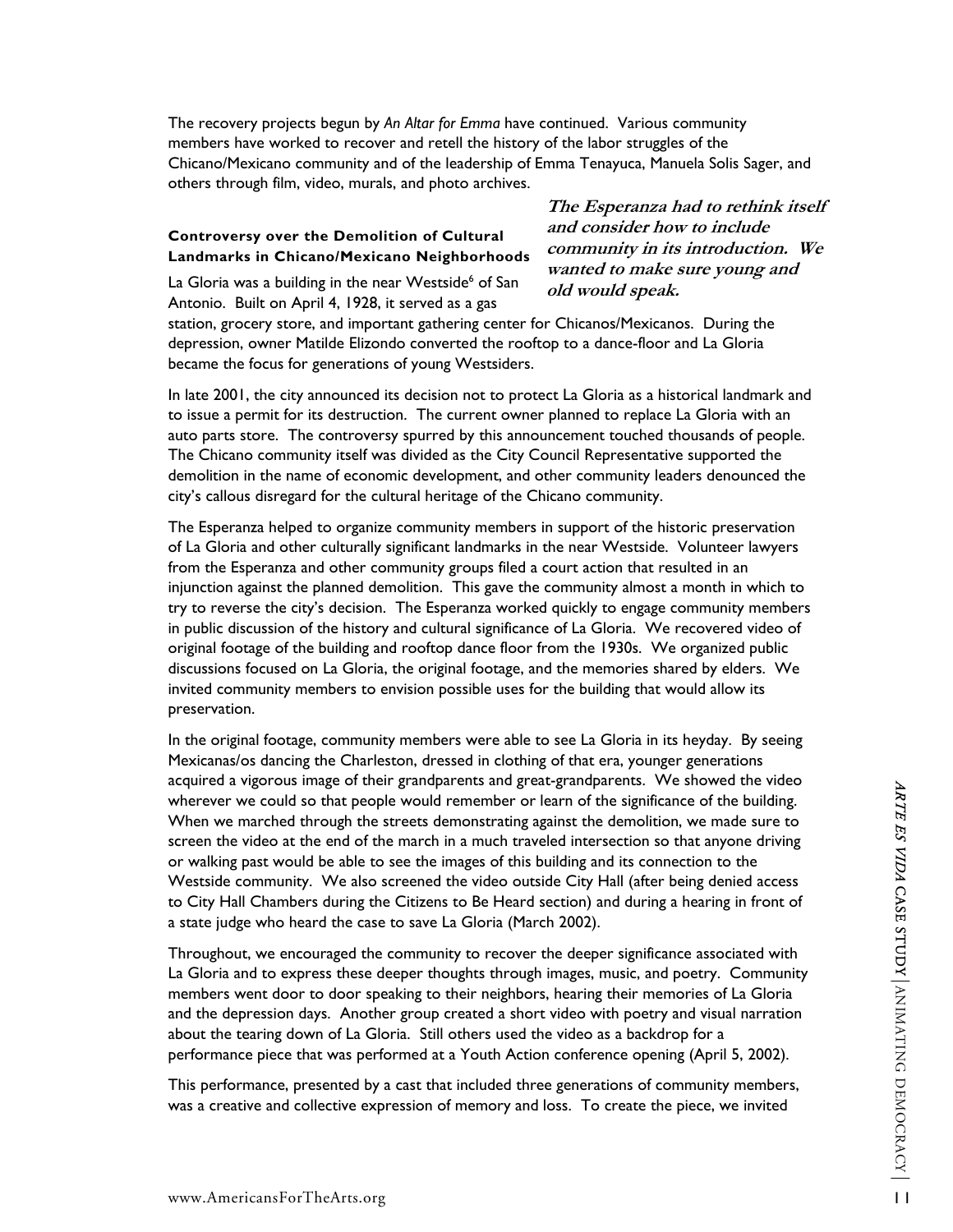discussion with young activists on how to introduce the Esperanza to 200+ youth from throughout the country who were participating in the conference. The Esperanza had to rethink itself and consider how to include community in its introduction. We wanted to make sure young and old would speak. We wanted to perform, not just speak. But our time was limited to 15 minutes. We invited three elders in their late 70s and 80s to dance with us, as well as help us collect music of the depression days. Youth in school and drop-outs, as well, performed with us. Young and old danced together while images of La Gloria served as a backdrop. Straight and gay couples emerged. Vicki Grise read from a poem she created the day La Gloria came down. Finally, a poem was created by the spontaneous responses participants had to questions we posed to them. Through this performance, community members worked to produce an image of ourselves as connected to our history, sharing joy and pain in the struggle to maintain our cultures. (To read Vicki Grise's poem, *On the eve of a new year, 2003,* click here).

During the public dialogues on the demolition of La Gloria, participants articulated the importance of history, culture, and community responsibility. Cruz Piña Sellars said, "Hubo una persona que empezó asi, como nosotros, a revivir el barrio . . . " When asked why historical sites need to be saved, Sra. Sellars replied, "Si no tenemos historia, madre, que hacemos?" Guadalupe Segura described La Gloria as "una cancha para bailar como en Mexico." She lamented the plans for demolition and explored the possibilities that such a sturdy structure had for the neighborhood. "Se podría exponer arte de nuestra gente." She explained: "Arte es todo lo que somos nosotros. Si no tenemos eso, no tenemos nada. Esa, pasado, cultura, arte, leyenda, devociones y todo lo que hacemos nosotros, los Mexicanos, se uniera en este punto clave para la juventud."

[Translation: Señora Sellars: "It takes only one person, like us, to begin the process of reviving a barrio. . . . If we don't have our history, mother, what can we do?" Guadelupe Segura: "A dance floor like in Mexico. . . . The art of our people could be exhibited. . . . Art is all we are. If we don't have this, we have nothing. This, the past, culture, art, legend, devotion, and all that we make, as Mexicans, could unite us at this key time for our youth."]

mando cluss, patotos etc., renected the conges occurring within the city of van Antonio and,<br>indeed, the world. One man recalled, "I grew up in este bario. Mi papa jugaba pelota, beisbol,<br>across the street. Bonito stadium. History, culture, art, legends, and politics were, and are, all part of La Gloria, and it was one of few buildings remaining from the 1920s, '30s, '40s, and '50s when the dance salóns (social clubs, radio clubs, patios etc.) reflected the changes occurring within the city of San Antonio and, indeed, the world. One man recalled, "I grew up in este barrio. Mi papá jugaba pelota, beisbol, across the street. Bonito stadium. I went overseas to Vietnam, Alemania. Lo tumbaron. It broke my heart. Estamos perdiendo mucha, mucha history—duele pa' nosotros que went through it." He went on to name various buildings with historical significance for Chicanos that have been knocked down. Like other community participants, he noted the disparity in restoration of historical sites in the city.

[Translation: "I grew up in this neighborhood. My father played ball, baseball, across the street. Pretty stadium. I went overseas to Vietnam, Germany. They tore it down. It broke my heart. We are losing much, much of our history—it hurts those of us who went through it."]

Sadly, and despite an outpouring of concern from thousands of community members, La Gloria was demolished early in the morning following Easter Sunday, April 1, 2002.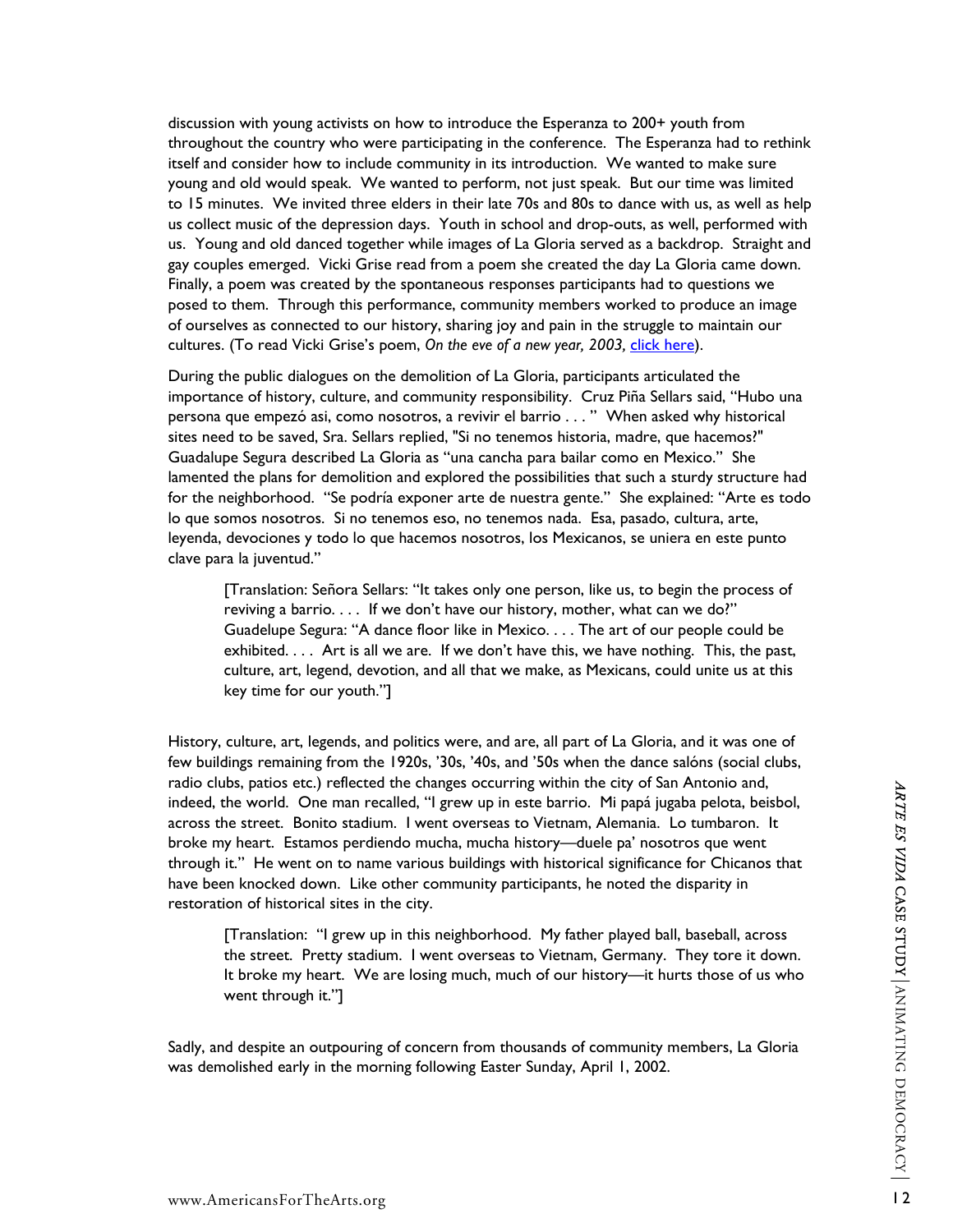Saving La Gloria was not a project that the Esperanza had planned. However, because the Esperanza is connected to a community, and because the issues surrounding the demolition of La Gloria (cultural grounding, history of our community, Westside community development, racist policies against the Mexican/Chicano community, economic development at the expense of preservation of culturally significant buildings in our community), are integral to our vision, the Esperanza placed saving La Gloria at the top of our list of cultural organizing work that we had to do. Within a four-week period, the Esperanza worked with local community organizations and individuals including West Side residents, artists, activists, conservation activists, architects, and lawyers. The only goal everyone agreed to was saving La Gloria. But many had different reasons for the same goal. Some wanted to save La Gloria because they had once danced on the rooftop, or bought food when it was a market during the 1920s. La Gloria was their history. Others wanted to save it for its future potential use as a cultural arts space, a grocery store, or a museum.

The Esperanza supported community organizing by helping to facilitate meetings amongst community. We also taught these skills to each other. Too often, when groups organize around

a specific issue, they do not take the time or have the skills to define specific parameters of how to run a meeting, make decisions, speak within these meetings, etc. Most do not discuss the power dynamics that play out in dialogues or meetings. Consequently, discussions and decisions are dominated by men, while women, youth, and other groups who tend to be less assertive are silenced or disregarded. We were able to help community members become

**Most importantly, we helped participants to see that this crisis was connected to a larger context and that these discussions would have to continue beyond this critical moment.** 

conscious of who was participating and to make deliberate efforts to allow everyone to speak. We helped the group achieve consensus decision-making. And most importantly, we helped participants to see that this crisis was connected to a larger context and that these discussions would have to continue beyond this critical moment.

Public policy cannot be transformed over a short period of time. The Westside community did not have more than a month to try to resolve a major problem. Although we spent hundreds of hours working and strategizing to save La Gloria, there were other forces working against us to demolish the building. Yet, the public dialogues surrounding the conflict over La Gloria resulted in lasting changes. Perhaps most importantly, the predominantly white and middle-class conservation/historical preservation community came to understand the commitment of many in the Chicana/o community to preservation of culturally significant landmarks.

conservation/historical preservation community came to understand the commitment of many in<br>the Chicana/o community to preservation of culturally significant landmarks.<br>
Berhaps the most dramatic evidence of this slift was Perhaps the most dramatic evidence of this shift was the public statement by Ann McGlone, director of the Office of Historic Preservation for the City of San Antonio, who spoke of her own recognition that Chicano neighborhoods had been largely ignored by the City preservation agencies and that this disparate treatment was racially motivated. Through these conversations, concerned members of both the white and Chicano communities came to a shared understanding of the history of cultural domination and the need for racial justice in the work of historic preservation, as in other areas of community life.

Ann McGlone explained further that one of her own assumptions since the 1970s had been that the Chicano community did not care about historic preservation. This assumption was based in part on the actions of, and conversations with, some Chicano organizations that have pushed for new buildings rather than preservation. Because of the dialogues about La Gloria, Ms. McGlone is now actively working with the Esperanza and other Chicano organizations and individuals, and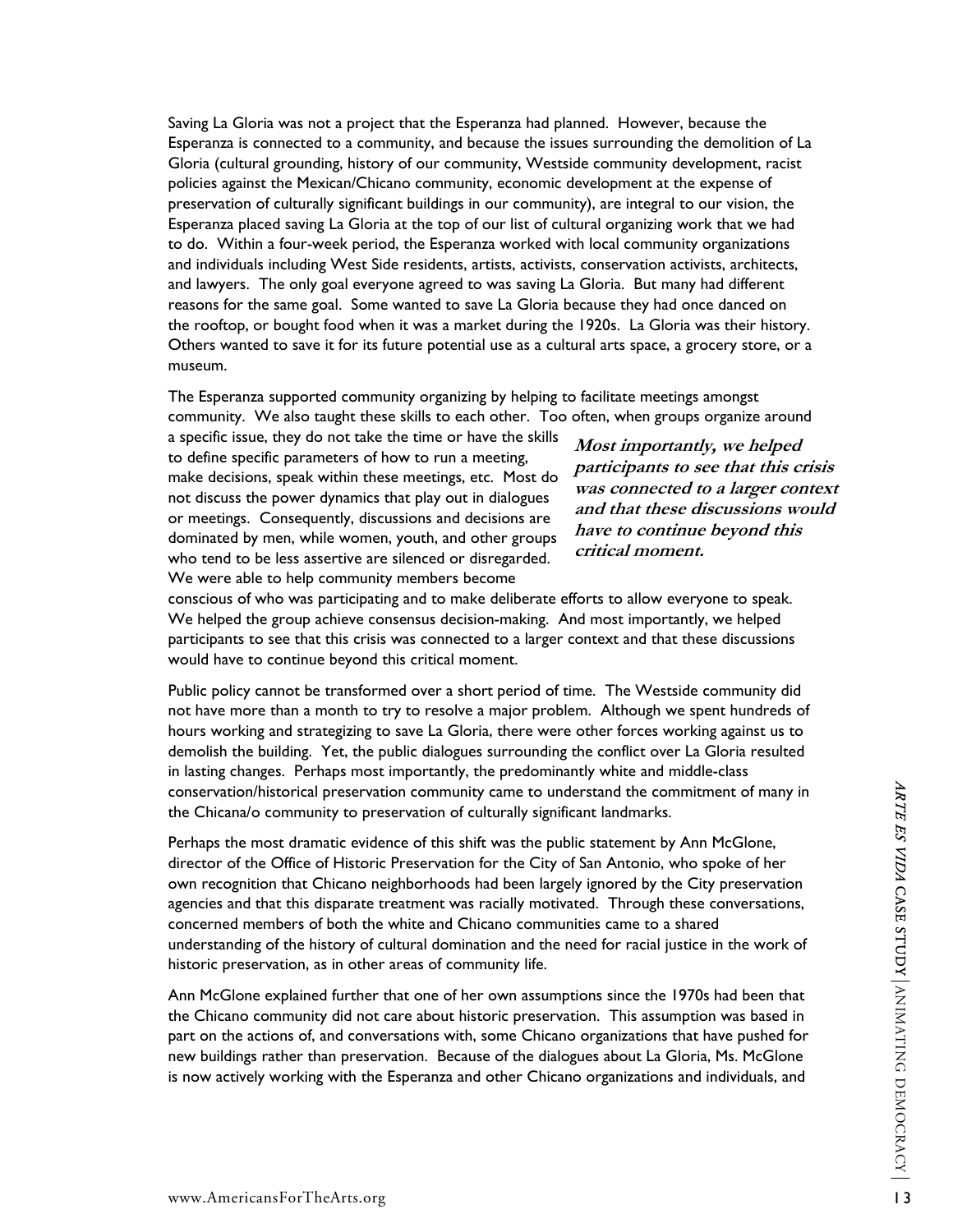together we have been able to stop the demolition of other historic buildings in the Westside, including three homes on Guadalupe Street, during the fall of 2003 and January 2004.

The Esperanza's work on historic preservation continues. In the two years since La Gloria was torn down, numerous community members have become interested in having various buildings in the near Westside designated as cultural landmarks. We have helped community members to organize testimony to give to the Historic Preservation office regarding specific buildings. We are now in conversation with Councilperson Patti Radle, the Historic Preservation office, and several community groups<sup>7</sup> to develop a more holistic community development plan that incorporates a deeper and more complex vision of the community based on people's history, culture, and values. The Esperanza has helped to develop a strong coalition of community groups willing to carry on this work, acknowledging that we all don't come with the same understanding and values of community development, but that we will dialogue and better understand the complexities of our community. Decisions will be made collectively rather than from any one group, individual, or city agency. At the core of these discussions will be conversations centered on Chicano Westside history, the effects of classism, racism, sexism, homophobia, and ageism in our community, and how the effects of cultural genocide help to create divisions amongst groups.

The experience of organizing against the demolition of La Gloria, and the joining together images of cultural history and community solidarity, has transformed public discussion and decisionmaking regarding Westside community development. Already the discussions are broader, more

holistic and culturally based, and public policy has placed the voice of community at the center of its decision-making process. We continue to promote dialogue among community members, economic development and housing agencies, and public officials to solve conflicts between perceptions of

**Already the discussions are broader, more holistic and culturally based, and public policy has placed the voice of community at the center of its decisionmaking process.** 

economic growth and the importance of maintaining our cultural history. We have centered key dialogues on values of our community, beginning with trust. We acknowledge that our work will and must take time to build the trust amongst groups, in order for our work to move forward honestly and for the good of the entire community.

#### **A Conflict of Values Within San Antonio's Westside Chicano Community**

**A Conflict of Values Within San Antonio's Westside Chicano Community<br>
The near Westside is an area of approximately 4 square miles. Much of this area was part of the<br>
original township of San Antonio chartered in 1837. U** The near Westside is an area of approximately 4 square miles. Much of this area was part of the original township of San Antonio chartered in 1837. Under the Jim Crow legal regime, this was the area designated for Mexicans and Blacks. In the 1940s, the first public housing in the nation, the Alazán-Apache Courts, was built in this area. By the 1950s, the near Westside had become the most densely populated and poorest area in the city. Census track 1105, where the Esperanza's Arte Es Vida Project is located, has been ranked as the 11th poorest neighborhood in the U.S. based on per capita income, with 58.13% of the population living below the poverty line in 2000 (U.S. Census, 2000). The area continues to be predominantly Chicano, with the 2000 census reporting over 91% Hispanic.

This area, traditionally isolated by an expanse of railroad tracks, was subjected to massive destruction in the 1970s in the name of "urban renewal." The razing of neighborhoods caused the dislocation of large numbers of people and the separation of families, leading to isolation,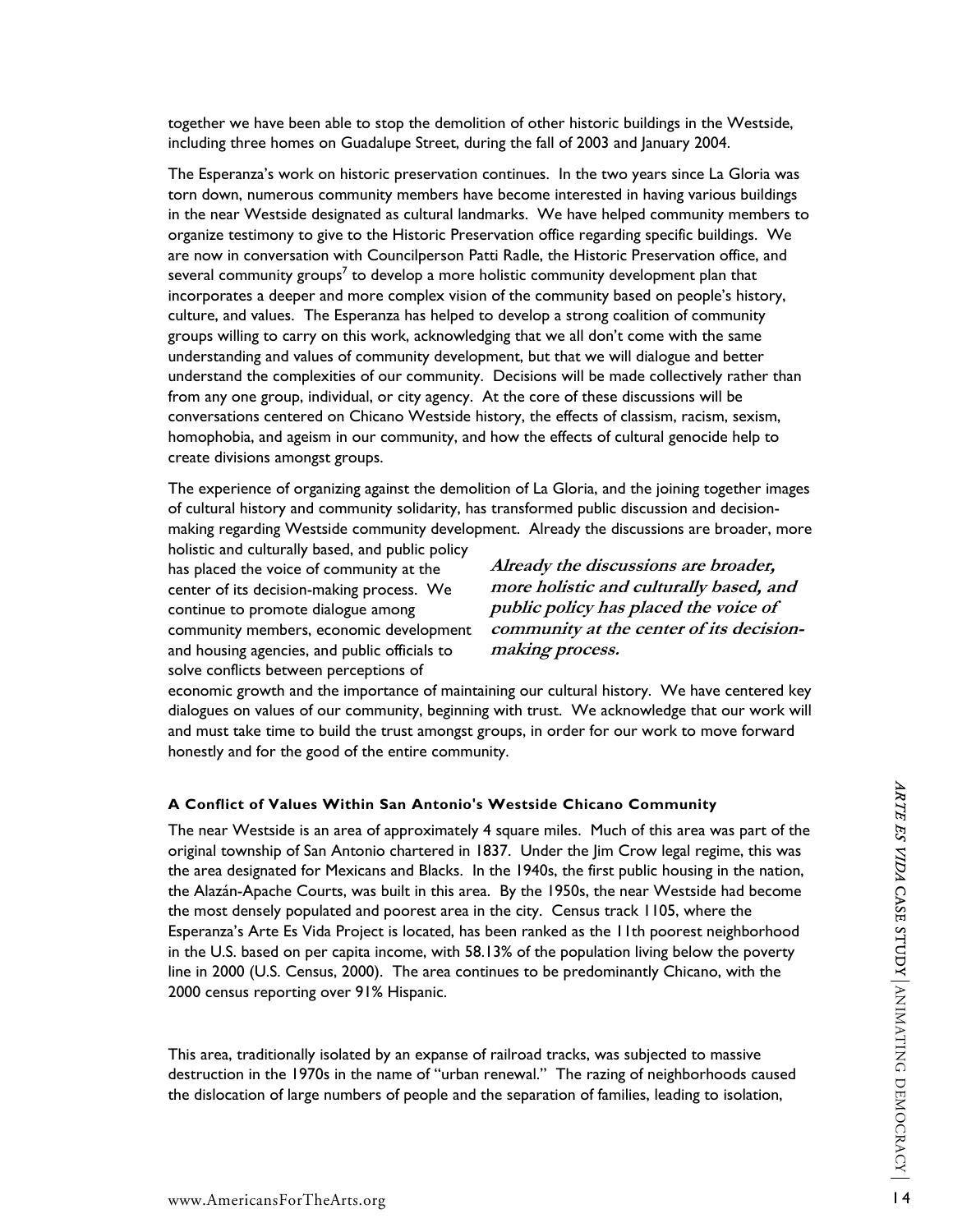increased crime, and loss of community identity. Today, the city is encouraging middle-class, upwardly-mobile people to take over areas where poor and working-class families still make their homes. Although both the displaced and the newcomers are predominantly Latino, the shift in class represents an important shift in community values. Sadly, many second- and thirdgeneration Mexican-Americans who are moving back to the area in which their parents or grandparents were raised have internalized the "Anglo" population's disrespect for Mexican-American culture and community. Many have embraced the individualistic values and practices of the dominant culture.

#### *Preserve community elders' lessons: La Casa de Cuentos meetings*

The Esperanza has sought to address these conflicts through long-term dialogue among community members. One of the persistent complaints we have heard from community residents is that the near Westside has been periodically studied and "assisted" by numerous state and local agencies, who typically conduct one or two community meetings at the beginning of their projects and then never return to include community in developing the details of their programs. Hearing these concerns, we reaffirmed our commitment to long-term, community participation.

We have conducted monthly meetings at the Esperanza's Westside Casa de Cuentos (April 2002 to present). The design of these meetings has been to focus on elders in the community, encouraging them to share their knowledge of the community history and values. At some meetings we have asked participants to recall their interactions with neighbors, to tell of family illnesses or losses. In others, participants were invited to describe games that they played as children or to recall their memories of school. The meetings have attracted people of all ages to hear the stories and learn the lessons and the values taught by our elders.

In addition to community elders, participants in our youth program, Artescuela, and our women's cooperative, MujerArtes, attend all *Arte es Vida* meetings, which ensures intergenerational dialogue at each gathering. At Casa de Cuentos, we have used different strategies to promote dialogue, including story circles, sharing pictures, and cooking together. Our vision of dialogue in these meetings honors and acknowledges the importance of our individual experiences (outside of titles, degrees, etc.) and offers a space to see our interconnectedness so that we can better understand our struggles as systematic forms of

**One common theme in these conversations has been the idea of Buena Gente—good people.** 

oppression and not as individual failures/successes. Types of questions raised in these pláticas have included: *What role do the arts play in people's lives? How have ethnic/racial communities been affected by pressure to assimilate into the mainstream U.S. culture? How did/do our cultural traditions survive? What does it mean for people to lose their mother language and traditions, and how does it affect people's sense of self?* 

mon theme in oppression and not as individual failures/successes. Types of questions<br>
werstations has lines (hiere platicas have included: What role do the eat sploy in people's<br>
idea of Buena assimilate into the moinstre One common theme in these conversations has been the idea of Buena Gente—good people. In Mexican culture there is a distinction between *bien educado* and *instruccíon.* To be bien educado means that you have learned to be/live well with others, to be generous, respectful, and considerate of those around you. Instruccíon, in contrast, refers to public or private schooling. One becomes bien educado through interaction with one's family and community elders. And to be bien educado is valued far more than mere instruccíon. To be bien educado is to be buena gente.

Another theme focused on what we began to call *actos de corazón* (acts/actions from the heart). This term refers to the **Another theme focused on what we began to call actos de corazón (acts/actions from the heart).**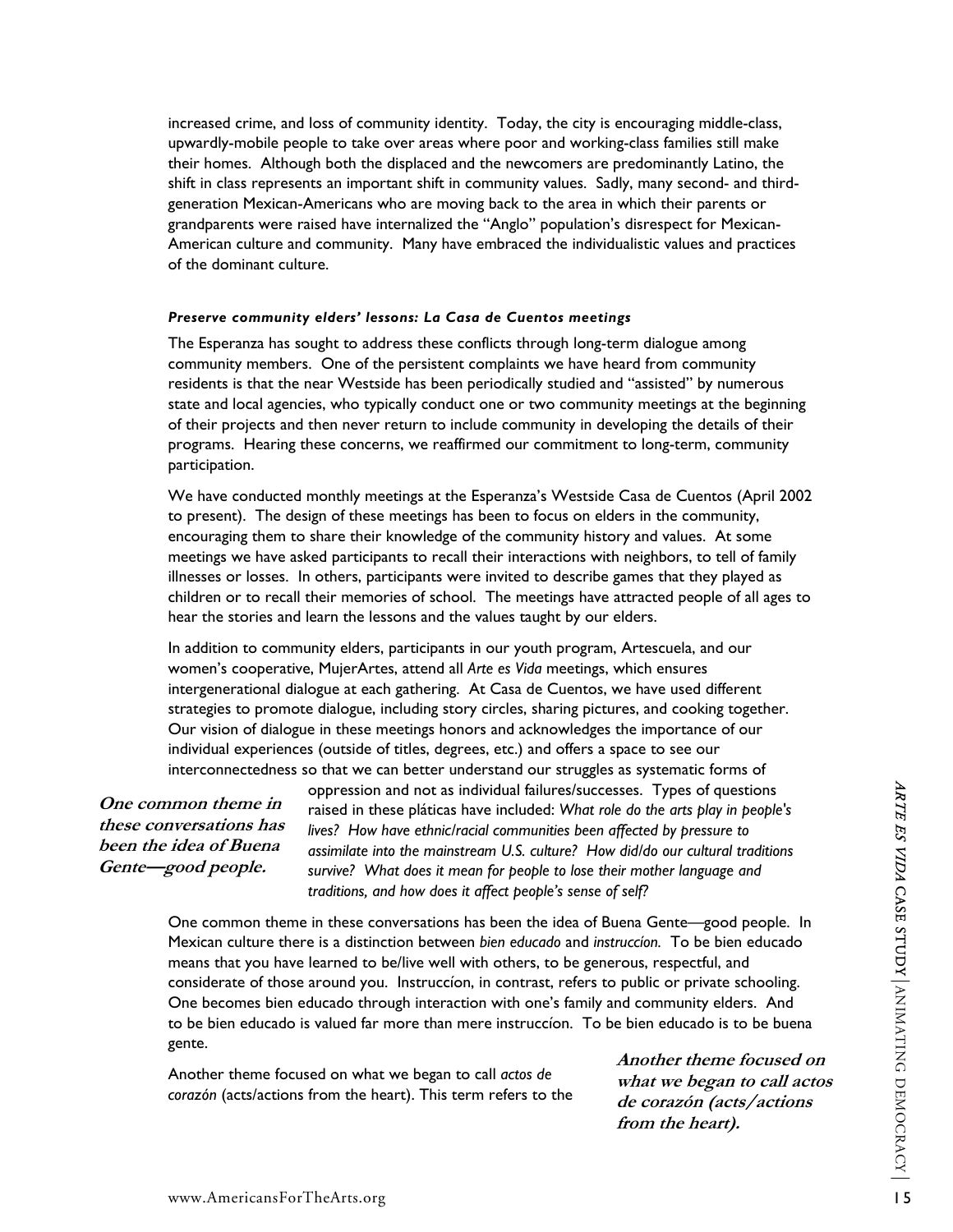move from the values of Buena Gente to actions for community that *Arte es Vida* participants repeatedly emphasized. People can claim to believe in concepts of generosity, sharing, compassion, caring, humility, respect and the like, but to live these values, to be buena gente, one must actively work to assist others, to serve community. One must commit to Actos de Corazón, Acts from the Heart. This work is lifelong, a matter of lasting commitment.

Various community activities have grown out of the Casa de Cuentos dialogues. Youth of Artescuela who have participated in the pláticas talked about their interest in learning to make altars and to cook traditional foods associated with some important celebrations. Because it is the Esperanza's interest to have people recognize that we are all artists, that we are all creative, we have asked community members to think of themselves as possible workshop leaders, as teachers of cultural practices and traditions. Some of these activities have included cultural projects focusing on el *Día de los Muertos* and the *Posadas de Navidad*.

#### **Deepen the learning of community traditions:** *Día de Los Muertos* **project**

In some areas of Mexico, there are nine days of celebration of *Dia de los Muertos*; in the U.S., most of those celebrations have focused on November 1 and 2. Because of the strange complexity of cultural genocide and exploitation, many people in our communities have been taught that *Día de los Muertos* is a form of devil-worship, on the one hand, and on the other, an attraction for the tourist industry, a performance created by artists who may or may not be Chicano or Mexicano. The Esperanza was initially engaged in these celebrations, but stepped away after it became too commercialized. Recently, because of our dialogues at the Casa de Cuentos, community members wanted to participate in some element of *Dia de los Muertos*. The Esperanza was also interested in developing more in-depth knowledge and history of this tradition.

In some of the gatherings before *Día de los Muertos*, community members learned about and composed Calaveras—stylized satirical poems dedicated to living people addressed as if they were dead. The subjects can be political figures, friends, or family members who are living. This tradition of popular poetry has been all but lost in San Antonio, and the Esperanza Arte es Vida

**Last year, for the first time, our daily newspaper, the San Antonio Express News, invited its readership to write Calaveras.** 

dialogues have played a pivotal role in reviving the practice. As part of our pláticas on the cultural history of this tradition,<sup>8</sup> community participants wrote Calaveras that were read and then published in *La Voz de Esperanza.* Last year, for the first time, our daily newspaper, the *San Antonio Express News*, invited its readership to write Calaveras.

Intentio Express News, published in La Voz de Esperanza. Last year, for the first time, our<br>
Calaveras. calous of intervals readership to write Calaveras.<br>
On the day before Dia de los Muertos in 2002, a 70-year-old sabia, On the day before *Día de los Muertos* in 2002, a 70-year-old sabia, Señora Inez Valdez, conducted a workshop on traditional foods made for the celebration. Doña Valdez has had no formal education and has worked all of her life as a cleaning woman. This workshop was the first time she was publicly acknowledged for her creative abilities and culinary skills. The workshop spurred dialogue about traditional Mexican cooking and gave Doña Valdez a sense that she could support the work in community beyond cleaning offices or houses.

In the weeks preceding *Día de los Muertos*, community members created altars at the Casa de Cuentos. These included traditional family altars and altars to important community members. Youth of Artescuela also created altars dedicated to their ancestors, as well as movie stars and other personalities that they honored. The women of the Esperanza's Westside ceramics colectivo, MujerArtes, also participated and created a communal altar. One family created an altar for their ancestor, Adela Navarro, and shared her story as a Mexicana who worked in the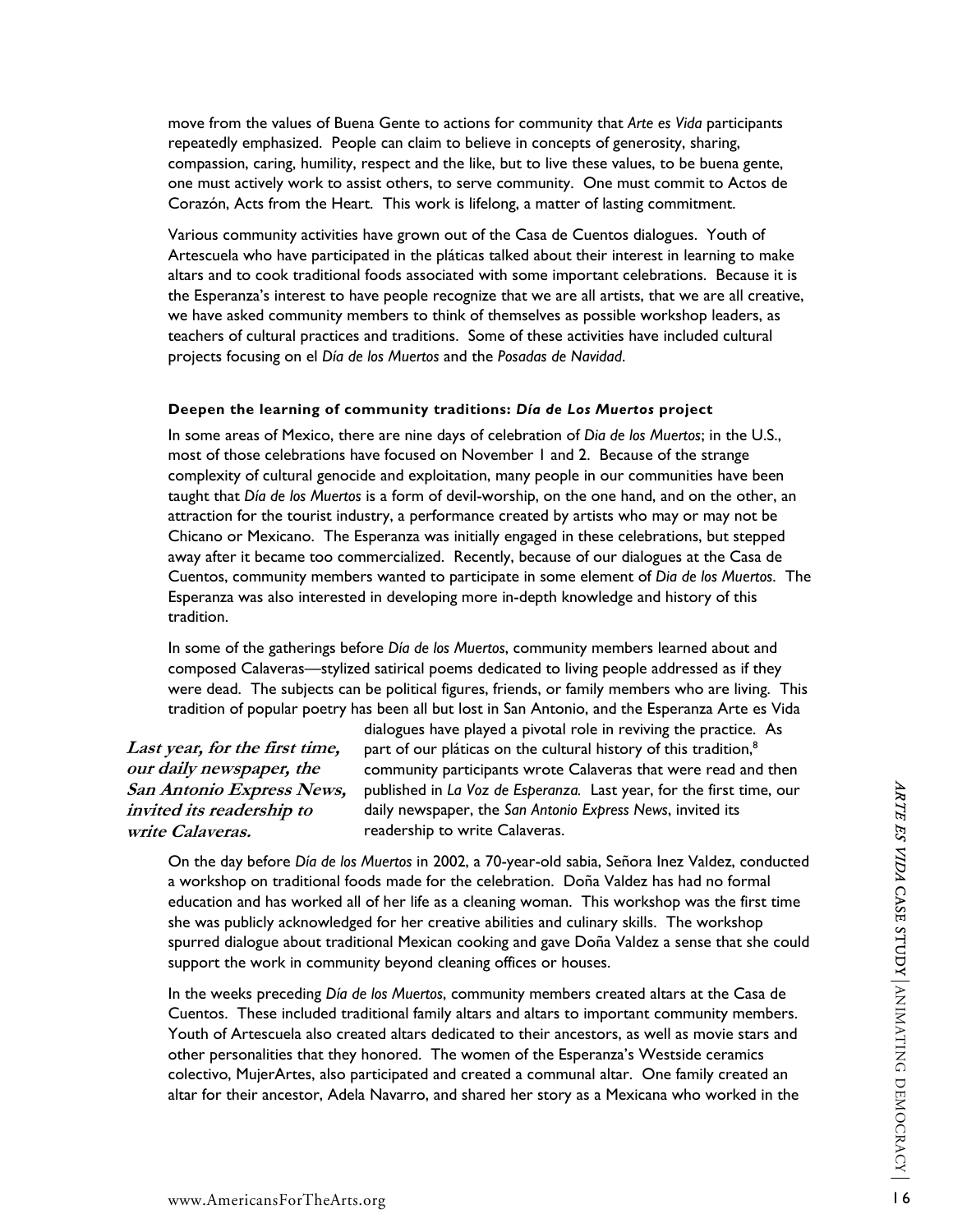early twentieth century to preserve the original campo santo (cemetery) of the Mexican community, San Fernando Number 1.

On November 2, 2002, about 50 community participants (ages 9–80) revived the traditional practice of cleaning the graves in the community cemetery. San Fernando No. 1 is still an active cemetery, just two blocks from Casa de Cuentos, but because it is an older cemetery, there are few visitors. Many people in the neighborhood, especially some young people, had never visited their family's gravesites and have not experienced the complex relationship between the living and the dead that is celebrated in Mexican culture.

Community members walked in a procession to the cemetery, cleaned the gravesites of family members and others, and decorated the entrance to the cemetery. As part of the festivities, we hired a trio to serenade both the living and the dead. One community member read a story she had written about *Día de los Muertos* in Mexico, and this inspired dialogue about the meaning of the celebration to the Chicano/Mexicano community.

#### *Revive community values: Posadas de Navidad project*

Another project inspired by the community dialogues was the revival of the *Posadas de Navidad*. In the 1930s and '40s, Christmas was a time of much community interaction and activity, and the Guadalupe Catholic Church paid a principal role in promoting these cultural activities. At the center were the *Posadas*, a reenactment of the holy family's search for shelter in Bethlehem. The *Posadas* involves processions of people, led usually by children dressed as Mary and Joseph, walking from house to house, singing and playing instruments. At each house, the travelers request shelter and are denied it in song. Finally, they are admitted to a home, and all participants enter to enjoy the warmth and generosity of this welcoming family.

One of the reasons that community participants chose to revive the *Posadas* is that it is a celebration that emphasizes the values of generosity, community interaction, and shared artistic expression that have come to be the focus of our community discussions. We have come to see the harm caused by isolation and consumerism. Older people long for social interactions, and young people relish the excitement of piñatas, fireworks, and rousing music and dance. *Posadas*  involves everyone—old, young, and in-between—in community enactments and song.

In preparation for the Posadas, the Esperanza worked in partnership with Our Lady of Guadalupe Church and its members, City Council Representative Patti Radle and her staff, MujerArtes, and the San Jacinto Elderly Housing Community—organizations that are located within a single city block yet have not worked together before. For the elders of our Arte es Vida project, the importance of maintaining this tradition was critical. They were willing to design and develop their own posada. Women from MujerArtes, like Sra. Lujan commented, "Ya era tiempo que hicieran algo que a mi me gustara." ("Finally, you're doing something I like.")

Guadalupe Church and its members. City Council Representative Patti Radle and her staff,<br>
Migne Artes, and the San Jacinto Elderly Housing Community—organizations that are located<br>
Writhin a single city block yet have not We at the Esperanza wanted to make sure we spoke to our neighbors to find out if: 1) anyone else was already organizing the *Posadas;* and 2) how to expand partnerships so that all neighborhood participants felt included. We were told that indeed the *Posadas* is performed for the Guadalupe Church. We made contact with the organizer and offered our idea of participating and bringing other community members to the posada as well. We offered the Esperanza's MujerArtes studio and called the City councilperson to see if she and her staff would participate, since their Westside office is next door. The fact that the Guadalupe Church agreed to participate with the Esperanza was tremendous, as the Esperanza is known for its pro-choice, pro-LGBT and out queer programming. For the Guadalupe Church to actively work with the Esperanza and promote the event to its constituency was a first.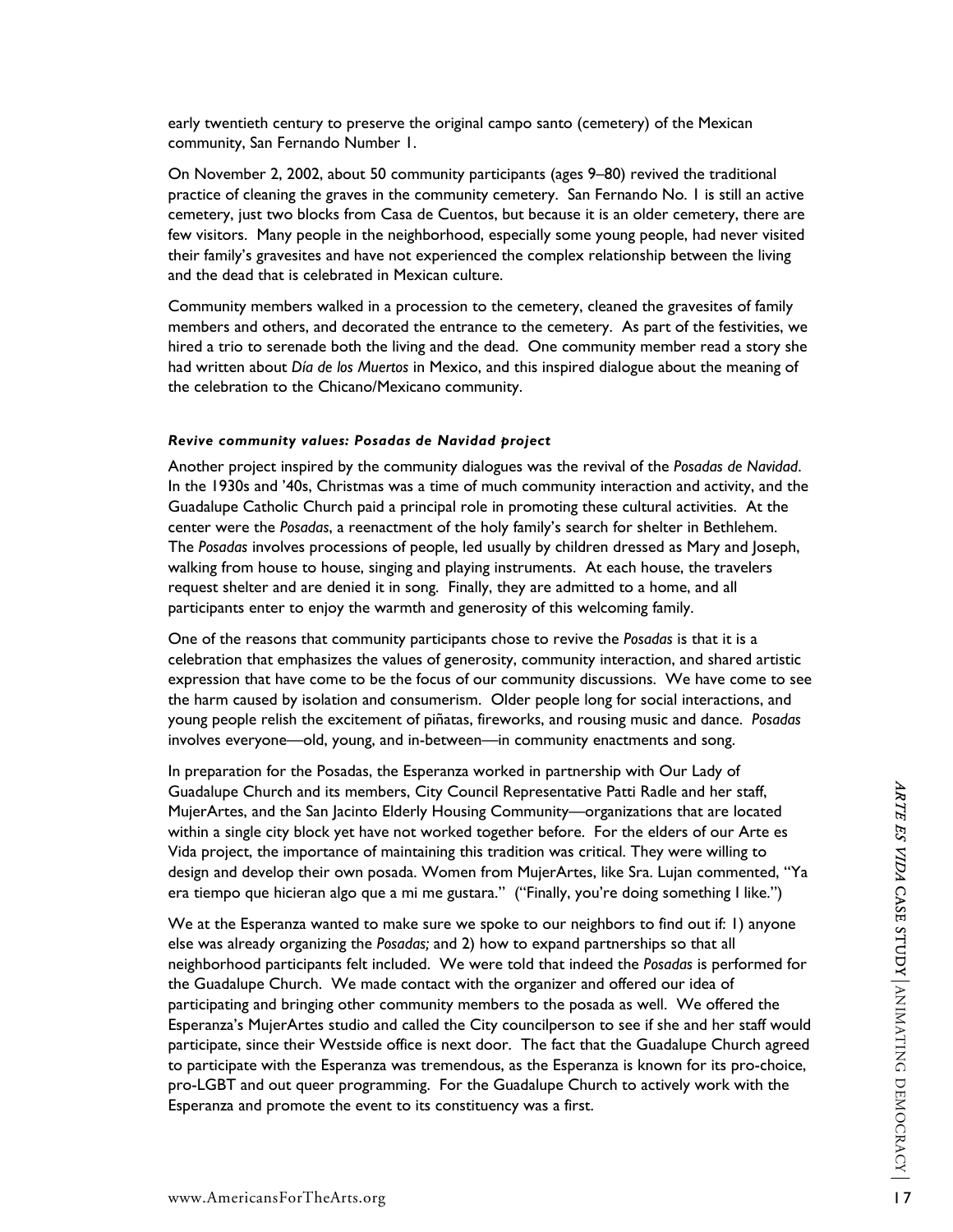At Casa de Cuentos, the Esperanza is continuing to offer opportunities for people to gather elders, youth, women, men, gay, straight, Chicanas/os, Mexicanos/as, brown, black, and white. As people tell each other of their experiences, of their sorrows and their mothers' dreams, of lessons learned long ago and just yesterday—as community members gather to share stories, values and insights—they will create and recreate the Westside community of San Antonio. (For more information about other West Side efforts, click here).

#### **Conflicts Between Chicanos and Mexicanos in San Antonio**

In 1994, the Esperanza created MujerArtes as a long-term educational project in the Westside of San Antonio. Participants are poor and working-class Chicana and Mexicana women. Local and Mexican women artists—including Veronica Castillo, of the well-known Alfonso Castillo family of Puebla, Mexico—were invited to teach classes in hand-built ceramic art. Part of our understanding is that women tend to be the members of the family who carry culture and pass it down. We wanted to encourage their desires to be creative but also to offer them the opportunity to learn about their histories and traditions so that they could share that knowledge with their families and communities. In addition to artistic skills, participants learn and share their stories, working to piece together the history of their communities as Latinas, women, and working-class immigrants, and/or colonized people. Central to the design of MujerArtes is a communal or cooperative allocation of authority and resources.

Over the years, the MujerArtes cooperativa has been challenged by conflicts between Chicanas—women born or raised in the U.S.—and Mexicanas—women raised in Mexico. These conflicts have arisen between the participants and in their work with Mexican women artists. This lack of understanding between Chicanas and Mexicanas is not limited to the experiences of the women of MujerArtes. It is complex and difficult to explain briefly. Some factors that lead to divisions amongst Chicanas/os and Mexicanas/os include: the U.S./Mexican history and the economic relationships created out of this history; the racist policies of the U.S. towards Mexico and its citizens; the racist policies of the U.S. towards people of color living in the United States; the effect of internalized racism among Chicanas/Mexicanas living in the U.S; the lack of understanding of this history by Mexicanos and Chicanos; class and educational differences

**It is both difficult and important for Chicanas to see the similarities and differences between their lives and the lives of Mexican women.** 

between Mexicanas/os and Chicanas/os; and the inability of both communities to visit each other and experience each other's worlds.

It is both difficult and important for Chicanas to see the similarities and differences between their lives and the lives of Mexican women. There are many dimensions to the divisions.

imilarities and differences<br>
en their lives and differences busined that induct and important for Chicanas to see the<br>
similarities and the lives of<br>
Mujer Artes are working-class and poor. The majority of them do not hav Chicanas typically do not have a strong sense of themselves and their abilities. The Chicanas of MujerArtes are working-class and poor. The majority of them do not have a high school diploma, and if they do, the schools that they have attended have not been very good, so their mastery of basic knowledge is also limited. Throughout their lives, most Chicanas have had to suffer from racist policies in schools, work, and society in general which has penalized Chicana/o and Mexicana/o communities for speaking in Spanish. One participant at the Casa de Cuentos pláticas recalled having her mouth "washed with Joy" for speaking Spanish at school, and many have similar stories. People have learned to survive these racist assaults by: 1) not speaking Spanish; 2) not teaching their children Spanish so they will not be targeted; and/or 3) making fun of others who speak Spanish.

Additionally, the public schools have not given bilingual students adequate instruction in either English or Spanish. During the '70s, bilingual education classes were developed to teach students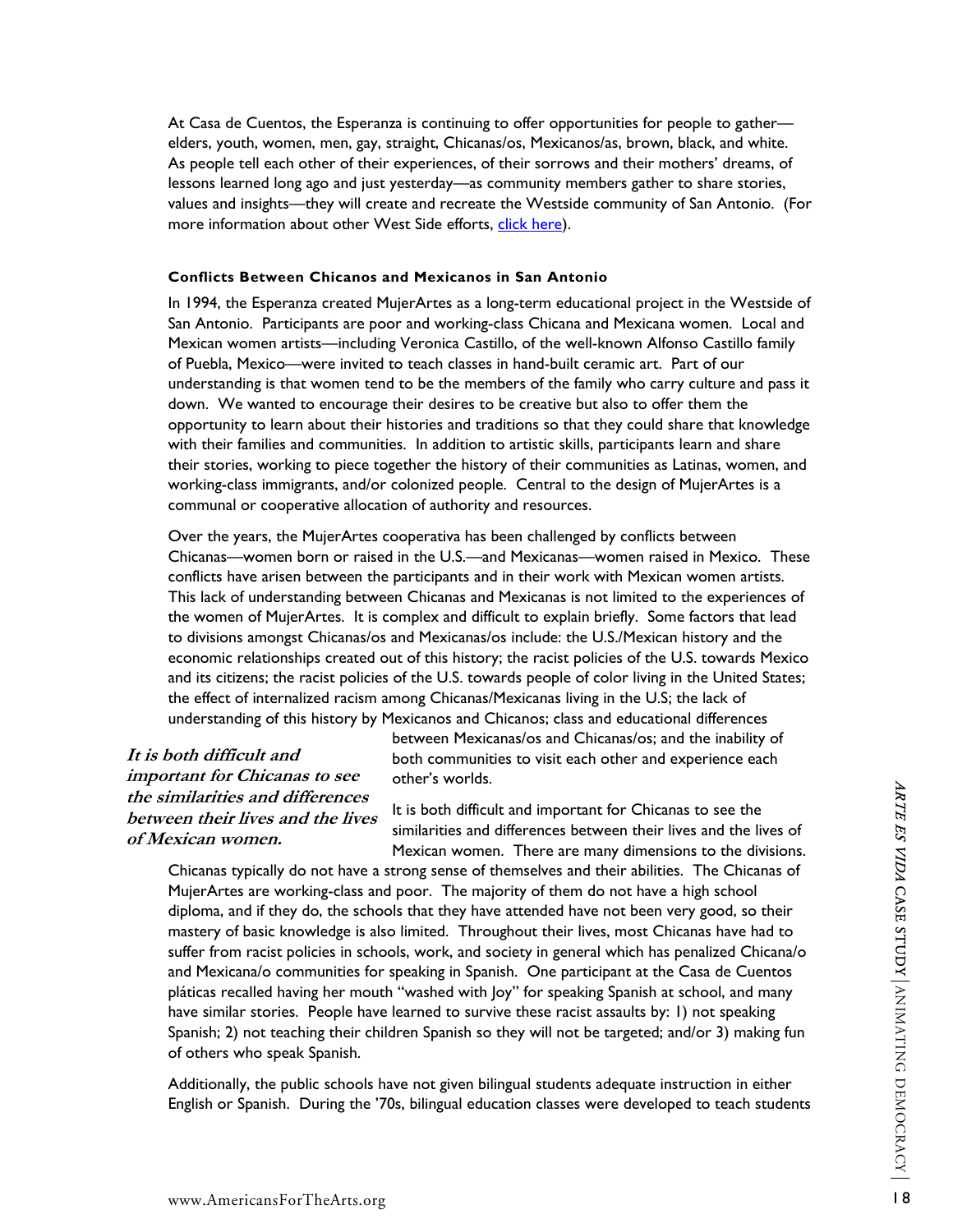to transfer from Spanish to English, rather than maintaining Spanish and learning English in addition. In the process, many students did not learn either language very well. Most feel shame in their limited mastery of both languages.

Exposure to racism in the United States has deeply injured many Chicana/o and Mexicana/o people. We have been taught to view our dark skin and indigenous features as ugly and our cultural traditions as silly or archaic. Mexicanas/os, on the other hand, tend not to be aware of these issues and to be frustrated with Chicanas/os, considering them weak or indecisive.

Many Chicanos/as cling to their status as U.S. citizens and work hard to distinguish themselves from immigrants, adopting an anti-immigrant stance. Chicana/o children make fun of Mexicano/a children's accents, calling them "mojados" or "wetbacks"<sup>9</sup> and other derogatory names. At the same time, many middle-class and upper-class Mexicanos/as come to San Antonio to shop in the lavish North Star Mall, where Chicanos/as usually go only to work or to look, seldom to buy. In interactions at the mall, wealthy Mexicanas/os often treat Chicanas/os as servants, expecting them to attend to their every wish. Mexicanas/os criticize Chicanas/os for their uncultured or nonfluent Spanish, or their ignorance of Mexican culture. Similarly, many of the Mexican artists who come in contact with Chicanos come from middle-class backgrounds and are better educated than the working-class or poor Chicanos they meet in San Antonio.

Even Chicanos/as who are well-rooted in Mexican culture are looked down on by many Mexicans because many Chicano families in San Antonio come from the northern states of Mexico (e.g., Tamaulipas, Coahuila, Chihuahua) and the norteño culture (flour tortillas, norteño music, ranching, rural life) is looked down on by Mexicanos from the coastal or interior Mexican states. When Chicanas/os visit Mexico, we are made fun of and called "Pochos" and "Gringos" by Mexicanos. Most Mexicanos don't know what a Chicano is and think that we, or our families,

**To encourage dialogue around these conflicts, the Esperanza has offered workshops with local Chicana activists and historians so that Chicanas/os and Mexicanas/os can explore their differences.** 

rejected Mexico. In fact, many of us never left Mexico but became U.S. citizens in 1848 after the signing of the Treaty of Guadalupe when the U.S took Texas, New Mexico, Arizona, Colorado, and California from Mexico.

To encourage dialogue around these conflicts, the Esperanza has offered workshops with local Chicana activists and historians so that Chicanas/os and Mexicanas/os can explore their differences. In 2001–2002, as part of the Casa de

Cuentos dialogues, members of MujerArtes began sharing stories and images of growing up in<br>San Antonio and in Mexico. They then expressed these memories in relief tiles that have been<br>exhibited at the Casa de Cuentos as pa Cuentos dialogues, members of MujerArtes began sharing stories and images of growing up in San Antonio and in Mexico. They then expressed these memories in relief tiles that have been exhibited at the Casa de Cuentos as part of the *Arte es Vida* dialogues. The women have created over sixty different images and have inspired others to tell their stories of their childhoods in San Antonio or elsewhere in South Texas and Mexico. In addition, we have brought Mexican women artists for long-term work with the women of MujerArtes.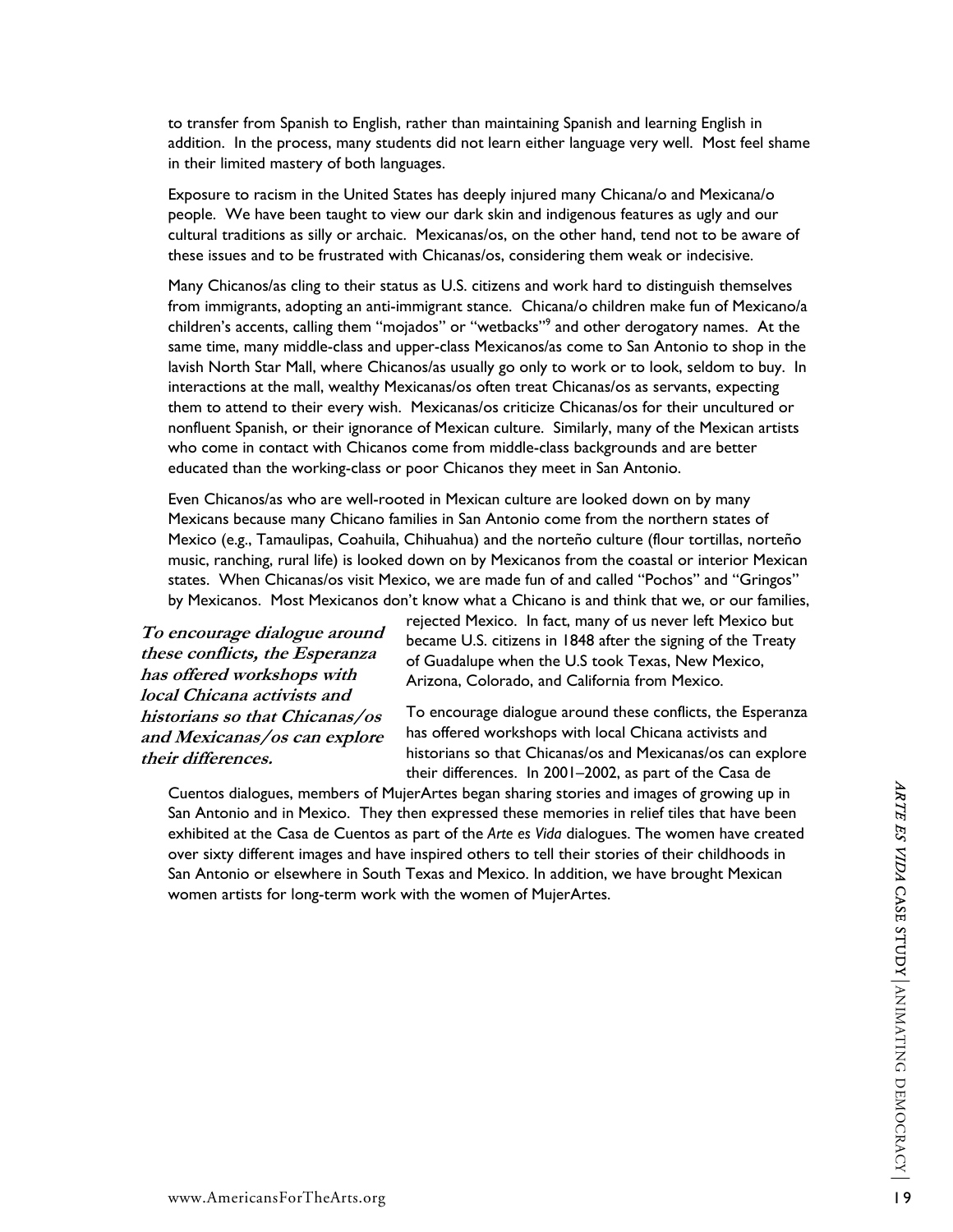#### **THE WOMEN OF JUAREZ**

Between 1993 and 2003, in the city of Juarez, more than 450 women have disappeared and 284 women have been found murdered. The majority of the homicides began with kidnappings that were not investigated when reported. Later the missing women were found dead in vacant lots throughout the city. In addition, the victims all have the same physical appearance: they are thin, dark-skinned and have long, dark hair.

Many of the murdered women traveled to Juarez from interior states of Mexico to work in the US- or other foreign-owned maquiladoras (factories) located in Juarez, on the international border. The maquiladora owners profit off the thousands of young women who come to Juarez in hopes of finding work. At the factories, they are subjected to low wages, demeaning working conditions, and ruthless sexual harassment.

According to Amnesty International, authorities have unjustifiably delayed their investigations, failed to follow up with witnesses, provided incorrect information to families, and falsified evidence. Observers conclude that the police either are involved in the murders or are actively protecting the perpetrators.

At first, authorities publicly blamed the murder victims, accusing them of dressing provocatively or being out too late at night (maquila workers are routinely left to wait for buses on unlit roadways and to walk for miles from bus stops to their homes). More recently, authorities have blamed the families of the victims, claiming that the families had not properly supervised their daughters and that the families were attempting to benefit from international attention on the murders.

# **MujerArtes Project of Sympathy and Support for Families of the Victims of Juárez Murders**

As part of the Animating Democracy project, the Esperanza presented the film *Señorita Extraviada* by Lourdes Portillo in June of 2002. The women of MujerArtes viewed the film and participated in pláticas about the tragic murders of young Mexican women in Juárez, depicted in the film. The plática was led by Lourdes Portillo; Elvia Arriola, law professor and director of the Center for Women on the Border; and Patricia Castillo, director of PEACE Initiative, a local organization addressing domestic violence. It was designed for all women to share a few ideas about the film, looking at their own work or personal experience to situate the conversation. The Chicanas were particularly moved to learn that the victims were poor, brown women like themselves and their daughters. The community, however, stayed for another two hours of very impassioned sharing of information and analysis which led to further community discussion.<sup>10</sup>

The Esperanza youth activists participated in POV's Youth View Talk Backs. They interviewed themselves and other youth who viewed film and sent these interviews to POV in New York. The comments of one young Chicana woman at the Esperanza was added to the opening segment of the national screening of *Señorita Extraviada*.

From the stream that is to walk for miles from bus stops<br>
Signarize a demonstration/march/ public performance<br>
milies of the victims, claiming that<br>
and a visit to the election concided with a national day of action on the This experience led the women to learn more about the Juárez murders. Community members took the responsibility to organize more film screenings throughout the city that the Esperanza facilitated. Another group of community activists wanted to organize a demonstration/march/ public performance and a visit to the Mexican Consulate in San Antonio. The Esperanza helped facilitate and headquarter this, which coincided with a national day of action on the Juárez murders, in July 2002. Latino gay men and lesbians, anti-domestic violence activists, antiglobalization activists, teachers, social workers, and others were moved to organize a local to the global

demonstration, many for the first time in their lives. Participants researched names of women who were murdered, and created banners, signs, and other creative art pieces for the demonstration and march. Women dressed in black performed a street theater piece created specifically for this gathering.

In the spring of 2003, the MujerArtes cooperativa undertook a project to raise money to support families of the victims of the Juárez murders. MujerArtes created an altar to the victims, consisting of 26 pieces of ceramic art depicting aspects of the Juárez tragedies. In a stunning clay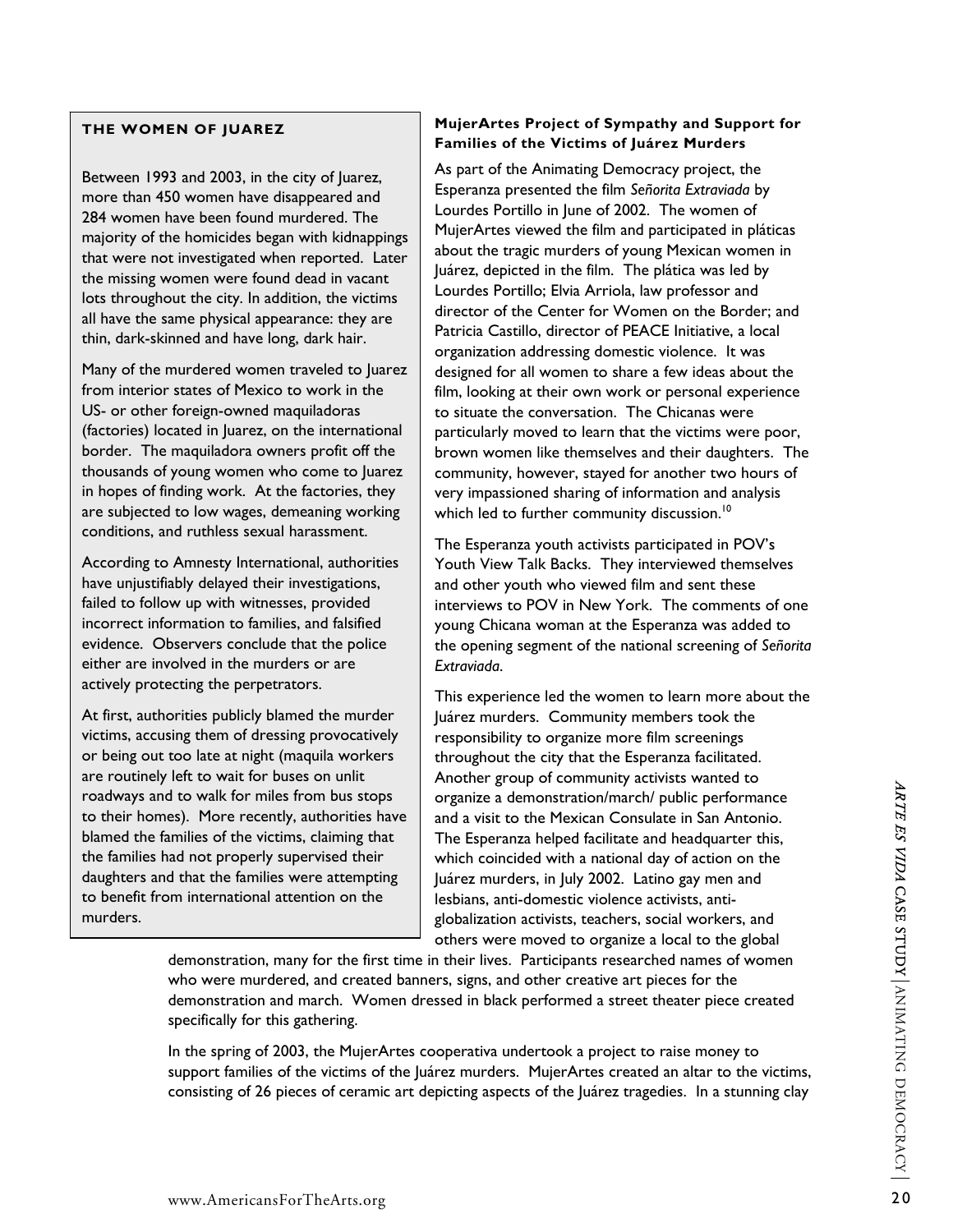assemblage of tribute and grief, mutilated women are strewn amidst ten sequences of rural domestic life, dinner-like and shoe-shaped plates, nichos, plaques, mosaics, politicized crucifixes, and a majestic centerpiece: an árbol de la muerte (tree of death) entitled *Maquilando Mujeres/Piecing Women*.

**MujerArtes created an altar to the victims, consisting of 26 pieces of ceramic art depicting aspects of the Juárez tragedies.** 

"I knew of the story," said Rosie Zertuche, a MujerArtes member who created a trio of faceless women shrouded in Siqueiros-like grief. Zertuche, a mother, grandmother, and greatgrandmother, wanted to create something so memorable that people would be moved to find the killers. "See the dove with a heart in its beak?" she said. "It could happen to us."

Veronica Castillo describes the project:

Decidimos hacer un altar en conmemoración de las mujeres de Juárez. La idea era crear un pieza principal estilo 'árbol de la vida' que le queríamos llamar 'árbol de la muerte,' acompañada por varias otras piezas complementando el árbol con escenas hechas por las mujeres de la cooperativa.

. . . Del video [*Señorita Extraviada*] sacamos algunas imágenes representativas de las víctimas, como los zapatos, las batas de las maquilas, los autobuses misteriosos, y las caras cînicas de la policía y de los sospechosos. Las lágrimas de las madres es lo que más nos calaba en el corazón, porque todas nosotras de MujerArtes. Somos madres y sabemos el dolor que puede llegar a sentir una madre al perder a su criatura.

. . . Espero que este altar nos ayude a recordar a las vidas inocentes que han sido arrebatadas de nuestro vientre familiar, y sobre todo que comunique el apoyo que la coperativa de MujerArtes y el Centro Esperanza le queremos dar a las familias de las víctimas. Con respeto y dignidad.

[Translation: We decided to do an altar in commemoration of the women of Juárez. The idea was to create a central piece in the style of a 'tree of life' that we wanted to call a 'tree of death,' accompanied by several other pieces complementing the tree with scenes done by the women of the cooperative.

. . . From the video [*Señorita Extraviada*] we pulled some images of the victims, such as the shoes, the clothes of the women workers, the buses, and the cynical faces of the police and the suspects. The tears of the mothers touched our hearts, because all of us of MujerArtes, we are mothers and we know the pain that a mother can feel on having lost a child.

. . . I hope that this altar will help us to remember the innocent lives that have been taken from our womb, and overall to communicate the support that the co-operative of MujerArtes and the Esperanza has for the families of the victims. With respect and dignity.]

police and the suspects. The tears of the mothers touched our hearts, because all of us<br>
of MujerArtes, we are mothers and we know the pain that a mother can feel on having<br>
lost a child.<br>
... I hope that this altar will In June 2003, Alicia Gaspar de Alba, a professor of Chicano Studies at UCLA who had just completed a book about the Juárez murders, led a writing workshop for the women of MujerArtes. She asked the mujeres to think about the names of the victims in Juárez. She asked them to describe memories associated with the names, and to identify colors, sounds, and smells they associate with the names and with the murders.

**From the video [Señorita Extraviada] we pulled some images of the victims, such as the shoes, the clothes of the women workers, the buses, and the cynical faces of the police and the suspects.** 

Participants described "olor a sudor de miedo"; "aire que se oye muy lejano"; "fuerte de piedra"; "el olor de un hombre que no se ha bañado."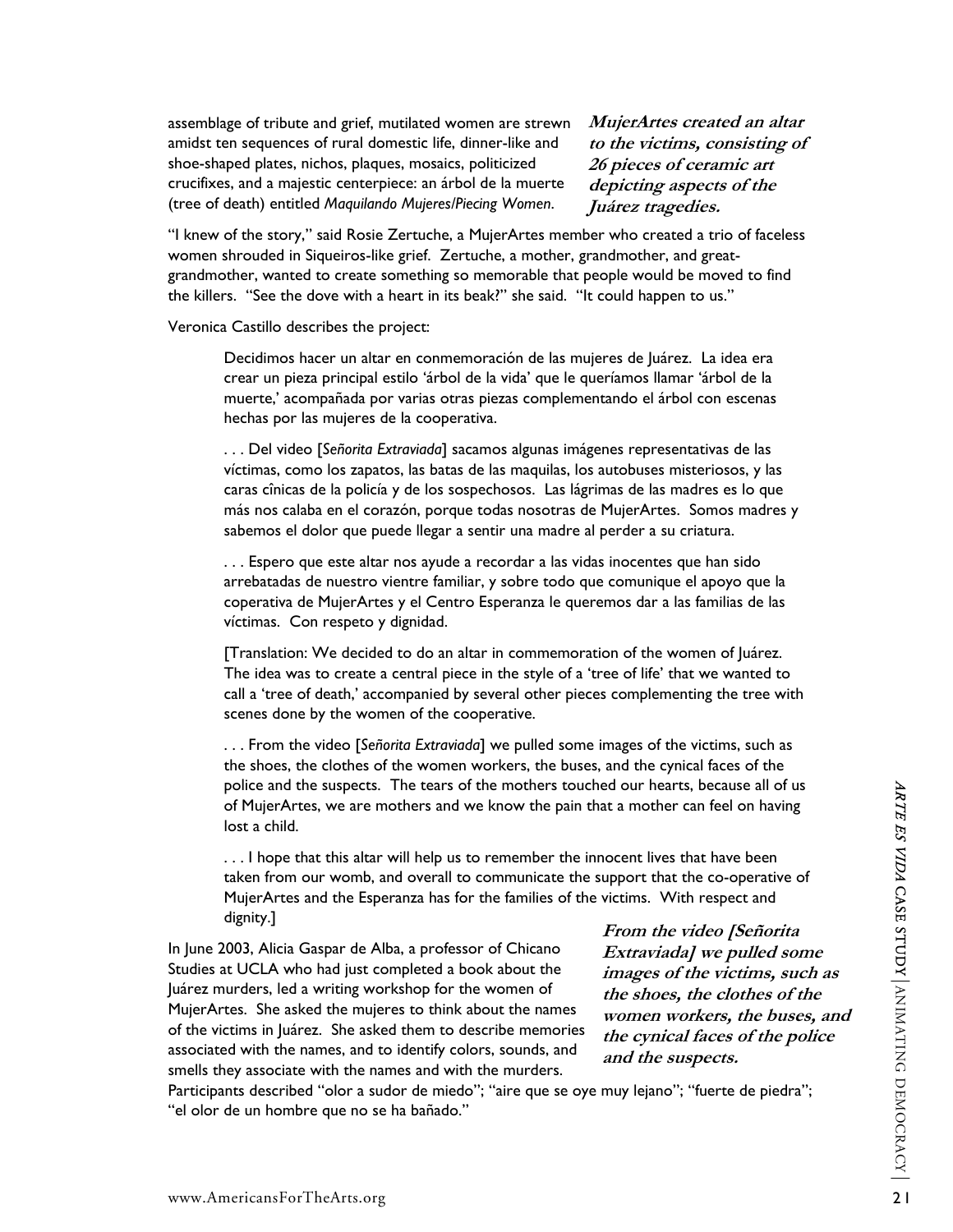[Translations: The odor of sweat caused by fear; a breath that is heard very distantly; the strength of stone; the smell of a man who has not bathed.]

The MujerArtes participants told their memories and their reactions. They cried for the women of Juárez and for their own loved ones. The women later used these stories to create text to accompany the altar exhibit. Throughout the month-long showing in San Antonio, community continued to visit the powerful altar. In all, almost a thousand people personally viewed the altar, and many thousands more heard or read about it. Alicia Gaspar de Alba invited the women to participate in a conference at UCLA in October 2003.

Outreach for the altar exhibit included Spanish-language radio, television, and print media. Over 400 people attended the opening, about half of whom stayed for a panel presentation and plática. The panel consisted of Benita Monarrez, whose daughter Laura, a 17-year-old student, was

found murdered in 2001; Verónica Castillo, lead artist on the project; Cecilia Ballí, a journalist who has written on the Juárez murders; and Alicia Gaspar de Alba. A 20 minute video of the writing workshop was also screened.

**Over 400 people attended the opening, about half of whom stayed for a panel presentation and plática.** 

The presentations were moving. Benita Monarrez spoke courageously of the horror that she and her family experienced—searching endlessly for Laura in the days after her disappearance; pleading hopelessly to police to do something to find and save Laura; finding Laura's dismembered body scattered in a vacant lot where three other murder victims had been found.

Yet the plática was disappointing in many ways. Professor Alicia Gaspar de Alba and journalist Cecilia Ballí seemed to disagree on the significance of some of the evidence that had come to light, yet they avoided any discussion of these differences. Perhaps they did not want to risk upsetting Señora Monarrez or perhaps they did not think that further discussion of these issues would be of interest to the audience. In either case, a question or comment from the audience could have widened the discussion, making it more comfortable for all. The audience included several people who were from Juárez and knew the community and others who had worked in maquiladoras and could speak about those experiences, yet those people did not speak. Although the panelists invited questions or comments from the audience, only a few people spoke, and their comments were hesitant and deferential. The discussion never moved from the panel to the audience as we hoped it would.

Audience members may have been afraid of upsetting or offending Señora Monarrez as well, or<br>they may have been shocked by the horror of the crimes and the power of the altar that was on<br>view downstairs. In addition, the au Audience members may have been afraid of upsetting or offending Señora Monarrez as well, or they may have been shocked by the horror of the crimes and the power of the altar that was on view downstairs. In addition, the audience may have been intimidated by the eloquence of the panelists and hesitant to express their own views to these experts who they did not know personally. For all of these reasons, we believe that discussion would have been better with a facilitator who knew the community and individual audience members. A community-based facilitator could have elicited comments from specific audience members who the facilitator

**In the disappointment of that plática, we saw clearly the need for community-based organizers to be part of facilitated discussion.** 

knew had information or analysis to share. The facilitator could have reduced audience members' intimidation by modeling a question or comment herself and by inviting comments addressed to a more "practical level" of analysis.

As we reflected on the event, we recognized that we should not have expected the panelists, none of whom were familiar with San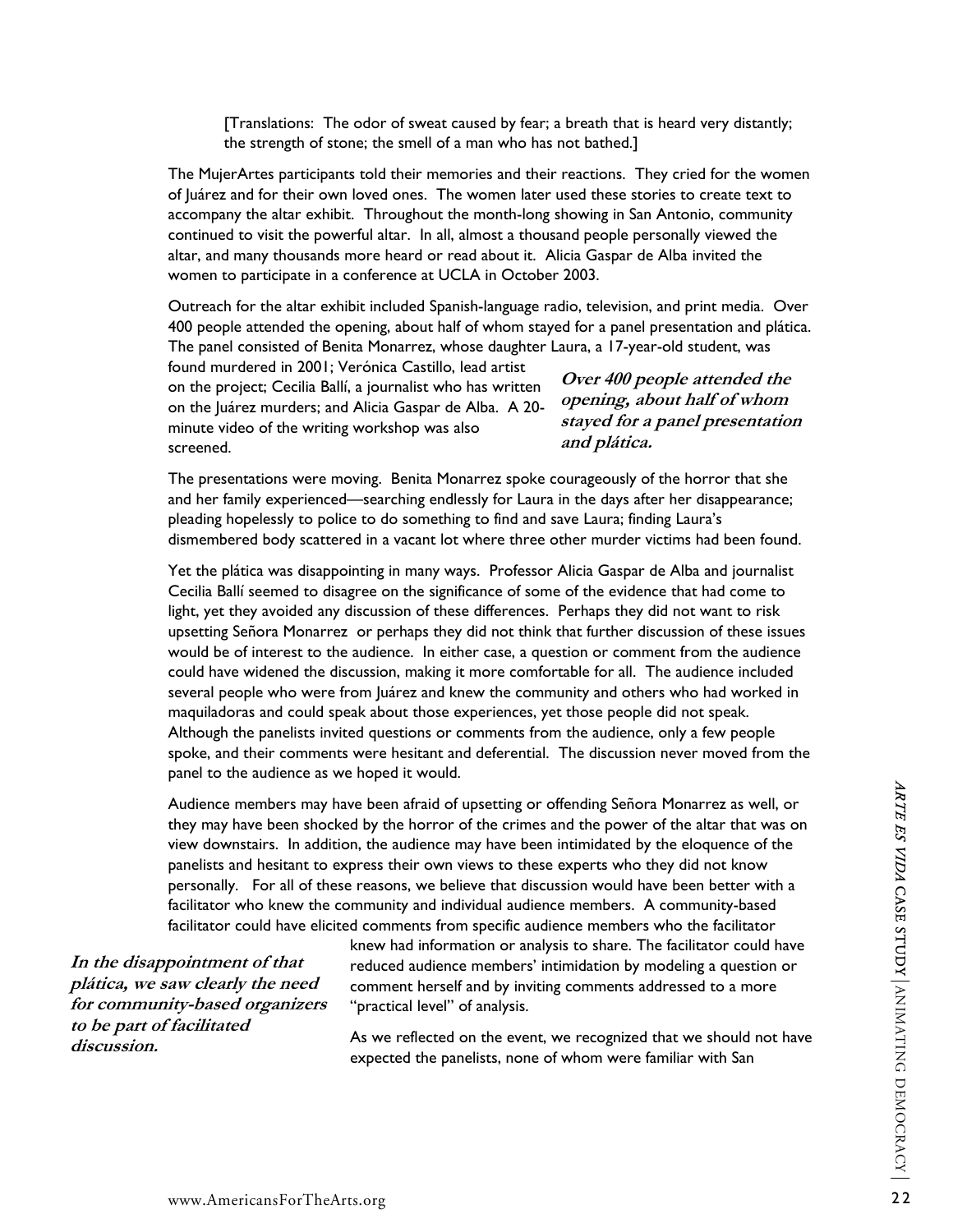Antonio or well known to our audiences, to have been able to facilitate the discussion in this way. In the disappointment of that plática, we saw clearly the need for community-based organizers to be part of facilitated discussion.

The MujerArtes altar was exhibited for a month in San Antonio and then traveled to Los Angeles where all the works were made available for auction at the Fowler Museum at UCLA. As part of this project, women of MujerArtes traveled to the conference, visiting various women's activist and artist-based community groups along the way. The first stop, and probably the most emotionally charged, was a visit to Juárez. We traveled past the maquiladoras, stopped and walked in the killing fields where bodies had been found, and met with mothers of disappeared and murdered women and girls. This experience was profoundly moving for both the women of MujerArtes and the women of Juárez, and lasting friendships have developed.

Additionally, MujerArtes visited indigenous communities like the Pueblo of New Mexico, the Navajo in Arizona, and the Hopi of  $1^{st}$  and  $2^{nd}$  Mesa in Arizona. Here, the indigenous communities saw these Chicana women as indigenous people too. They asked the MujerArtes women what tribe they were from. The women responded, "We're from the Westside tribe."

Not having traveled much in their lives and not having ever exchanged with other indigenous women, MujerArtes participants met other women potters who looked like them, but who had different cultures and languages. They were excited to see the value of these indigenous artists. We met with sabia/elder Pablita Velarde, an 85-year-old elder who spent two hours telling Pueblo stories and her personal story. At the end, MujerArtes gave Pablita some artwork, and

**In the understanding of being Buena Gente, they recognized the need to support the women of Juárez, as well as women in their own community and collective.** 

she exchanged with them some of her work that was now in postcards. The MujerArtes women continued this practice with the other indigenous people.

Although MujerArtes received no compensation for the Altar to the Women of Juárez, these impoverished women contributed all of the proceeds from the sale (over \$5,000) of their work to the mothers of the disappeared and murdered women. In the

understanding of being Buena Gente, they recognized the need to support the women of Juárez, as well as women in their own community and collective. Through this sustained dialogue, the women of MujerArtes have come to value themselves and their culture in new ways, and to seek a closer connection with their Mexican and Native sisters.

# **Dialogic Training and Methodology**

Throughout the Animating Democracy project, we experimented with different styles of dialogue facilitation. This section discusses some of our training, reflections, and tentative conclusions.

#### *Teach the facilitators: New Bridges training with Luz Guerra and Hugh Vasquez*

Dialogic Training and Methodology<br>
Throughout the Animating Democracy project, we experimented with different styles of<br>
dialogue facilitation. This section discusses some of our training, reflections, and tentative<br>
concl At the beginning of the Animating Democracy *Arte es Vida* project, Luz Guerra was hired to train animadoras/os. We hired Luz Guerra because she is a very experienced facilitator and trainer of facilitators, having worked almost a decade for the American Friends Service Committee, providing training and workshops on unlearning racism and other oppressions. In addition, because Luz Guerra is a Latina, a Puertoriqueña from New York, a community organizer and activist trainer, she brings a culturally appropriate perspective. Finally, throughout our history of attending conferences, workshops, and trainings, she is one of the few facilitators we've found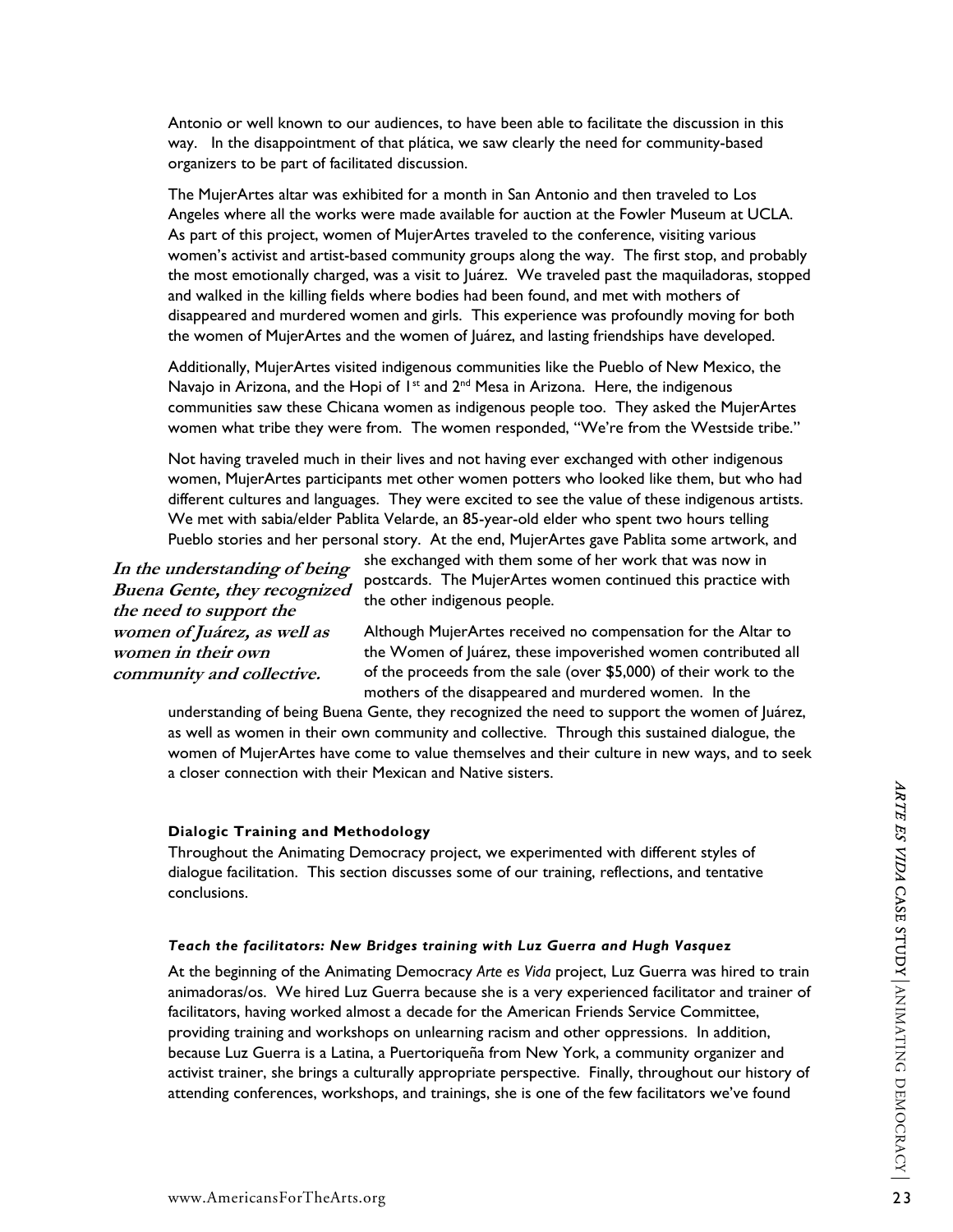who has broad experience with anti-oppression training (anti-racism, anti-sexism, anti-classism, anti-homophobia, etc.) and felt her work was most closely related to the vision and work of the Esperanza.

All artists, advisory group members, partners, and individuals interested in learning skills to become facilitators in the *Arte es Vida* project were required to attend a training session with Luz Guerra. In January 2001, the Esperanza hosted a four-day intensive "train the trainers" workshop, conducted by Luz Guerra and Hugh Vasquez. Hugh Vasquez is a nationally-acclaimed anti-oppression trainer, cofounder of TODOS: Sherover-Simms Alliance Building Institute in Oakland, California, and cofounder of New Bridges (see sidebar), a multicultural youth program focused on eliminating racism, sexism, anti-Semitism, heterosexism, and ageism.

In the fall of 2001, Guerra trained approximately 35 additional people in smaller groups. These trainees included new Esperanza staff, board members, and buena gente (members of the Esperanza community who are committed our work and to social justice) who were not able to attend the January workshop. Guerra also worked closely with youth leader Vicki Grise to train her as an animadora. Following this initial training, pláticas at *Arte es Vida* events were organized by a variety of animadoras drawn from the Esperanza staff and buena gente. As we experimented with the New Bridges approach, we found that it did not work very well for audiences/groups drawn to the Esperanza events. Through formal and informal surveys,<sup>11</sup> we know that audiences at the Esperanza typically include 70 percent to 90 percent people of color and more than 50 percent women. Significant portions of our audiences are Spanish-dominant (meaning that they speak Spanish at home or work and that they feel most comfortable conversing in Spanish). A majority is or was raised poor or working class.

For numerous reasons, many of the people in our audiences do not feel comfortable speaking in a public gathering. They have been told they do not speak clearly or do not speak English or

Spanish well. They hear others speak, and may feel they are not as smart or not as knowledgeable. They are afraid they will not be understood; that they will speak for too long; or they will say the wrong word. This hesitation or uncertainty is especially evident in women.

The audience/participants in *Arte es Vida* events have included some people who can speak easily in public and

**…Many members of the audience resisted participating in dyads or small groups because they feared they would miss interesting stories told by other participants.** 

many more who are hestiant to speak. Working with groups of this sort, we focus on ensuring<br>that participation. We have found the initial "rule-setting" phase of the New Bridges approach<br>conveyed the unintended message tha many more who are hesitant to speak. Working with groups of this sort, we focus on ensuring full participation. We have found the initial "rule-setting" phase of the New Bridges approach conveyed the unintended message that people should not speak unless they can talk in a particular way, and frequently people did not understand what the rules required. The effect was that many people remained silent and those who spoke seemed hesitant and self-conscious. We also found that many members of the audience resisted participating in dyads or small groups because they feared they would miss interesting stories told by other participants.

Early on we realized that we would have to modify the New Bridges approach to encourage meaningful discussion in *Arte es Vida* events. There were, however, some very important skills we learned in the training process which we continue to practice.

As we learned and experimented with the New Bridges approach, we also reviewed our experiences with successful and unsuccessful pláticas in the past. We focused especially on the very successful pláticas that followed *An Altar for Emma* performances. Reflecting on those and other pláticas, we realized that several elements contributed to their success: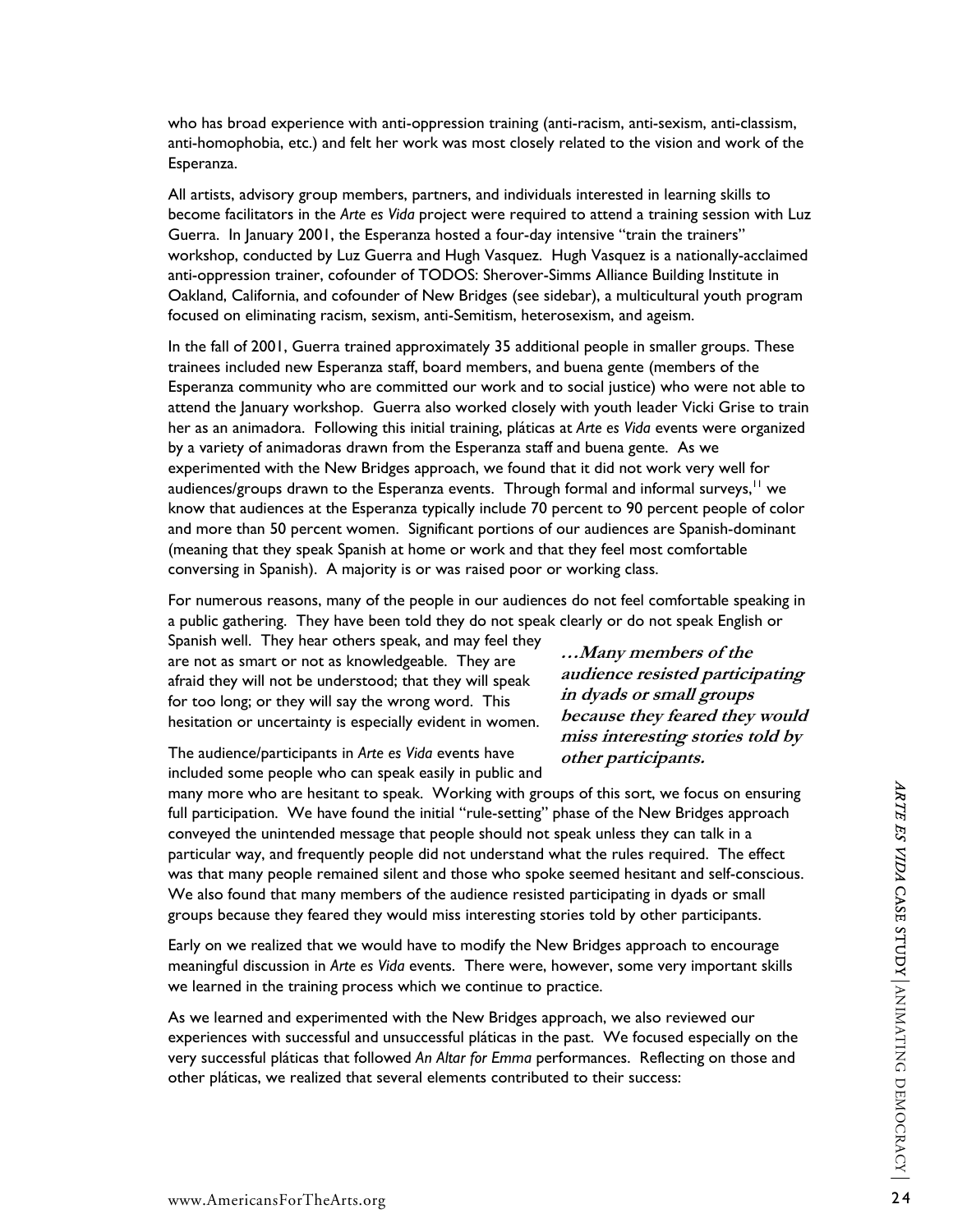1) The audience included people who we knew would have important things to say. For example, we had identified and specifically invited family, friends, neighbors, and coworkers of Emma Tenayuca, people whom we knew she had affected deeply, to attend the performances.

2) Because of this, the facilitators approached the audience with deep respect and interest. We all wanted to learn from those in the audience who had known Emma Tenayuca, and the facilitators expressed that sincere interest.

3) The performances were preceded by several articles in the Esperanza news journal, *La Voz*. Community members learned many details of Emma Tenayuca's life and work from these articles, and they learned of the persistent controversy regarding her membership in the Communist Party. So many people in the audience came with a knowledge base and an interest in learning more.

4) The play itself included significant audience participation, including a move downstairs, an invitation to sing, and some members joining the cast in a protest march. These physical and musical activities brought audience members into interaction with each other and into a more active frame of mind.

5) There were several animadoras, with no one person taking on a "teacher" or "director" role. Beva Sánchez Padilla, the author/director, and the three-member cast facilitated the pláticas by sitting informally on the stage or walking among the audience. Because the cast had just

performed, they appeared to the audience as familiar. The too-frequent sense that animadoras are smarter, better educated, more articulate, etc. seemed not to arise. The animadoras familiarity and informality contributed to the atmosphere of nonjudgmental discussion.

We found that the best pláticas happened when the animadoras/os have and are willing to express a genuine eagerness to hear the stories and comments of the audience. It seemed that this attitude was essential to encouraging honest community engagement. We also found that it is very important for the animadoras/os to be sure that diverse voices are heard. Animadoras at the Esperanza are asked to watch for domination (by men, by white people) or self-censoring (by elders, by Spanish-dominant people) and to intervene when that happens. Animadoras have said: "We have been hearing mainly from men. I will ask that women speak and that the men wait for a while," or 'We have been hearing mainly from teachers. I ask that others speak and that the teachers wait for a while," and the like.

**The animadoras familiarity and informality contributed to the atmosphere of nonjudgmental discussion.**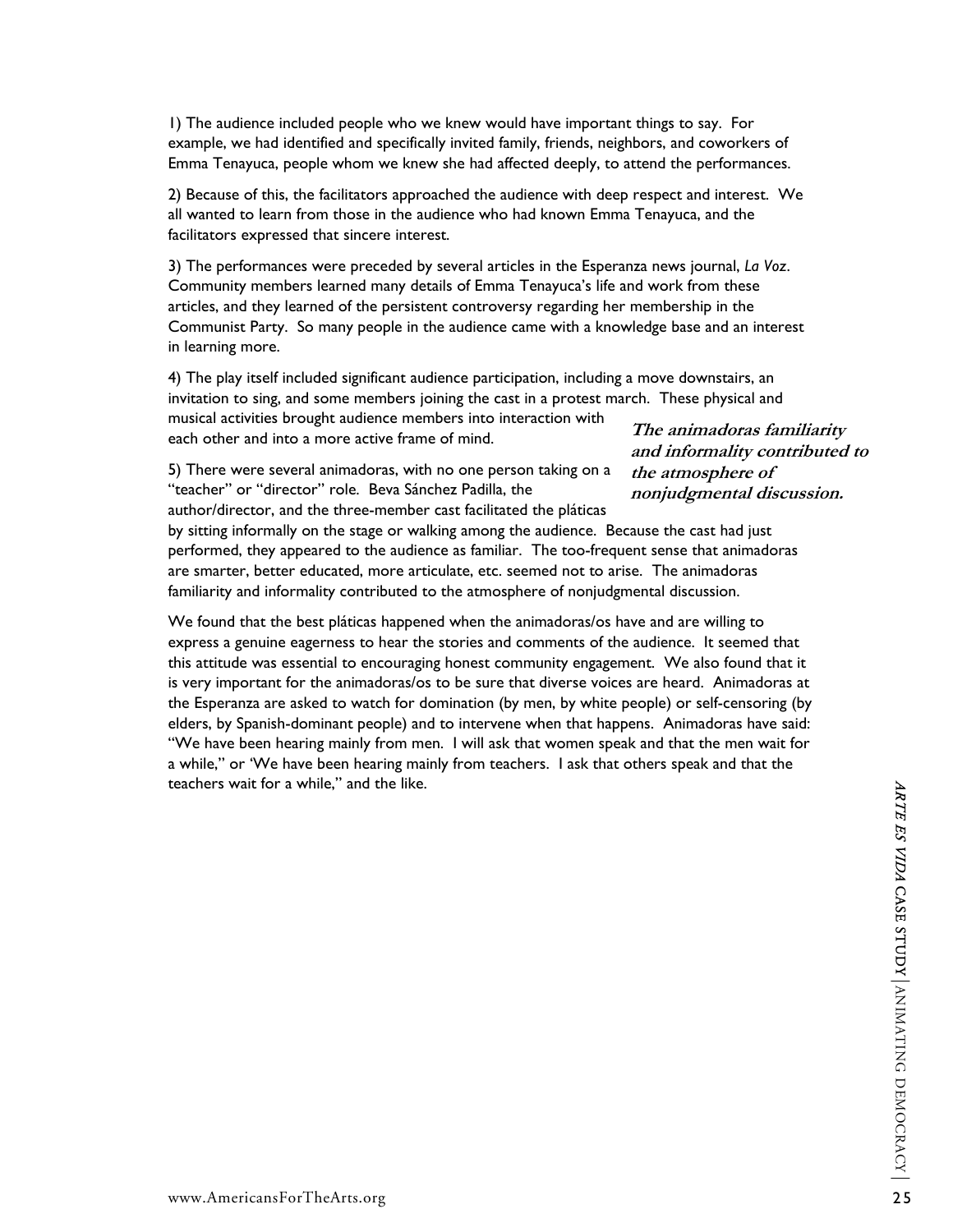# **NEW BRIDGES APPROACH TO DIALOGUE FACILITATION**

In this model, the facilitator attempts to create an atmosphere where everyone can express their thoughts and feelings, and can listen to and learn from other participants. The facilitator often will begin by suggesting (or asking the group to suggest) some "rules of safety" to which all participants can agree. These usually include: Listen to each other with respect; Speak for yourself, not for others (use "I" statements); and Do not question or argue against someone else's statements of experience or emotion (do not "cross-talk": respond directly to another speaker).

During the ensuing discussion, the facilitator ensures broad participation by having those who wish to speak silently raise their hands until the facilitator signals to them that she or he has put them on a "speaker list." In addition, the facilitator watches to make sure that the discussion is not dominated by those who are most used to speaking, including men, whites, class-privileged, etc. When this happens, the facilitator may encourage others to speak by asking if they would like to add anything to the discussion.

The New Bridges model also makes frequent use of the "dyad" or "triad" in which two or three people speak and listen to each other or small group discussions in which each person is asked to speak in turn. These devices are used because some people find it easier to express themselves to a small group rather than speaking in a group. Dyads usually last for a short time, perhaps 2 minutes or so; small groups last for 10 to 20 minutes.

To encourage discussion following a film, performance, or other presentation, the New Bridges facilitator may ask questions about specific aspects of the presentation, but the facilitator will also allow periods of silence to allow participants to reflect. If someone speaks to an issue that the facilitator thinks is important or fruitful, she may ask the speaker to say more or go deeper with their comment.

Towards the end of a discussion, the facilitator will direct discussion towards the questions of individual or group actions – "What is your/our next step on this issue? What will you take home from this discussion?"

# *Preserve the stories of community: story circle training with John O'Neal*

In May 2001, we were able to bring John O'Neal to the Esperanza to teach a one-day workshop on the practice of Story Circles. In this method, as many people know, participants speak to a particular issue drawing on their memories as provoked by the topic, or by the stories or comments of other participants. Most of the people who were interested in facilitating *Arte es Vida* discussions attended at least parts of this workshop, and participants demonstrated the techniques to a larger group of buena gente (the Esperanza audience and community members) at an evening event. The training initiated a new series of discussions about different techniques of facilitation and the significance of storytelling.

techniques to a larger group of buena gente (the Esperanza audience and community members)<br>
at an evening event. The training initiated a new series of discussions about different techniques<br>
Of facilitation and the signif We have found that the story circle is an effective technique that we have used in a slightly modified form in several of our smaller (15 to 25 people) pláticas. We have modified the technique to allow people to speak without time limitation, and we have kept the group together in one circle. The reason for these changes is that we found that the time limit (in the training with John O'Neal, speakers were limited to three or four minutes) was culturally

inappropriate among predominantly Chicano groups, where stories are usually long and complex. We found that the time limits had to be long to accommodate that storytelling style, and even when we set long times, speakers would repeatedly check themselves. It seemed that even long time limits

**We have modified the technique to allow people to speak without time limitation, and we have kept the group together in one circle.** 

conveyed the message that the group really did not want to hear very much or did not have time to hear much, and so people were hesitant to take up even a modest time allotment.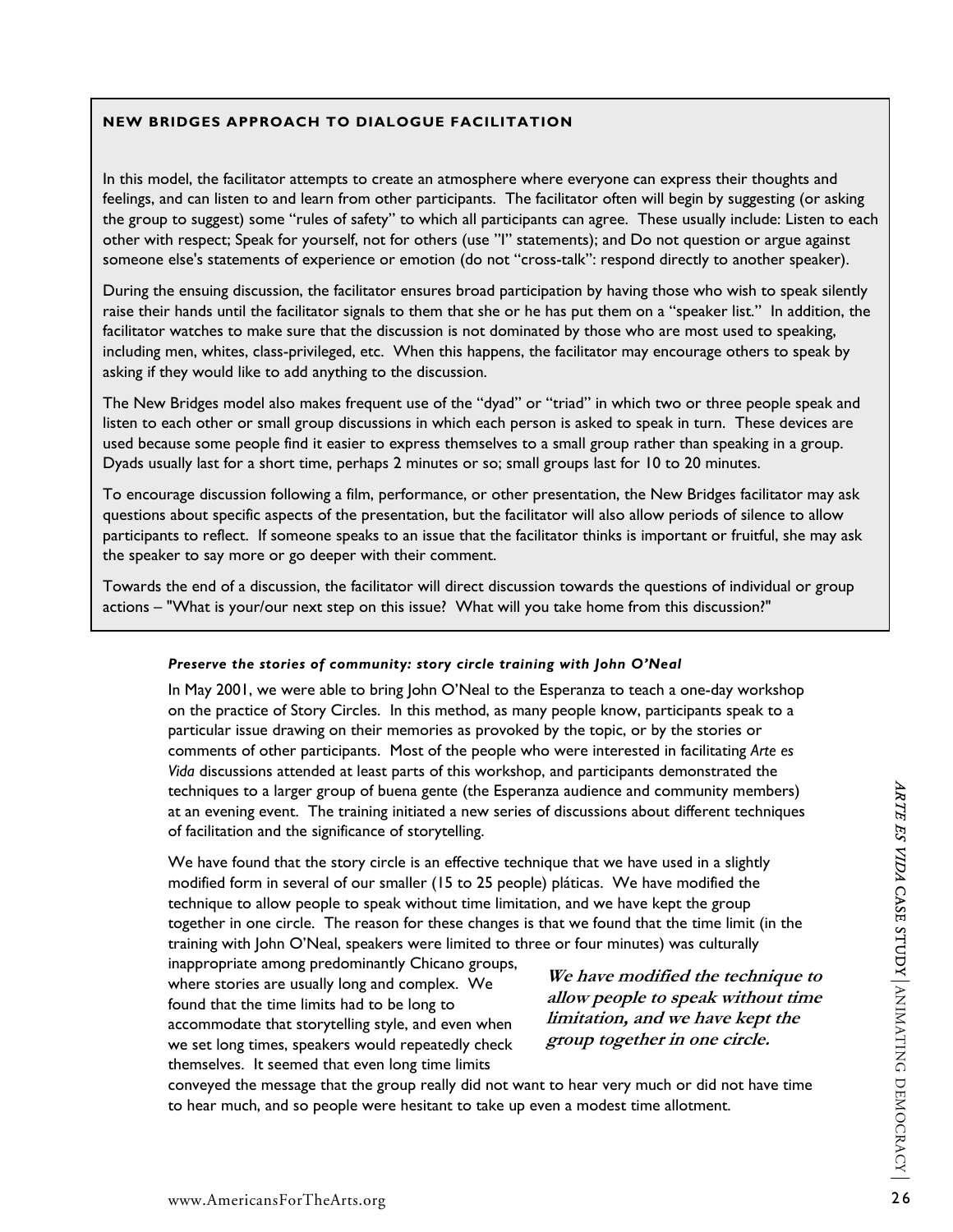We decided not to break up into smaller circles because again we found that people just did not like the feeling that they were missing what was being said in the other groups. We are so hungry to hear each other—we don't want to miss anything!

John O'Neal's training also inspired reflection about the role of storytelling in the *Arte es Vida* project and in other work of the Esperanza community. We have come to understand that storytelling has many functions for our communities. It is a way of conveying knowledge, history, and information about ourselves and our pasts that is not recorded in any place. Consistent with this function, we find ourselves and our communities anxious to hear and record and preserve the stories of our elders. We know that we are losing our histories, that this is a part of the cultural genocide which has so

devastated our communities.

A second function of storytelling is to create a bond between people and to enlarge the world that we see as individuals and together with others. This is an

**A second function of storytelling is to create a bond between people and to enlarge the world that we see as individuals and together with others.**

experiential, spiritual, intellectual, and political dimension of storytelling that our work with *Arte es Vida* has brought into focus for us. Because we are anxious to do what we can to recover and preserve our histories and because we ourselves have grown up with the storytelling of our elders, our families, and our friends, we have not been as aware of the power and value of the simple experience of hearing stories, of hearing bits of memory that others carry. The simple experience is a powerful experience in solidarity.

Paula Gunn Allen describes the power of storytelling among indigenous communities: "My mother told me stories all the time, though I often did not recognize them as that . . . And in all of those stories she told me who I was, who I was supposed to be, whom I came from, and who would follow me. In this way she taught me the meaning of the words she said, that all life is a circle and everything has a place within it. That's what she said and what she showed me in the things she did and the way she lives.<sup>12</sup>

Yolanda Broyles-González describes the storytelling practice of Lydia Mendoza, a beloved Chicana musician whose singing career spanned over 60 years, from the 1920s to the 1980s: "[M]ost of her narrative does not describe glory but instead offers guidance and encouragement for overcoming multiple obstacles. She aims to provide inspiration, counsel, and guidance,

ultimately empowering women like herself (perhaps others, as well). This is the typical trajectory of the cultural practices known collectively as consejo (genres of counsel giving and talking), which have always been deeply valued in the Americas."13

This recognition has clarified for us the reason why we seek moments, opportunities, pláticas in which people are invited to tell stories, are reminded of memories, are

**The training in animadora techniques…encouraged Esperanza staff and community to reflect upon, develop, and refine our work as facilitators, as cultural programmers, and as political organizers.** 

lovingly, respectfully being heard and hearing others. This is a powerful political experience that is an important part of grassroots organizing as we at the Esperanza want to do it.

for overcoming multiple obstacles. She aims to provide inspiration, counsel, and guidance,<br>others, as well). This is the typical trajectory of the *coloniques... encounaged*<br>counsel giving and talking), which have always b The training in animadora techniques made possible by the Animating Democracy Initiative encouraged Esperanza staff and community to reflect upon, develop, and refine our work as facilitators, as cultural programmers, and as political organizers. This was a very valuable part of the project.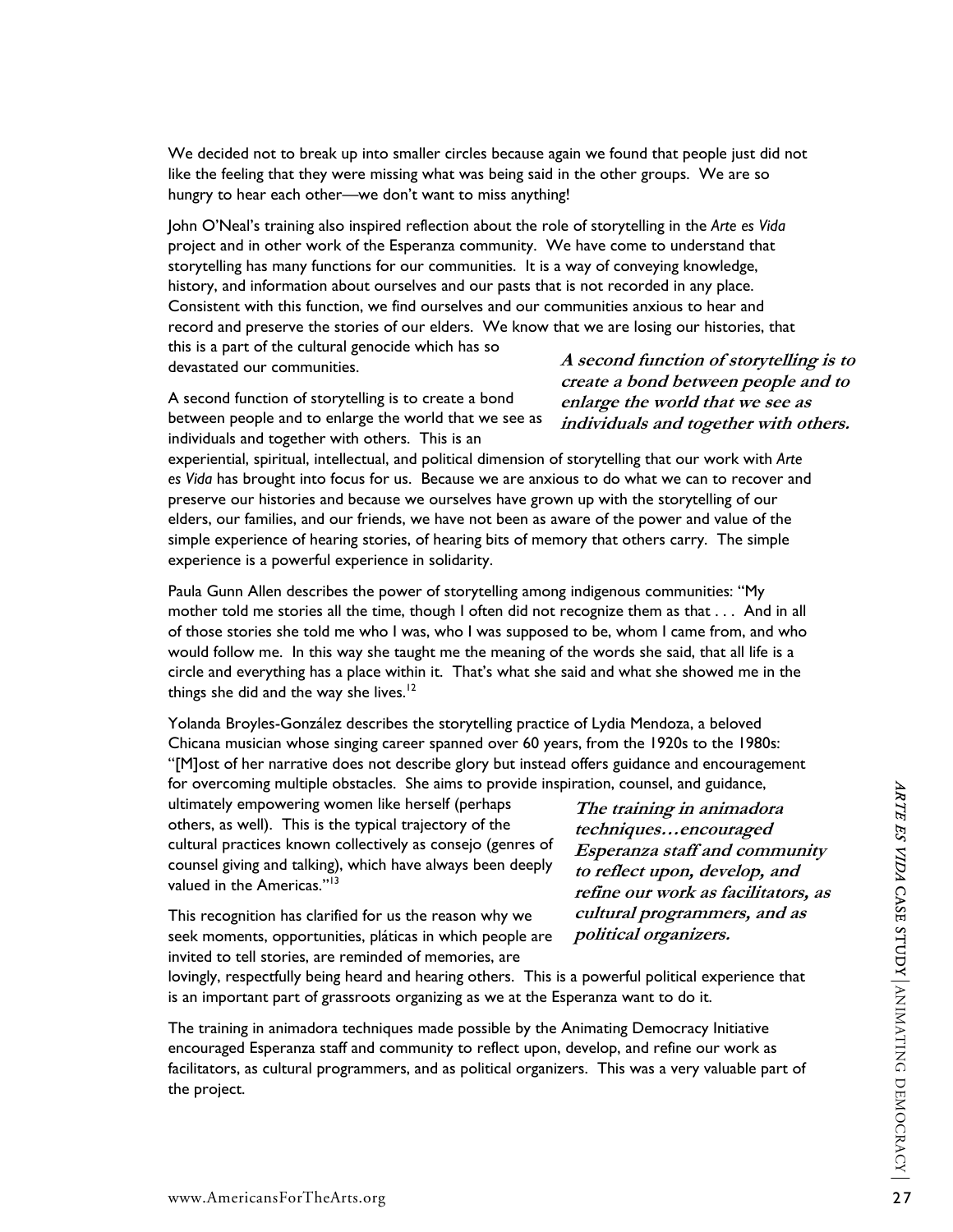#### *Bring techniques of spiritual grounding to dialogue: Maria Berriozábal*

María Antonietta Berriozábal is a widely respected community leader and former city council member. Señora Berriozábal has contributed to our skills in the facilitation of dialogue by teaching us the role of ceremony and spiritual awareness in respectful exchange and mutual understanding. Through her actions, her stories, her ceremonies, performed at political and cultural events, she has taught us to remember two things as foundational to any action. First, we must recognize that the struggle for justice is much larger and longer than any one of our lives. María Berriozábal speaks of a 200-year clock to be placed at the Esperanza so that we can all remember that we will experience only a few minutes out of the long struggle for justice, and that we will not live to see the consequences of our actions.

Second, and simultaneously, María Berriozábal teaches us to see each human being as important and vulnerable. The spiritual dimension is inherently inclusive—it is a way of treating each other and a way of situating our work within a larger context that has little to do with institutionalized

**The spiritual dimension is inherently inclusive—it is a way of treating each other and a way of situating our work within a larger context…** 

religious practice. It is nondenominational and nonjudgmental. It is simply the habit of remembering both the strength of our shared commitment to justice and the precious fragility of each one of us. Through this grounding, we have learned techniques of active and passive listening that are crucial to long-term community dialogue.

Finally, and to us most importantly, we have carefully observed conversations and storytelling within our communities and our families. We have learned how people are welcomed, put at ease, listened to, and respected. We have seen how conflicts are resolved, how appropriate and inappropriate behaviors are identified, for children and for adults. We come to these studies with an assumption that these practices, which are guided and practiced particularly by women, are based on wisdom that has been passed down for generations and is constantly reinvented. As Chicana historian Antonia Castañeda explains: "Threaded within, between, underneath, around, inside, and outside of sanctioned colonial, national, and transnational histories, historia/story remembers and recodes the borderlands, bearing witness to the living past, the present, and the future, belying officialdom's visible and invisible technologies of power to silence, deny, and obliterate."<sup>14</sup> We hope that the practices we learn will enrich our work in the facilitation of arts-based civic dialogue, while honoring and empowering our communities.

#### **LESSONS LEARNED**

#### **Principles, Practices, and Philosophical Underpinnings of Arts-Based Civic Dialogue Work**

**EESSONS LEARNED**<br> **Principles, Practices, and Philosophical Underpinnings of Arts-Based Civic Dialogue Work**<br>
Through our work on the Animating Democracy project, we have come to a clearer<br>
understanding of the capacity f Through our work on the Animating Democracy project, we have come to a clearer understanding of the capacity for artistic expression to illuminate conflicts, promote dialogue, and enrich civic engagement within communities that have been wounded by colonialism and cultural genocide. We also have developed our knowledge of various models for dialogic facilitation and our skills in enacting these various forms. We have learned from our successes, our frustrations, and our failures; and we have gained insight from comparing our experiences with those of other groups in this project.

First, we have found it necessary to expand the art/humanities component to feature community members rather than individual artists or groups of artists. Second, we have learned that significant art-based civic dialogue must be long-term. Third, these models need to be expanded to include community organizers as an integral part of the art-based civic dialogue project. And,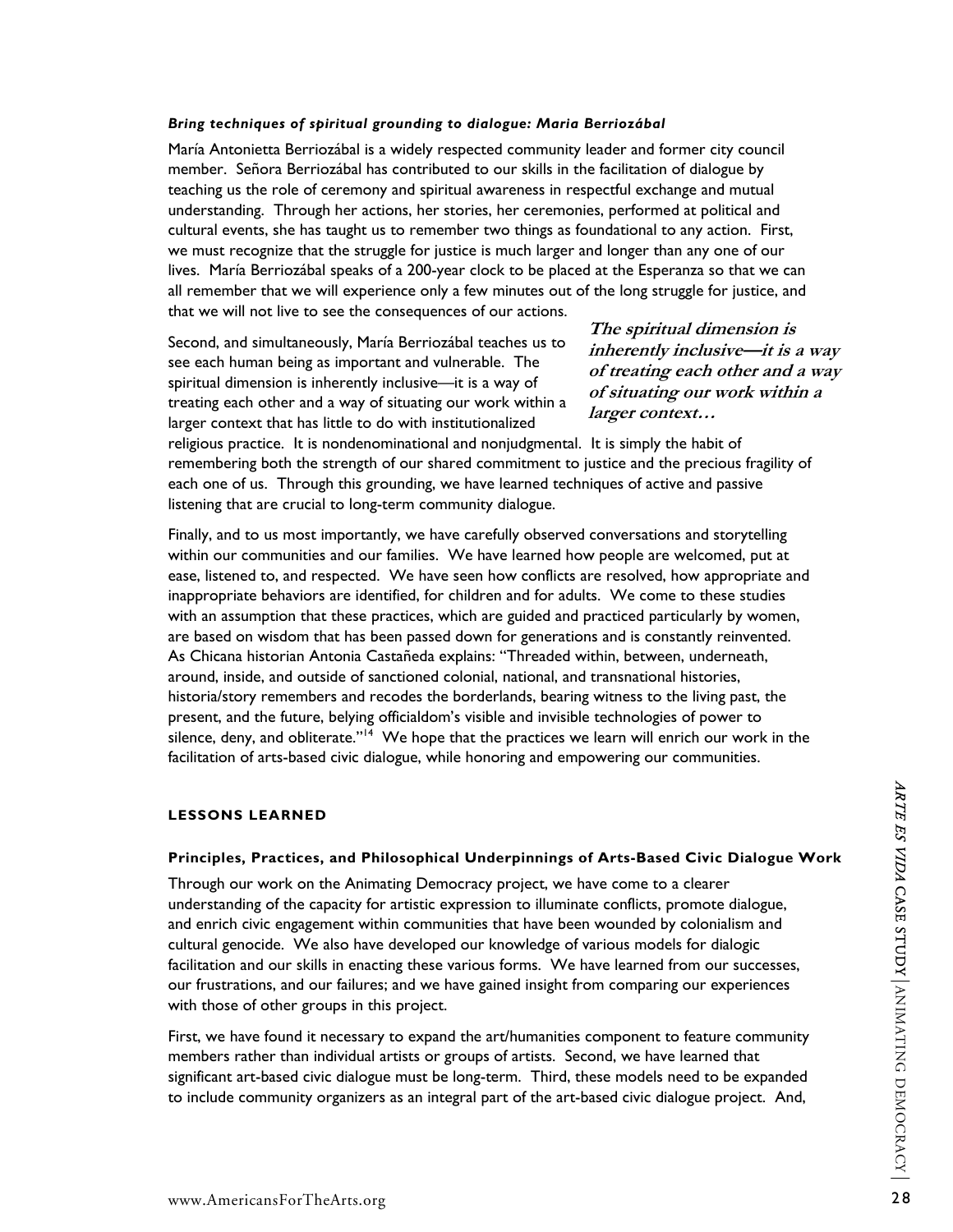fourth, arts-based civic dialogue can and should include performance and other artistic expression in the places of formal governmental and corporate decision-making, as a part of democratic participation, protest, and resistance.

#### *Expand the art/humanities component to feature community members rather than individual artists or groups of artists*

We have come to believe that the focus on an individual artist, or group of artists, which characterizes some versions of art-based civic dialogue, is not useful for work in communities of color. This focus tends to reinforce the idea that artists are people of special ability and genius and that non-artists lack these qualities. Every day, dominant culture sends the message to poor and working-class people of color that they are not smart, not creative, not talented. Work that presents artists in this way simply reinforces this hurtful message.

We have been disappointed at how often even artists of color and those with poor or workingclass backgrounds are vested in this "special person" view of artistic expression. This view of the artist is **…The focus on an individual artist, or group of artists, which characterizes some versions of artbased civic dialogue, is not useful for work in communities of color.** 

historically and culturally limited—a phenomena of fairly recent European culture—yet it seems to inform artists' understanding of themselves throughout the U.S. In contrast, indigenous Mexican cultures see all people as creative, as visionaries, and as bridge builders, as do many non-European cultures.

In our work with Animating Democracy, we experimented with artist-focused work, yet we repeatedly found that individual artists could not enable artistic expression by community members beyond a superficial level. The artist that we had initially employed for this project is a very talented, socially engaged, Chicana performance artist from Los Angeles. Unfortunately, this artist found it difficult to connect with Chicanas/os in San Antonio and was often impatient with the lack of "political sophistication" among community participants at the Esperanza events. We had similar experiences with other individual artists who initially read the grant and agreed to work with us with community, but who ultimately had specific needs and criteria that didn't allow them to go out into community venues as we had hoped, or who were not willing to work with anybody but self-proclaimed artists.

We were lucky to have one artist, Veronica Castillo, who is the rare exception. The artist, a<br>Mexicana, was eager to teach the skills, history and traditions that for family had taught her. At<br>first she was frustrated by h We were lucky to have one artist, Veronica Castillo, who is the rare exception. The artist, a Mexicana, was eager to teach the skills, history and traditions that her family had taught her. At first she was frustrated by how little Chicanas knew of Mexican culture and by what she perceived to be a lack of confidence or maturity in the Chicana women she worked with in San Antonio. Yet after perceiving the tensions and differences, Veronica worked hard to understand the cultural and political experiences of Chicanas/Mexicanas in the United States and to support the women with whom she worked. Unfortunately, Veronica had to end her commitments to MujerArtes after seven years, in December 2003, in order to commit herself to community work in her home of Puebla, Mexico.

After several frustrating experiences, we decided to consciously expand the art and humanities component in our projects. We went to community members to discover traditional and contemporary artistic practices. The result was one of the best parts of our Animating Democracy project. We enabled people to share their passion for song, for dance, for performance, for installation artwork, for clothes-making, drawing, painting, cooking, poetry, and story writing.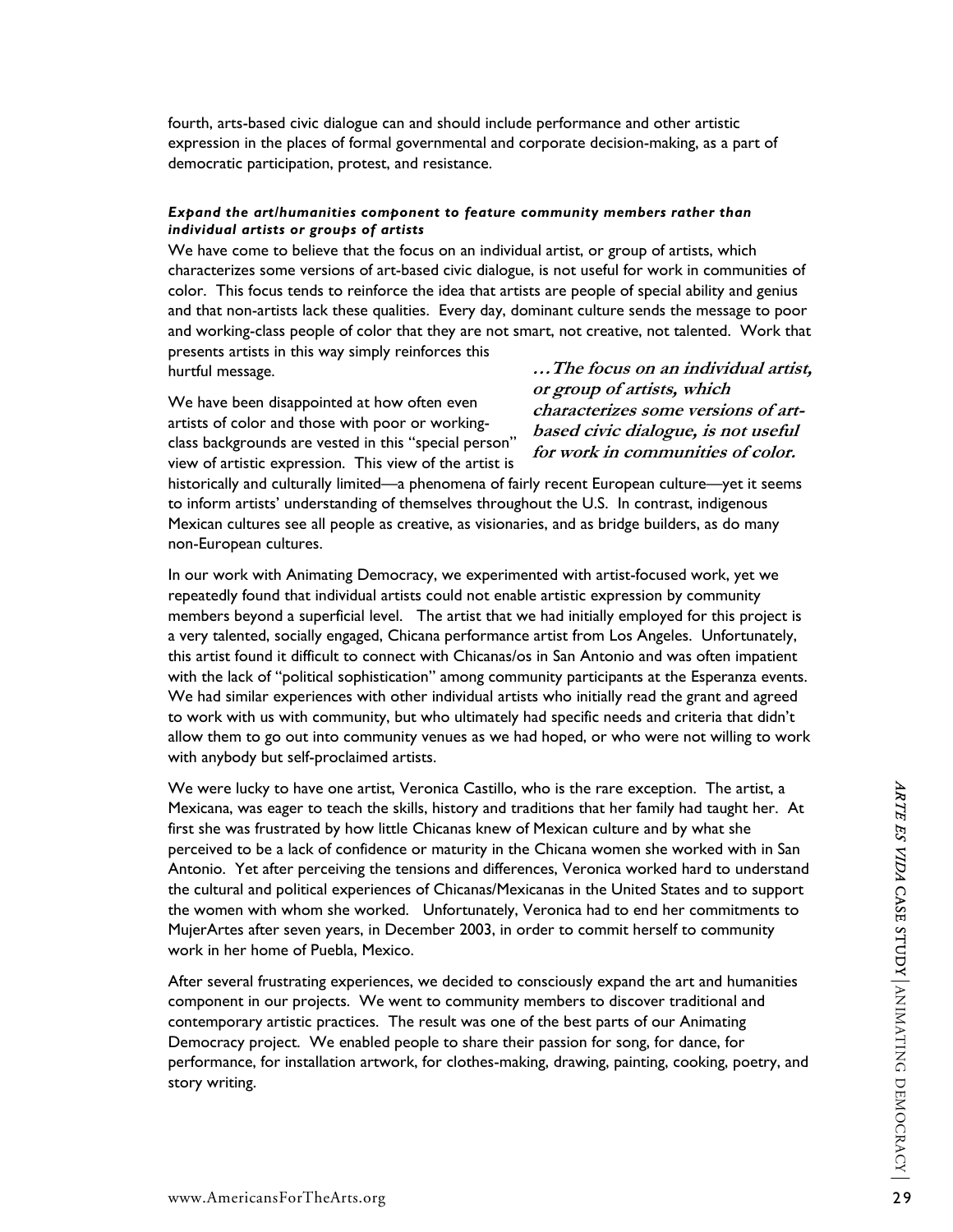We also found that a crucial part of cultural grounding and community empowerment is developing ways for community members to imagine that they have choices in their lives,to envision alternative ways of responding to the limitations imposed upon them, and to act on these alternatives. We have found that engaging in a variety of actions, informed by reflection, analysis, and evaluation, encourages people to think more broadly and to allow ourselves to imagine alternatives. Coupled with this is the need to question authority, not to accept all that is said and done by people with power—this is the legacy of generations of control by priests, military forces, and patrones. Some ways that community members gained these skills were through actively participating in defining project goals and strategies, developing new ways to reach community, addressing city council and other policymakers, and learning new skills of public discussion and organizing.

#### *Significant art-based civic dialogue must be long-term*

We have found that the capacity of art and arts-based civic dialogue to illuminate conflicts, promote dialogue, and enrich civic engagement comes from its potential to help people understand the perspective of those with whom they disagree. In addition, shared artistic experience and dialogue may allow participants to recognize that the "other side" is motivated by values that both sides recognize and to some extent share. This much may result from a short-term project. Yet, in our experience, such results are temporary, at best, and at worst reinforce the belief of poor and working-class communities that outside "experts" merely use

their communities for their own interests.

# **…Once communities are able to see, they must empower themselves to act.**

We believe that to make a lasting and meaningful contribution, art and cultural groups must work with community for long-term periods. We must do the hard work of learning to see the manifold issues of domination that continue to reduce human

lives. Five hundred years of cultural genocide requires the long-term work that allows people to see themselves, their histories, language, traditions, and values. And once communities are able to see, they must empower themselves to act.

On an even deeper level, the problem with short-term work is that it does not reach the spiritual aspects of community solidarity or the deep long-term wounds in community life. Despite the good feelings, short-term projects inevitably leave the hard issues unresolved. Participants then feel used or abused by the experience. The result is further distrust and unwillingness to participate in civic life.

In order to engage actively in civic life, one must trust one's community and allies. This is particularly true for poor and working-class women of color, who must continue to fight for

Participants then feel used or abused by the experience. The result is further distrust and<br>
In order to engge actively in civic life,<br>
no morter to regge actively in civic life, one must trust one's community and allies. their voice, right, and dignity despite repeated failure, harsh retaliation, soul-murdering betrayal, and the recognition that they, as individuals, likely will not enjoy the results of their work. Without long-term support, it doesn't make sense to "dialogue" with council member(s) when they retaliate against you. Without committed help,

**…The problem with short-term work is that it does not reach the spiritual aspects of community solidarity or the deep long-term wounds in community life.** 

it doesn't make sense to organize, to create, to work for alternatives, to "vote," when your efforts are blocked by those with the power to silence, ignore, or refuse you.

We expected that after eight months, we would be able to dialogue with communities on

oppositional sides—people like the tourist industry, business owners, etc., but we have spent most of our efforts in the

**We are left with a critical question in respect to civic dialogue/stakeholders— What is the place of civic dialogue between oppositional sides in a colonial context?**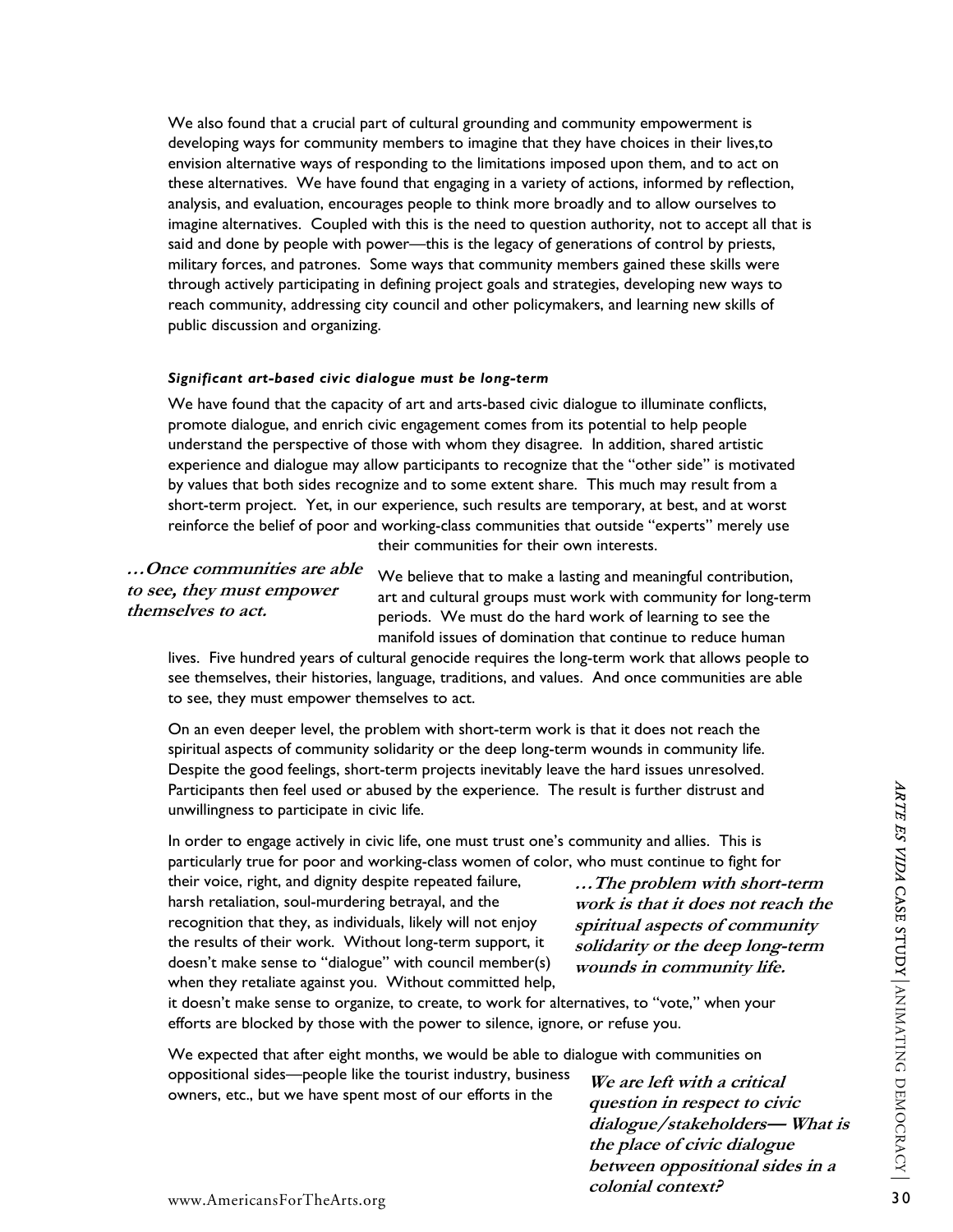cultural grounding of our own communities. The work of cultural grounding within our own communities brings up so many issues. The history of colonization in our communities is so entrenched that we have much work to do with and among ourselves. We need to forge new values, new bridges among our communities, new ways to respect our differences, new ways to cultivate understanding. We need to analyze and understand the multitude of issues that divide us and to both recover and create ways to grow within ourselves and within our communities. We are left with a critical question in respect to civic dialogue/stakeholders—What happens when there is no "coming together" of interests? What is the place of civic dialogue between oppositional sides in a colonial context?

In our work with MujerArtes and the larger Esperanza community, we have found that longterm cultural organizing can create the deeper spiritual solidity and trust that is necessary to enable community members to engage in active civic life. Shared artistic and cultural work, together with long-term dialogue and focused community action can create a community of trust, a comunidad de alma. This must be, for us, the goal of arts-based civic dialogue.

#### *Community organizers should be an integral part of art-based civic dialogue*

We have found that the involvement of a community organizer with long-term ties to the community is crucial to the success of *Arte es Vida* pláticas. The community organizer is crucial to doing successful outreach and to identifying people in the community who might be interested in participating in pláticas. Because of historic class and racial segregation in San Antonio, poor and working-class people, particularly people of color, have been taught to know that they do not "belong" in theaters, galleries, or other spaces in which dominant art is presented. (They also feel they don't belong in schools, libraries, and other community spaces that are supposed to be for the community). Moreover, many people of color experience a deep sense of isolation and alienation that prevent them from participating in events and activities that are nominally

"open to all." To draw alienated communities to the table, there must be someone who is known and trusted by the community, and that person has to work hard before and during the event/project to connect people and to draw them into conversation.

We have seen over and over again that powerful groups are not willing to engage in dialogue that may question their actions and focus attention on the

**We have seen over and over again that powerful groups are not willing to engage in dialogue that may question their actions and focus attention on the effects of those actions on community life.** 

effects of those actions on community life. Even long-term community organizers often cannot successfully bring powerful groups to the table. This was our experience in the La Gloria project when the actual decision makers—city council members, the building owner, and auto shop investors—made deals behind closed doors and kept the community away behind police lines. For our efforts in asking for dialogue, the Esperanza was penalized with a reduction in city neighborhood arts funding.

groups are not willing to engage in dialogue that may<br>effects of those actions and focus attention on the<br>effects of those actions on community life. Even long-term community organizers often cannot<br>successfully bring powe Interestingly, powerful groups in San Antonio were unwilling to participate even in *An Altar for Emma*, which focused on historical events that occurred over sixty years ago. Although we were able to get some coverage from the *Express-News*, San Antonio's only English language daily newspaper, the television and radio stations did not cover it. When asked about Emma Tenayuca by students who had attended the performances, many teachers refused to discuss the history, because they had been taught that Emma Tenayuca was a communist and were unwilling to learn more.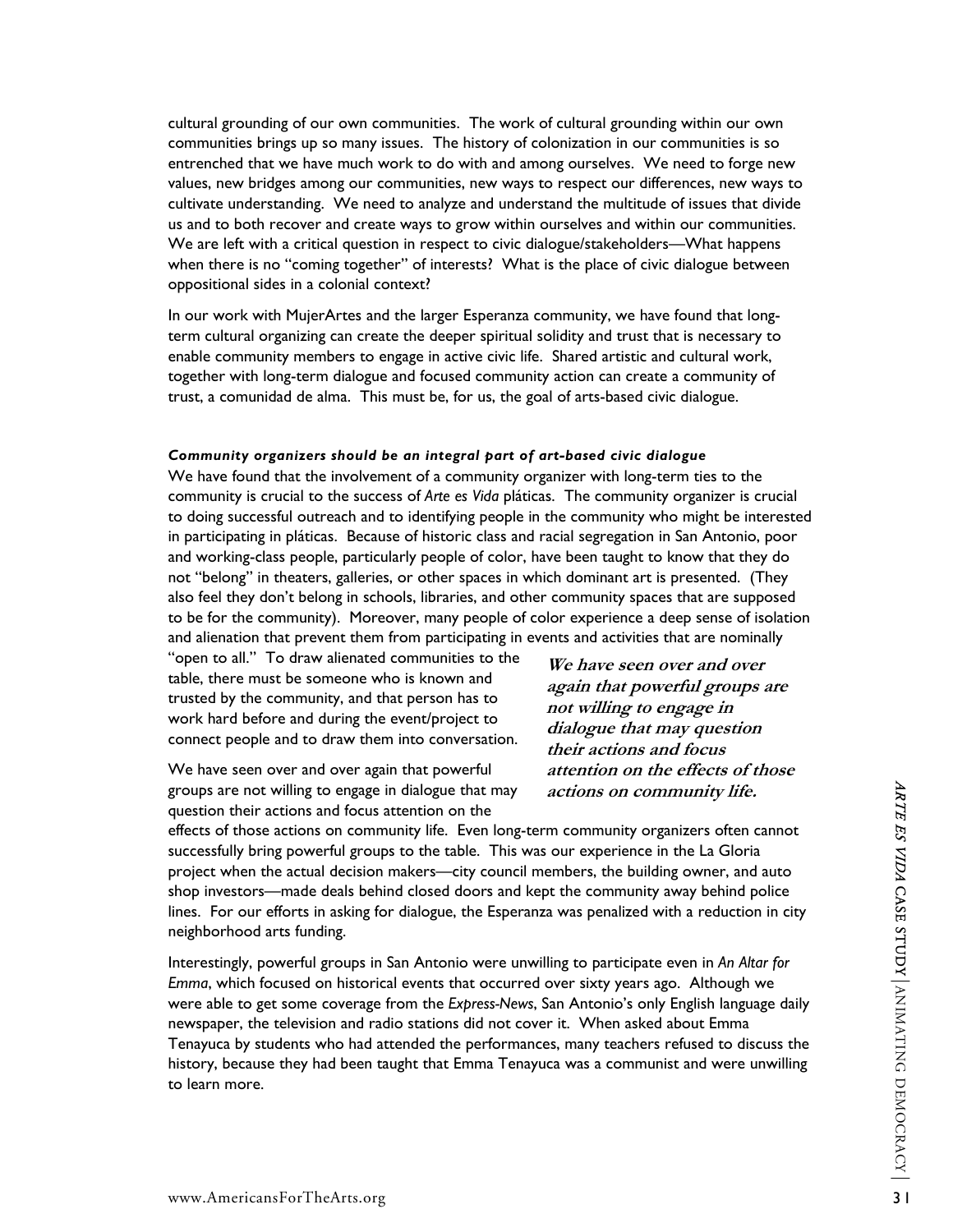Our observation is that who comes to the table to participate in dialogues usually depends on who calls or presents the opportunity for dialogue, and this in turn determines the tenor of the conversation. In San Antonio, the European-centered museums or middle-class arts organizations do program exhibits and programs on Latin-American art, for example, but the exhibits (often traveling shows) disclaim any connection between the poor and working class Mexicanas/os and Chicanas/os that are a majority of the population in San Antonio and the people of Latin America whose struggles are portrayed in art. San Antonians are constructed by these shows as happily postcultural, enjoying the riches of many cultures without actually identifying with any. Needless to say, this does not empower our communities or animate democratic participation.

In San Antonio, we have had some success bringing powerful individuals into sustained conversation. Ann McGlone (director of Historic Preservation for the City of San Antonio), for example, responded to an invitation to meet with community about La Gloria. She eagerly

**We think that the resistance is a result of the very deep and rigid divisions within San Antonio and the dependence of San Antonio on the tourist industry.** 

participated and has continued to engage with communities on issues of historic preservation. More often, however, our invitations are met with hostility or indifference.

We think that the resistance is a result of the very deep and rigid divisions within San Antonio and the dependence of San Antonio on the tourist industry. Against that background,

powerful people have succeeded in avoiding public conversation about the injustice of a lowwage, racially segregated, and gender-segmented economy. Ambitious Chicano leaders are taught to avoid controversy because it will weaken San Antonio's image as a fun, harmonious, Mexico-without-the-bad-water tourist destination. Because we have challenged this approach for seventeen years, the Esperanza has the reputation as a place where honest discussion will be encouraged and the illusion of comfortable harmony is not long maintained.

This has been our experience with the Cultural Alliance of San Antonio (CASA, an organization of executive directors of cultural organizations), which is led by white men and women who are executive directors of mainstream arts organizations. The CASA leadership never agreed to participate in *Arte es Vida* project dialogues. These leaders repeatedly ignore questions raised by community-based people of color regarding the role that CASA is playing, as they define a cultural plan for San Antonio. The leadership has refused to discuss issues of cultural rights and racial equity in formulating the plan. Instead, they have joined eagerly with city and business leaders who are working to expand the "cultural tourism" industry in which commercialized versions of Chicano/Mexicano culture are marketed in the name of cultural diversity.

Tractal equity in formulating the pain. Instead, they have joined eagerly what in cases are verified between the "cultural dourism" industry in which commercialized versions of Chicano/Mexicano culture are marketed in the Finally, we have found that a community organizer can create partnerships with other community-based organizations and individuals even if the most powerful groups refuse to participate. In the *Arte es Vida* projects, for example, the dialogue has been enriched by the participation of Centro Cultural Aztlan, the Guadalupe Cultural Arts Center, and other community-based organizations. We found that other organizations were excited about partnering with the Esperanza in culturally-based projects. Yet, most folks don't have the time or resources to take on a major role. The Esperanza has acknowledged its leadership position and did most of the work of organizing and managing projects such as *Día de los Muertos, Las Posadas de Navidad,* and the Save La Gloria campaign. However, the participation of partnering groups has contributed to the success of these projects.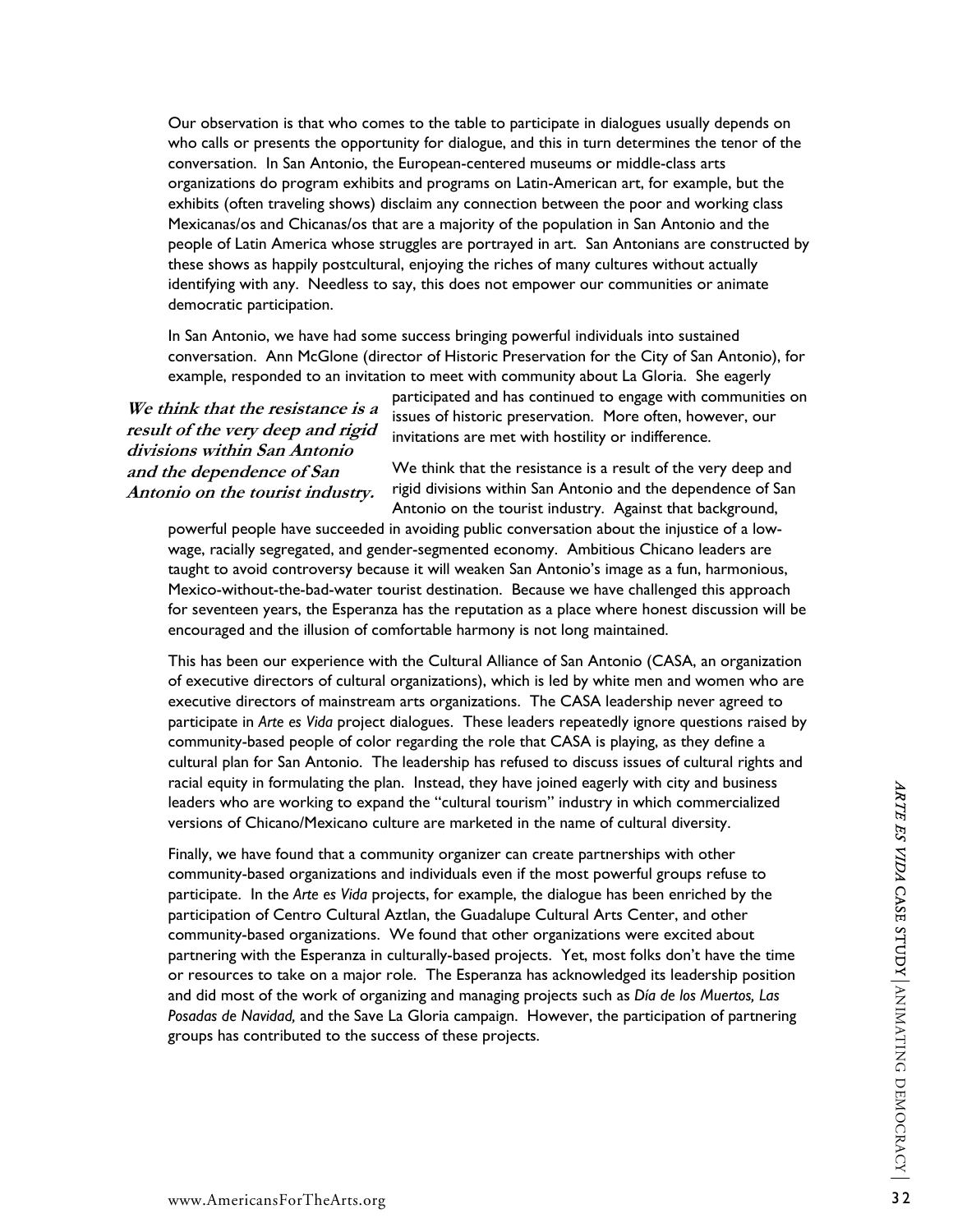#### *Arts-based civic dialogue can and should include performance and other artistic expressions in the places of formal governmental and corporate decision-making.*

We have found and we continue to learn that there is no separation between cultural performance, civil dialogue, and political protest. Part of the work of community empowerment involves our learning to see our struggle within larger contexts and to see how decisions made by government and corporate officers profoundly affect the conditions of daily life. And so to change the conditions of our lives we must address and effect governmental and corporate decision-making. One of the many insights that María Berriozábal has shared with us is the way in which our physical space, the urban area called San Antonio, has been shaped by very specific

decisions made by the city council. She has taken hundreds of the Esperanza participants on an economic tour of San Antonio. In rented buses or vans, Señora Berriozábal takes us to the Southside, Westside, Eastside, and Northside to show us how decisions have been made to place a hospital here, a university there, a stadium over there, a coal-burning electric generator over there. And her lesson,

**…We continue to learn that there is no separation between cultural performance, civil dialogue, and political protest.** 

learned from ten years as a city council member, is that these decisions are dictated by "the 17 white men"— a sloganlike description referring to the small number of building contractors, developers, cement sellers, wealthy businessmen, and news media outlet owners who exercise political and economic power in San Antonio.

So as part of the *Arte es Vida* project, community members have organized a citizens referendum against the multinational corporation Temple-Inland's plan to develop a PGA golf resort and surrounding affluent suburb on one of the most sensitive parts of the recharge zone over the Edwards Aquifer, the city's only source of water. We have participated in a federal lawsuit challenging the city's refusal to honor the anti-Temple-Inland referendum.

We have presented testimony to city council, have met with individual city officials, have shown video in a state court lawsuit challenging the denial of historic preservation status to La Gloria. Because people think visually as well as verbally, because stories (like parables) enable people to ponder a complex truth in ways that lineal speech does not, we often find it effective to use multimedia, multigenre means to inform community and challenge oppressive and exploitative government and corporate actions.

development, the Esperanza organized communities (targeting people of color) to speak at city<br>council and at public hearings and gatherings throughout the city. Based on the work of cultural<br>grounding, it was our goal to s Among various actions designed to inspire public discussion on the Temple-Inland/PGA golf development, the Esperanza organized communities (targeting people of color) to speak at city council and at public hearings and gatherings throughout the city. Based on the work of cultural grounding, it was our goal to speak from our place of knowledge, history, culture, and truth. Presentations included performances by the Artescuela youth program, song, poetry, dichos, cuentos, and videos. In a "citizens to be heard" session of city council on October 24, 2002, three actors from the Esperanza performed a piece about corporate domination. The actors walked to the podium with cloth gags, which they struggled to remove as the performance progressed.

During March and April of 2003, as the Esperanza organized community to save La Gloria, we showed the recovered video of rooftop dancing at La Gloria to a public meeting of city council and in a state court hearing on a motion for temporary injunction filed by volunteer lawyers working with the Esperanza. In every public action, the Esperanza participants have considered ways to reach not only the minds but also the hearts and memories of those with whom we interact. Artistic programming can often connect people at this more complex level.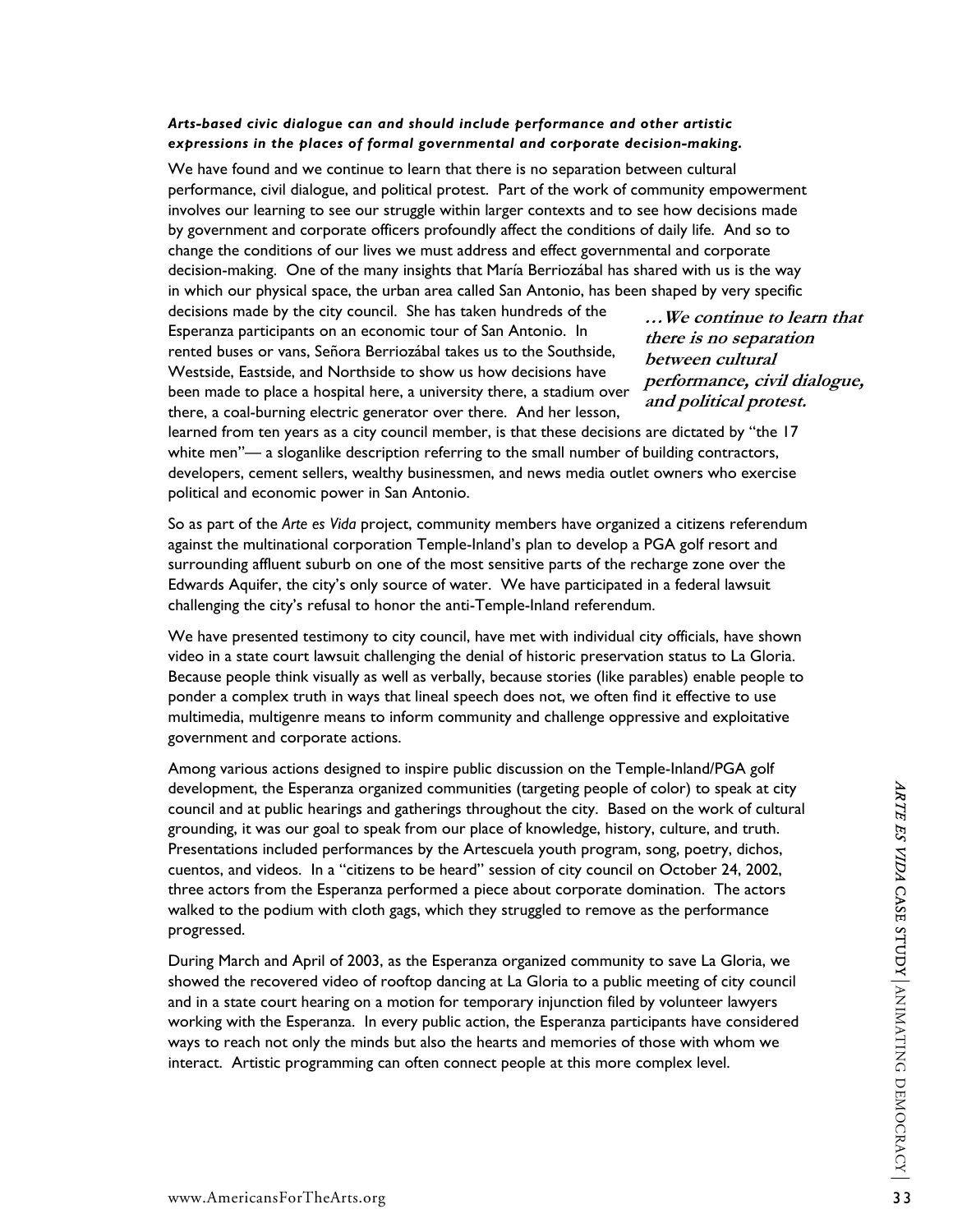In *Legislative Theater* (NY: Routledge 1998), Augusto Boal, founder of the international movement Theater of the Oppressed and disciple of Paulo Freire, discusses the use of community-based theater in promoting dialogue about public issues

**…Community people wanted to find a way to reach decision-makers, to have them stop and think, to have them listen to the complex lessons of community life.** 

both outside and inside the formal institutions of government. The *Arte es Vida* project came to this practice because community people wanted to find a way to reach decision-makers, to have them stop and think, to have them listen to the complex lessons of community life.

**Graciela Sanchez** is cofounder and director of the Esperanza Peace and Justice Center. A dedicated activist/cultural worker, Graciela Sanchez has worked throughout her lifetime to eliminate racism, sexism, homophobia, and class elitism. As director of the Esperanza, Graciela does everything from programming, proofreading the monthly news magazine, *La Voz*, grantwriting, consulting with other grassroots groups, and major donor and capital campaign development, as well as cleaning toilets and mopping floors. Prior to the Esperanza, Graciela worked with the Southwest Voter Registration Education Project and the Mexican American Legal Defense Fund. She was then selected to study film and video at the Escuela Internacional de Cine y Television in San Antonio de los Baños, Cuba. She began organizing in the queer community on the state and local levels in 1985 and was a founding board member of the San Antonio Lesbian Gay assembly, the San Antonio Lesbian/Gay Media Project, and ELLAS, a state and local Latina lesbian organization. In 1992, she was given the prestigious Stonewall Award, a yearly acknowledgement honoring achievement in the national Lesbian/Gay community. She has also received several community awards from various community groups including a Lifetime Achievement Award from the Hispanic Research Center at the University of Texas/San Antonio, The LULAC Woman of the Year Award, and the Human Rights Campaign Fund Activist Award.

original multidisciplinary work. She has taught Meisner Technique, creative writing, ESL,<br>and facilitates text and movement workshops for people of all ages. Her community<br>arts experience ranges from intergenerational work **Andrea Assaf** is program associate for Animating Democracy, and was Animating Democracy's liaison to the *Arte es Vida* project. She is a performer, poet, educator, and activist. She has a master's in performance studies and a bachelor's in acting, both from NYU. With a training background in theater, she is currently a solo artist creating original multidisciplinary work. She has taught Meisner Technique, creative writing, ESL, and facilitates text and movement workshops for people of all ages. Her community arts experience ranges from intergenerational work with Liz Lerman Dance Exchange, to creating original collaborative performances within the Filipino/a/American community in NYC, to street theater with youth in East Harlem, to performance-based conservation education with young adults in Tanzania, East Africa. Her theory interests include postcolonial studies, critical pedagogy, and cross-cultural performance. She is a member of The Writers Roundtable and Alternate ROOTS, where she is an active part of the Resources for Social Change workgroup. She speaks Kiswahili and Spanish.

 $\overline{a}$ 

 $^{\rm l}$  Graciela Sanchez is the executive and artistic director of the Esperanza Peace and Justice Center in San Antonio, Texas. This report also includes excerpts from the Esperanza's Interim Report to Animating Democracy, written by Graciela Sanchez and then staff member, Vicki Grise.